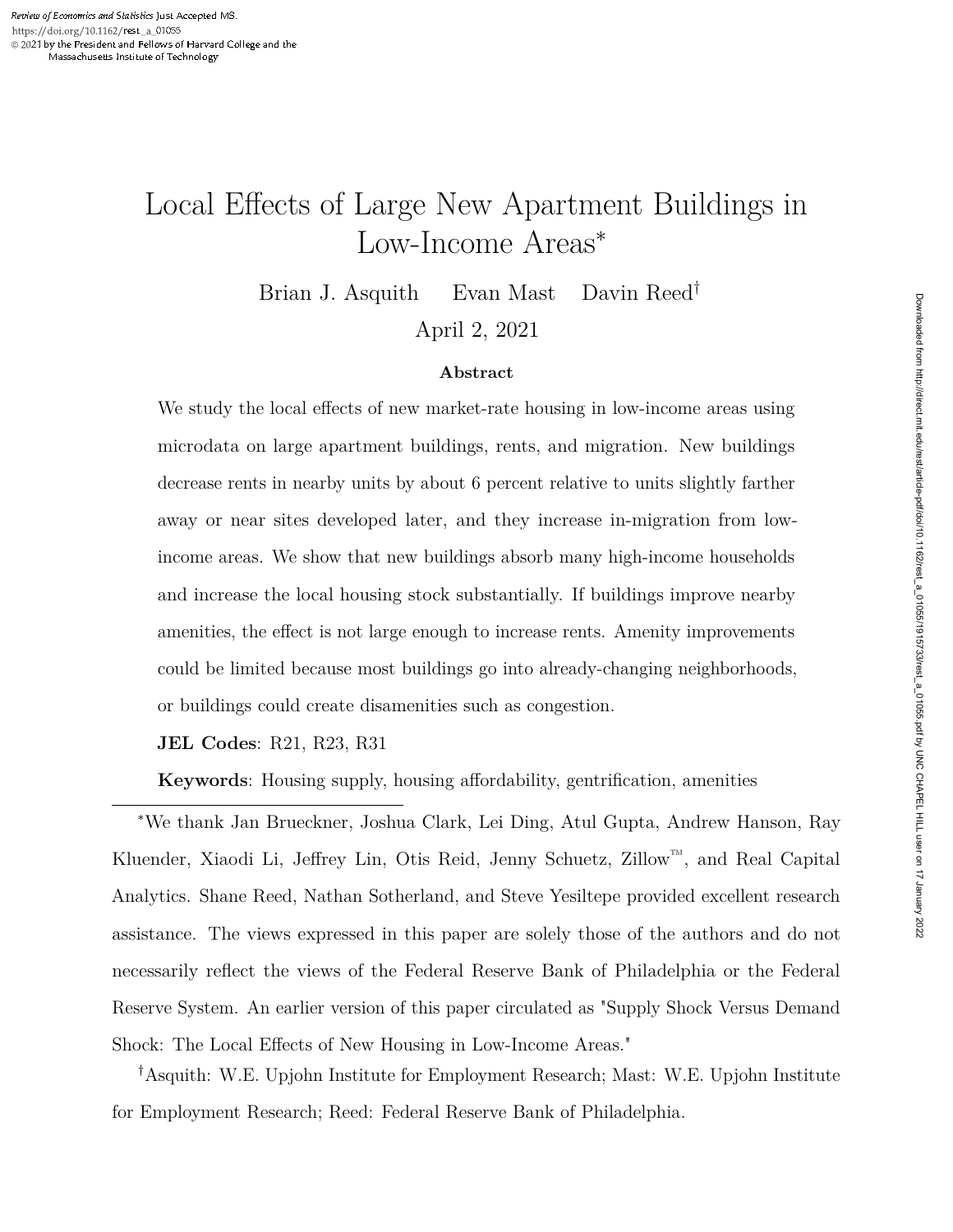## **Introduction**

Housing costs have risen rapidly relative to incomes over the past 60 years in the United States, particularly in large and economically successful cities (Gyourko et al. 2013; Albouy, Ehrlich, and Liu 2016). This trend has increased rent burdens for low-income households, reduced regional economic convergence, and slowed national economic growth (Ganong and Shoag 2017; Hsieh and Moretti 2019). One potential solution is to increase the supply of housing by allowing more market-rate construction, which both theory and recent empirical results suggest will reduce regional housing costs (Rosenthal 2014; Mast 2019).

However, new housing developments could counterintuitively increase costs in their immediate area, raising questions about the incidence of such policies. This could occur because of amenity or signaling effects—if new units attract high-income households and new amenities that make the area more appealing, it could raise demand and offset the effects of increased supply. Recent literature on the importance and endogeneity of amenities suggests that this mechanism is plausible.<sup>1</sup> Moreover, worries about local rent increases lead many residents and policymakers to strongly oppose new construction, especially in low-income or gentrifying areas where high-end apartments represent a large change from the status quo (Hankinson 2018; Been, Ellen, and O'Regan 2019). Although this idea plays a significant role in the housing debate, the very local effects of new market-rate housing have been understudied, likely due to data limitations and the endogenous location of new construction.

This paper provides new empirical evidence on how the construction of large market-rate rental apartment buildings in low-income, central city neighborhoods affects rents in nearby

<sup>1</sup>Guerrieri, Hartley, and Hurst (2013); Diamond (2016); and Su (2019) study how endogenous amenities and residential sorting affect housing costs. Baum-Snow and Marion (2009) and Diamond and McQuade (2019) show that building low-income housing can increase nearby home prices in some cases.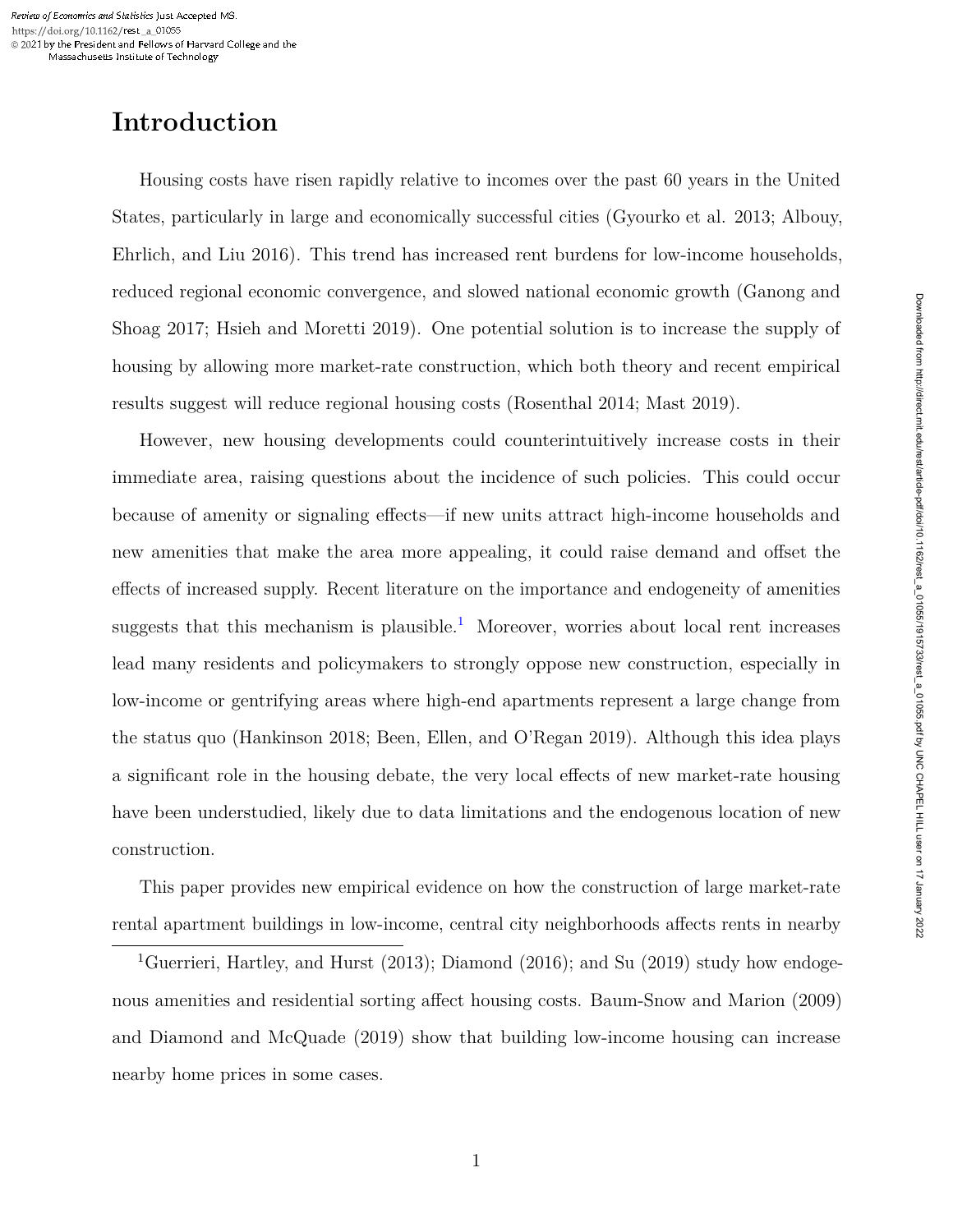buildings and migration. We assemble granular, address-level microdata on new construction and outcomes for 11 major cities, which allow us to address endogeneity concerns by leveraging extremely local variation in the timing and location of new construction.<sup>2</sup> We find that new buildings lower rents in nearby buildings by 5 to 7 percent relative to trend and increase in-migration from low-income areas. If a positive endogenous amenity effect exists, it appears to be overwhelmed by a standard supply effect. Alternatively, buildings could instead create disamenities like congestion. We provide evidence that supply is a major driver of rent decreases but cannot rule out that disamenities contribute. Our results suggest that, unlike in other contexts where diffuse policy benefits must be weighed against concentrated costs, there is not a trade-off between the regional and local price effects of new housing construction.

Causal identification in this setting is challenging because developers select the locations of new buildings based in part on unobserved local characteristics and trends. In addition, the size and shape of a new building's amenity or reputation effects is unknown, making it difficult to know where they may shrink or reverse the negative effect of added supply. We attempt to overcome these challenges by leveraging our unique data to construct three related empirical strategies. The first is a difference-in-differences specification that compares the area very close to a new building to the area slightly farther away (our "near-far" specification). The idea is that frictions in the land assembly and development approval processes lead to random variation in building placement and timing at the hyper-local level, making the outer area a good control for the treated inner area. This specification is well suited to detect one way that new buildings could raise rents—through positive amenity effects that fade out quickly with distance, which prior literature has shown to be a common shape of housing externalities.<sup>3</sup>

The second exercise is a difference-in-differences that compares listings near buildings

<sup>2</sup>Our sample includes Atlanta, Austin, Chicago, Denver, Los Angeles, New York City, Philadelphia, Portland, San Francisco, Seattle, and Washington, D.C.

<sup>3</sup>Our primary specification uses 250 meters as the treatment group and 250–600 meters as the control.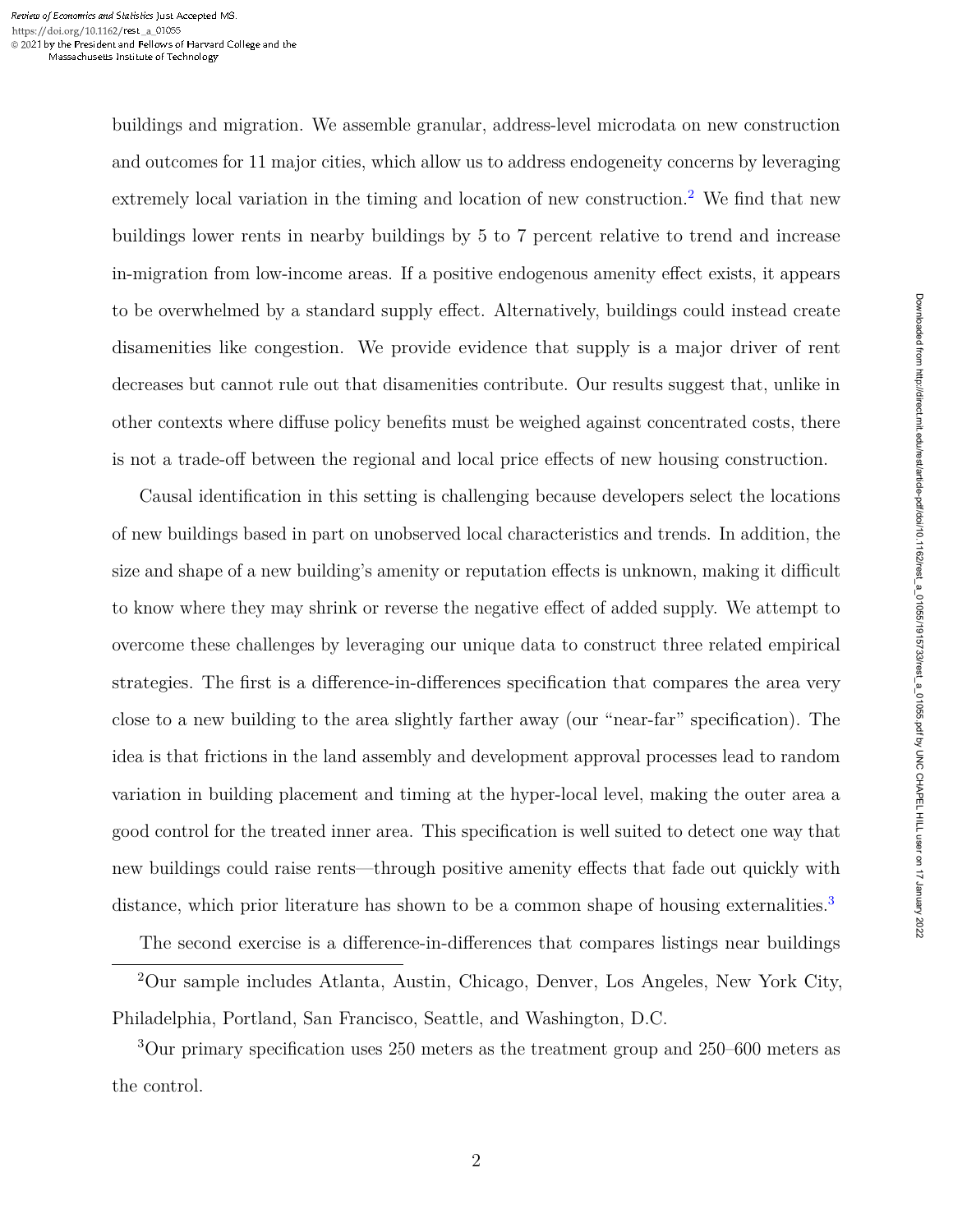completed in 2015 and 2016 to listings near buildings completed in 2019, after the conclusion of our sample (our "near-near" specification). The underlying logic is that developers choose sites in both groups for similar reasons, but one building is completed before the other for idiosyncratic reasons, such as the timing of when sites are available for purchase. This directly controls for characteristics that make developers target certain parcels. Moreover, because the treatment and control areas are not necessarily in the same neighborhood, this specification can detect price changes driven by broader effects that may cross the near-far boundary of the first exercise. Finally, we combine both sources of variation into a triple-difference specification that effectively compares the near-far difference around 2015–2016 buildings to the near-far difference around 2019 buildings.

We first study the effect on rents using listing-level data from Zillow<sup>™</sup> that span 2013 to 2018. We focus on "pioneer" buildings—those that are the first recent market-rate construction in their area—because these are most likely to change a neighborhood and because buildings subsequently constructed nearby may be part of the pioneer building's effect. All three empirical approaches show that new buildings in low-income neighborhoods (census tracts) reduce nearby rents by 5 to 7 percent.<sup>4</sup> Event study plots support the parallel trends assumption and suggest that the negative effect begins in the same year as building completion and persists for at least three years after. The most likely source of remaining bias—that developers still have some ability to target the best locations and times even at a very local scale—would shift our estimates toward zero. In extensions, we show that changes in the composition of units listed on Zillow do not explain our results and that other possible spatial patterns of rent increases, such as a "doughnut" caused by congestion effects near a

<sup>4</sup>We define low-income neighborhoods as census tracts with median household incomes below the metropolitan area median. We include all buildings in an extension and find noisy estimates that are statistically indistinguishable from zero. This may occur because the demand elasticity for established high-income areas is higher than for gentrifying low-income areas, reducing a supply shock's effect on prices.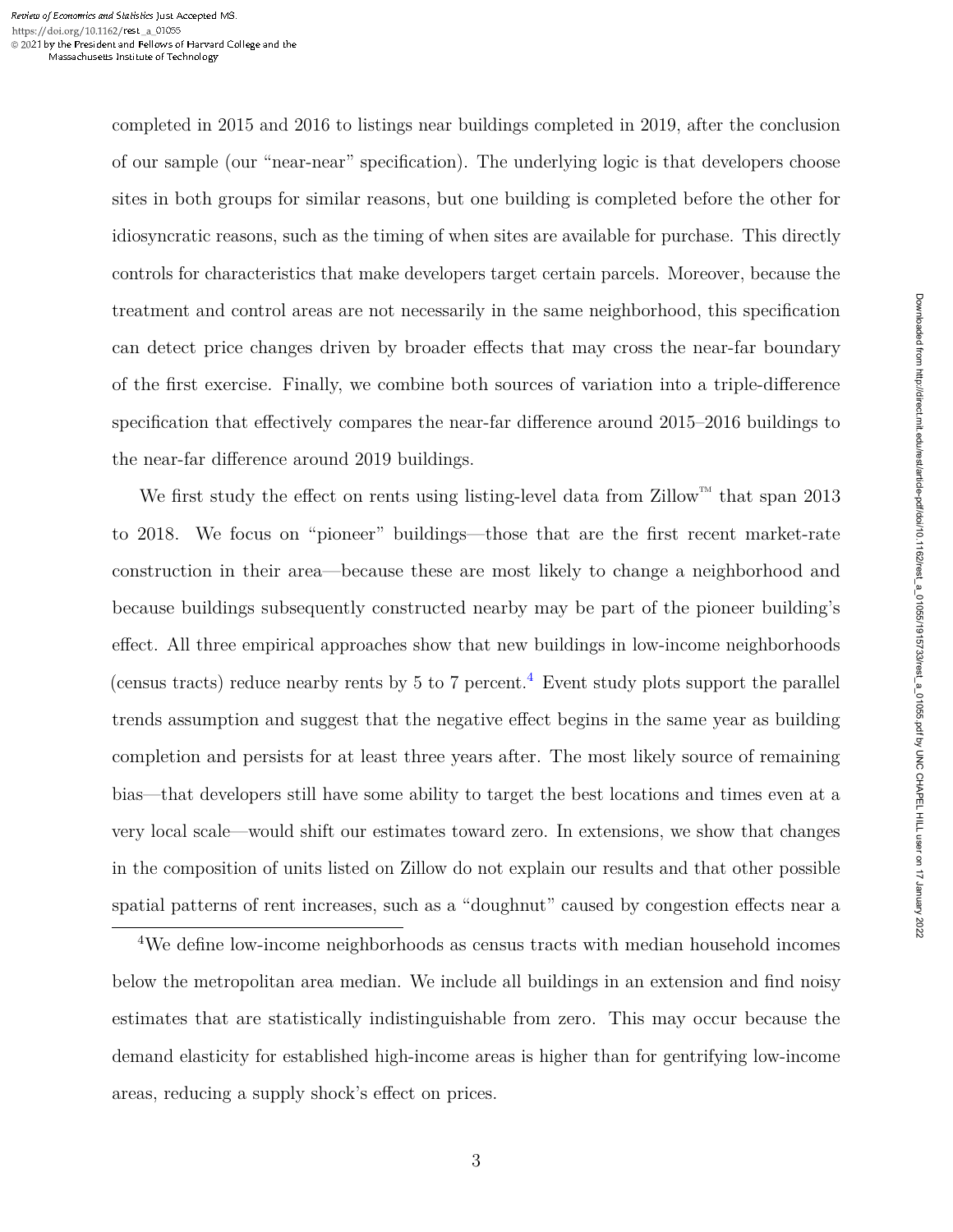new building, are unlikely.

In our second set of results, we study the effect on in-migration using individual address histories from Infutor Data Solutions. In-migration allows us to study cheaper segments of the market that may be underrepresented in the  $\text{Zillow}^{\text{m}}$  data. In addition, while popular discussion of gentrification often focuses on out-migration, prior research shows that neighborhood change actually occurs primarily through shifts in the quantity and composition of in-migrants, making this the more policy-relevant outcome (Freeman and Braconi 2004; McKinnish, Walsh, and White 2010; Brummet and Reed 2019). Nonetheless, we present some summary statistics on out-migration in Section 1.3, but data limitations make it difficult to study this outcome within our DiD framework.

In our near-near specification, we find that new construction decreases the average origin neighborhood income of in-migrants to the nearby area by about two percent. It also increases the share of in-migrants who are from very low-income neighborhoods by about three percentage points, suggesting that new buildings reduce costs in lower segments of the housing market, not just in the high-end units that are the most direct competitors. Triple-difference results are similar, while the near-far specification returns a null result.

Finally, we consider the supply and amenity effects underlying our main results. Given that the average sample building increases housing supply within 250 meters by 15%, they should put downward pressure on prices. However, it is less obvious that supply can produce such a local effect. A few results from prior literature provide support. Anenberg and Kung (2014) find that the competitive effect (net of disamenities) of a foreclosure listing creates a similarly steep price gradient, and both survey evidence and online housing search data show that renters are highly sensitive to location. We also use a simple geometric exercise to illustrate why added supply can have very different competitive effects across short distances even when searchers consider larger areas. On the amenity side, positive effects may be small because, as shown in Section 1.1, new construction typically occurs after a neighborhood has already begun to change. Even among low-income neighborhoods, those that received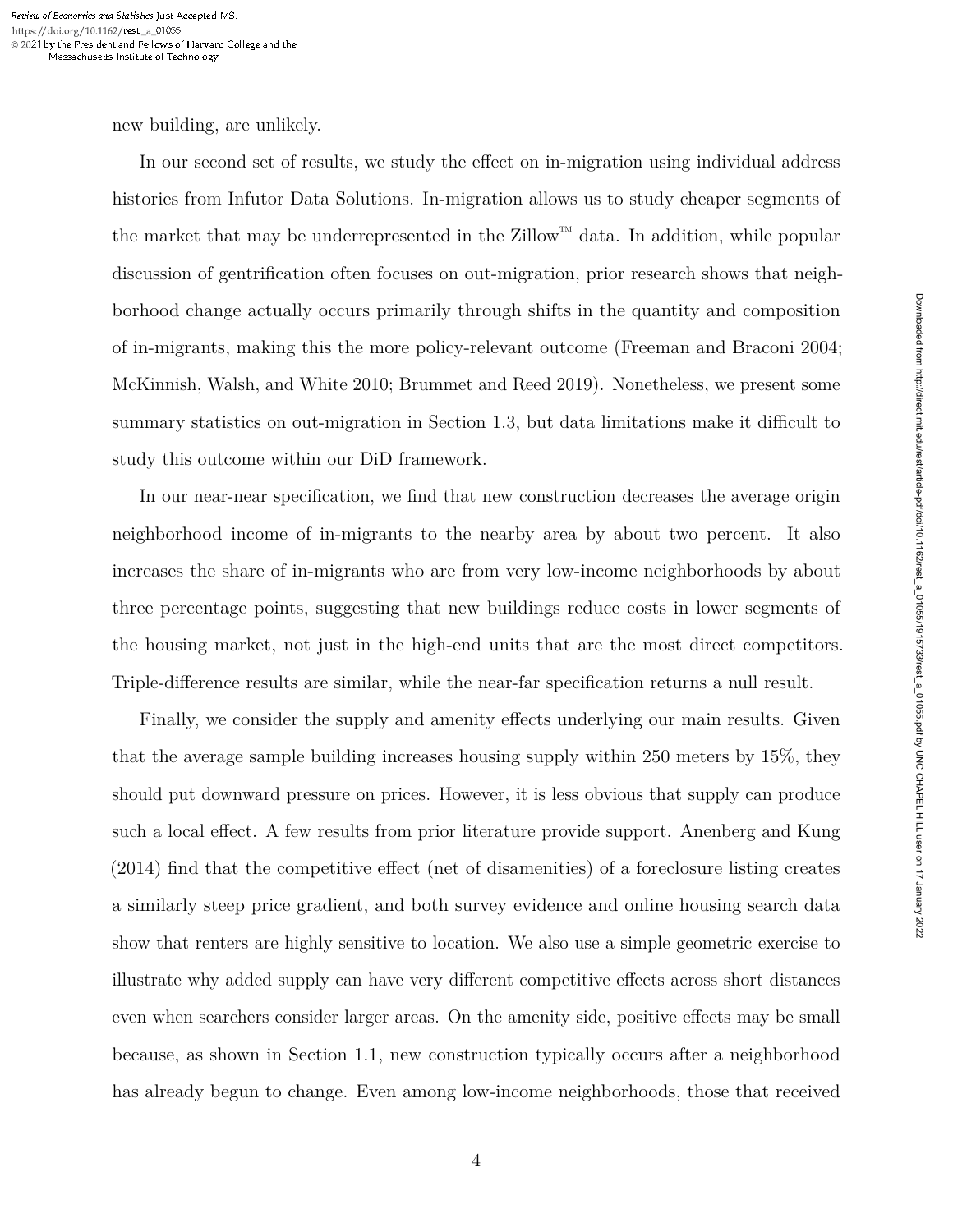new buildings saw more income and education growth over the previous decade, which may limit the additional signal or amenity changes that a building can create. Alternatively, the new building could create disamenities that reinforce the negative supply effect. We cannot fully disentangle these two forces, but the negative price effect is crucial to the policy debate regardless of the underlying mechanism.

These results matter for policy. Approving new housing in low-income areas is often contentious because of worries that new buildings will accelerate nearby rent increases. These local concerns also spill over into the regional policy debate and can stall large-scale housing reforms (Brey 2019; Dillon 2019). While new buildings may increase average income in the area (or even average rents *inclusive* of the new units), our results suggest that they do not increase rents in the existing housing stock. Policymakers should recognize that new market-rate housing can improve affordability both locally and regionally, making it an important component of strategies to address the growing affordability crisis. In addition, our migration results suggest that strategies that encourage housing construction may also foster more economically integrated neighborhoods, which could promote economic mobility for low-income residents (Chetty, Hendren, and Katz 2016; Chetty et al. 2018).

However, there are a few reasons for caution. First, our findings are specific to the large market-rate apartment buildings and strong market cities that we study, and effects could differ for other types of housing or other areas if amenity effects depend on local context. We also do not study housing or land prices, which depend on future expectations in more complicated ways than rents. Second, we are only able to follow outcomes for three years after building completion, though we provide evidence that longer-run effects are likely similar to our estimates. Finally, the actual implementation of reforms that increase housing supply requires changing complicated zoning and land-use regulations. Policymakers should keep in mind that the particulars of those changes could affect where housing is built—for example, in vacant lots or through demolition of existing affordable housing.

We contribute to a growing literature on the effects of new housing. One branch focuses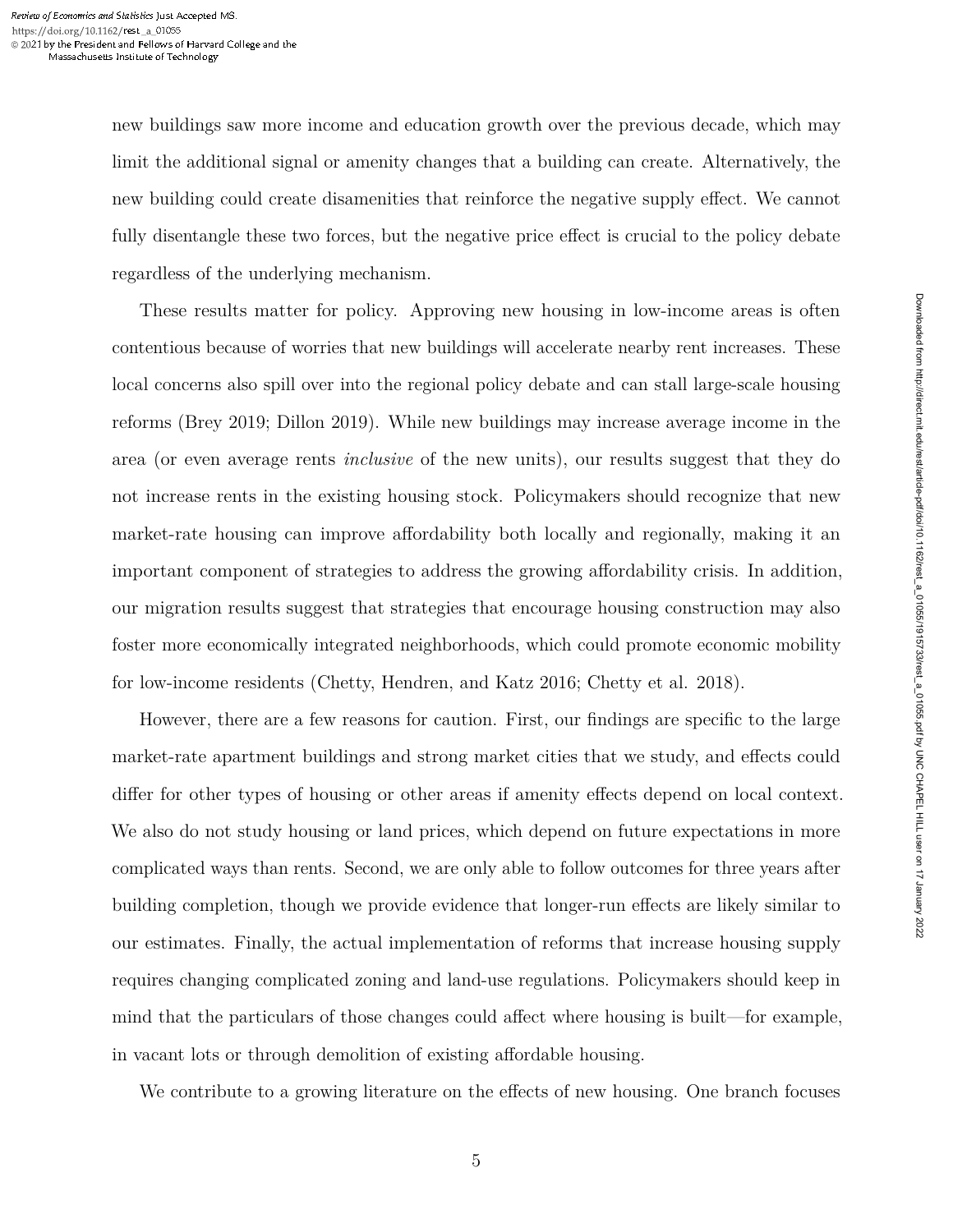on regional effects and takes a model-based approach, generally finding price reductions (Anenberg and Kung 2018, Mast 2019, Nathanson 2019). In contrast, we study very local effects, which may be substantially different. Li (2019) also studies local effects, finding that large new buildings in New York City lower nearby buildings' rental income even as they increase the number of nearby restaurants. Finally, Damiano and Frenier (2020) use data on rent in large buildings in Minneapolis and find no average effect of new construction, but a 6.7% increase in bottom-tercile rent buildings and 1.7% decrease in the highest tercile. We differ from these papers by studying many cities, using listing-level rents, and examining migration outcomes.

More broadly, a large literature considers the effects of land-use regulation (Gyourko and Molloy 2015, Glaeser and Gyourko 2018). It shows that restrictive regulations lead to higher rent and price growth (Pollakowski and Wachter 1990; Quigley and Raphael 2004; Hilber and Vermeulen 2016), less migration into economically successful cities (Ganong and Shoag 2017), and city- and society-wide welfare losses (Turner et al. 2014; Hsieh and Moretti 2017; Bunten 2017; Parkhomenko 2018). Our work adds to this literature by suggesting that building housing improves neighborhood as well as regional affordability.

The body of the paper is organized as follows. Section 1 describes the data and provides summary statistics, and Section 2 describes our empirical strategy. Sections 3 and 4 present our rent and migration results, respectively, and Section 5 concludes.

### **1 Data and Summary Statistics**

#### **1.1 New Buildings Data**

Data on large new market-rate rental apartment buildings are provided directly by Real Capital Analytics, a real estate market research firm. Our starting sample includes 1,483 buildings with over 50 units that were completed in 2010–2019 in the following 11 central cities: Atlanta, Austin, Chicago, Denver, Los Angeles, New York City, Philadelphia, Portland,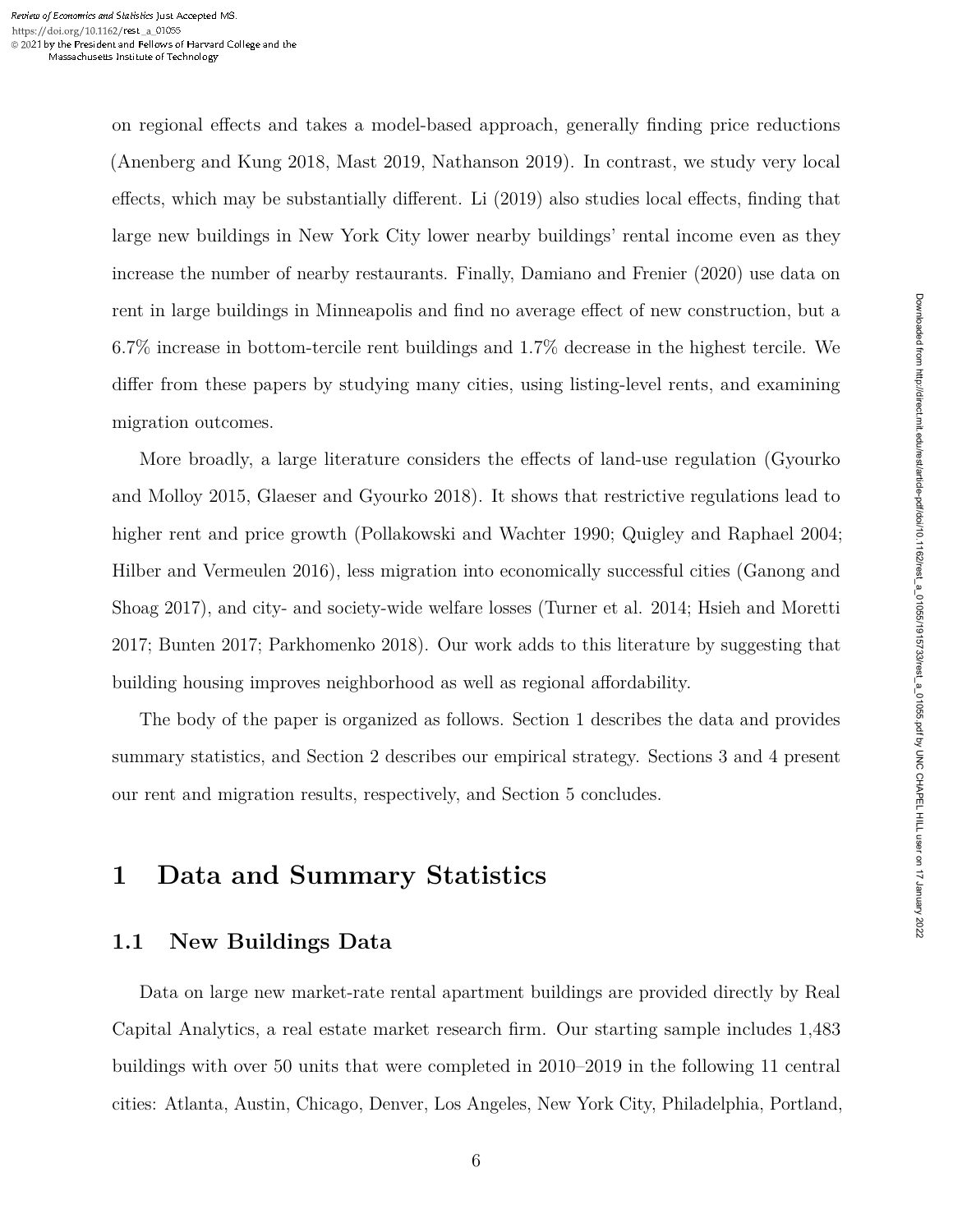San Francisco, Seattle, and Washington,  $D.C.<sup>5</sup>$  These are large, supply-constrained cities that have experienced substantial reurbanization since 2000 and anecdotally have heated debates over gentrification and new market-rate construction. The data include year completed, number of units, and exact address, which we match to 2010 census tracts (our definition of a neighborhood). In addition, there is a flag for features like income or age restrictions, helping to identify, for example, buildings financed under the LIHTC program.

However, not all of these buildings are relevant to our research question. The policy debate focuses on low-income areas and buildings that represent large changes to their neighborhood, where the mechanisms that could spark nearby rent increases are likely stronger. We apply the following restrictions to construct our analysis sample.

- 1. *Large market-rate rental buildings:* We remove buildings that RCA flags as incomerestricted, senior, or student housing, as well as those in tracts with over 25% college students. We also restrict to buildings with 50 units or more, which are most contentious and most likely to change a neighborhood physically or demographically.
- 2. *Low-income central city neighborhoods:* We restrict to buildings constructed in initially low-income central city neighborhoods, which we define as census tracts that are in the principal city of their metropolitan area (defined as a Core-Based Statistical Area, or CBSA) and which have median household income below the CBSA median in the 2013–2017 American Community Survey (ACS).<sup>6</sup> We focus on low-income areas because they are the primary concern in the policy debate and are likely where amenity and reputation effects are largest.
- 3. *"Pioneer" buildings:* We include only buildings that had no other new buildings <sup>5</sup>We restrict to the borough of Brooklyn when studying New York because this is the only borough included in our data use agreement with  $\text{Zillow}^{\mathfrak{M}}$ .

<sup>6</sup>We use this vintage of the ACS because it falls in the middle of our listing data. The final analysis sample changes by only one building if we instead use the 2006-2010 ACS.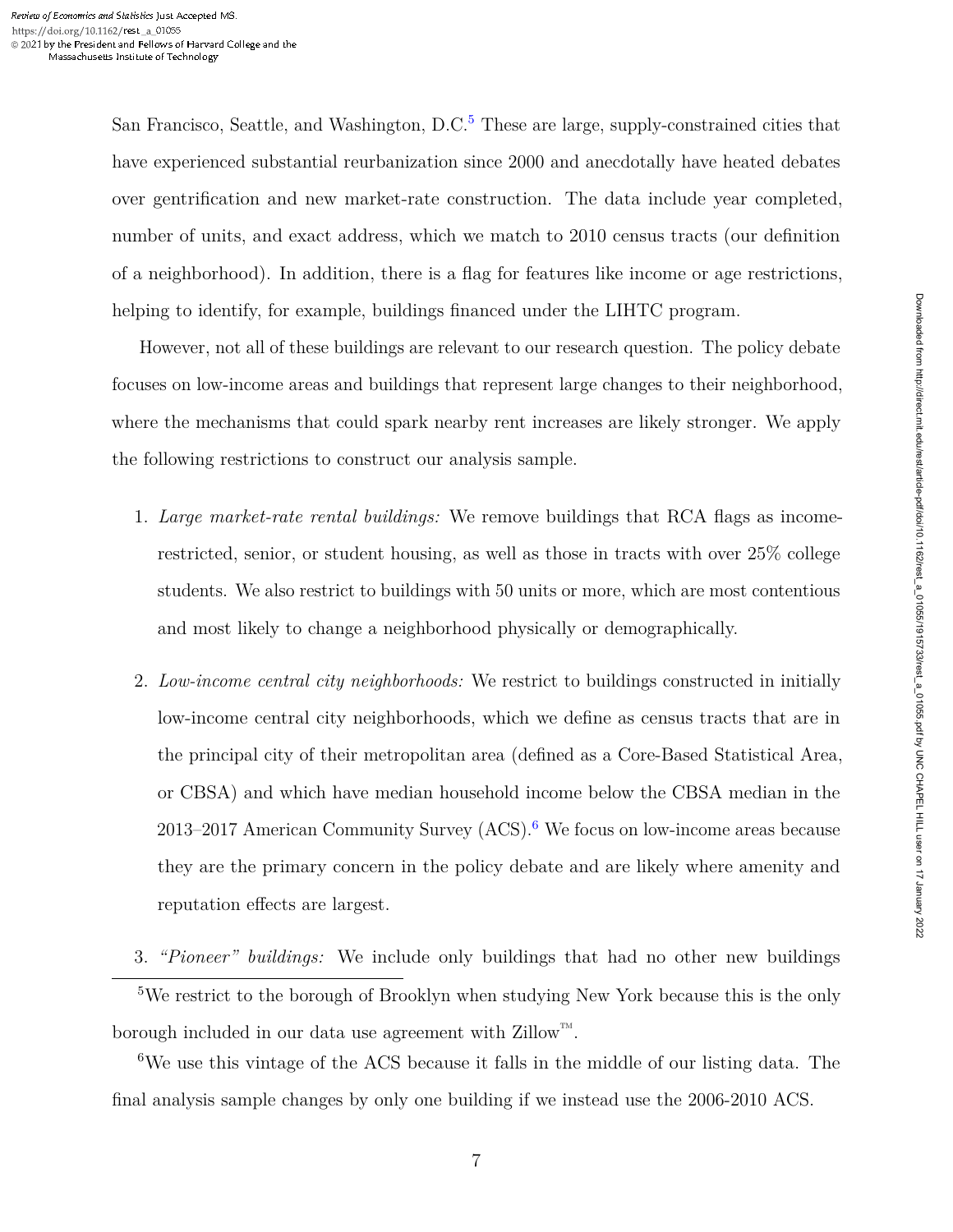completed within 250 meters (the baseline treatment radius) between 2010 and their date of completion. Note that this does *not* exclude buildings where more buildings were later constructed nearby. This restriction identifies buildings that represent a larger shock to a neighborhood. In addition, it prevents us from overcontrolling for the effects of the first building in a neighborhood—subsequent construction nearby may be part of the initial building's effect. However, this restriction does preclude estimating the effect of additional buildings later constructed near a pioneer building.

- 4. *Sufficient nearby listings:* We restrict to buildings with at least one observation (a listing for rental outcomes and a move for migration outcomes) in both the treatment and control areas in every year in the sample.<sup>7</sup> This improves the precision of our estimates and helps ensure we are picking up buildings in preexisting neighborhoods where gentrification may be a concern, rather than large brownfield redevelopments.
- 5. *Sample years:* We restrict to buildings completed in 2015 and 2016 when analyzing effects on rents and 2014 and 2015 when analyzing effects on migration. This ensures we have a sufficient number of years before and after treatment in our outcome data.

#### [TABLE 1 HERE]

Table 1 shows building characteristics and location for four subsamples. The first column, "All Incomes 2010–2019," restricts to large, market-rate buildings in central cities completed between 2010–2019. The second column further restricts to buildings built in low-income and non-student neighborhoods, yielding 768 buildings. The third drops buildings outside of the years of our analysis sample, leaving 231. Finally, the last column adds the sufficient listings restriction and includes only pioneer buildings, yielding the final set of the 96 buildings that

<sup>7</sup>The definition of treatment and control areas changes depending on the specification. For the near-far approach, the treatment group is within 250 meters of a building, and the control is those between 250m and 600m. For the near-near approach, the treatment area is within 250m of early buildings, and the control is the same distance from later buildings.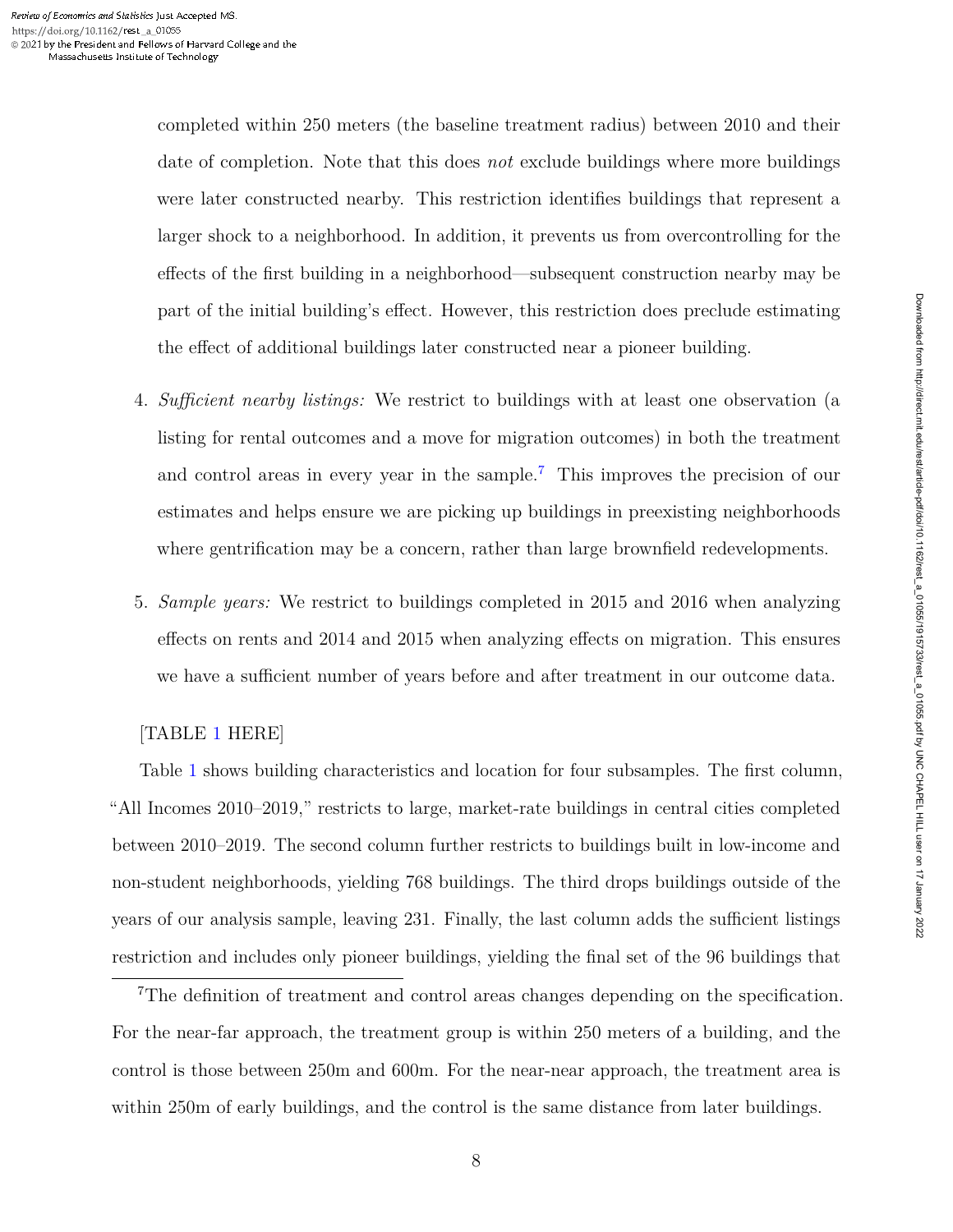are included in the main specification for either rent or migration outcomes. The small final set highlights that pioneer buildings in low-income residential areas are a small proportion of all construction, underscoring the importance of a multi-city sample for statistical power.

Despite the loss of observations, Table 1 suggests that this group of buildings is representative of the full set of low-income buildings in the RCA data. The median number of units in the analysis sample is 117, versus 141 for all buildings in low-income areas. For the median building, this represents a large 37 percent shock relative to the existing stock of 320 rental units within 250 meters (the baseline treatment radius) and a much smaller 6 percent shock to the 1,843 rental units within 600 meters (the baseline control radius).<sup>8</sup> In addition, the median Zillow<sup>™</sup> listed rent within 600 meters for the median building in the final sample is \$1,836, similar to the same figure for all low-income buildings completed in 2014-2016.

We next consider the types of neighborhoods new developments are built in. Table 2 describes characteristics of central city neighborhoods that did and did not receive new construction between 2010 and 2019. The first two columns represent characteristics of neighborhoods of all income levels, with the first including only neighborhoods that did not receive construction and the second only those that did, and columns 3 to 6 represent different groups of low-income neighborhoods. The rows show levels and growth rates for income, college education, and rents.

#### [TABLE 2 HERE]

In both the all-income and low-income samples, neighborhoods with construction experienced much faster preperiod growth in income and college share and somewhat faster growth in rents. While the levels of income were similar across low-income samples during the preperiod, the areas that received construction had higher college shares, which is often considered a leading indicator of gentrification. Overall, the patterns in Table 2 suggest that

<sup>8</sup>We estimate the number of units within these radii based on the average density of rental housing units in each building's tract in the 2013-2017 ACS. Within both radii, about 80 percent of the stock is rentals.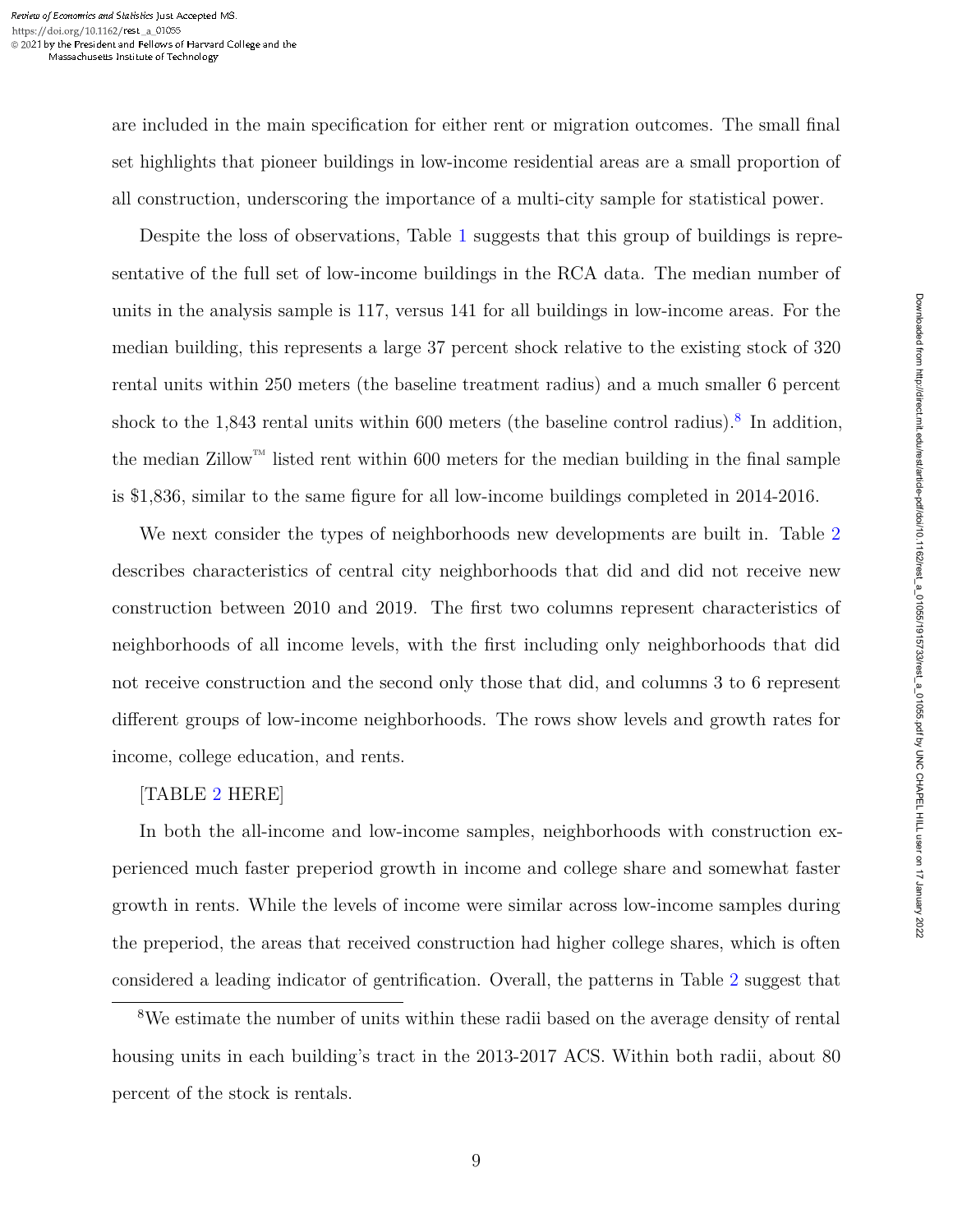new buildings in low-income areas are typically built in neighborhoods that are already in early stages of gentrification. These areas may be appealing to developers because, unlike low-income areas that are not gentrifying, they are already attractive to high-income residents who can pay the higher rents required for new construction.

Finally, the last column shows the neighborhood characteristics for our final sample of analysis buildings, or "pioneer" buildings. Three points are worth emphasizing. First, these buildings, although in areas without any recent construction, still appear to be in neighborhoods that are already gentrifying. This is our strongest evidence that new buildings typically follow incipient gentrification, rather than initiating the process. Second, the neighborhoods containing pioneer buildings do not appear to be different from low-income neighborhoods that receive new buildings in general. Finally, in contrast, the neighborhoods that never receive construction are quite different, which cautions against generalizing our results to hypothetical buildings in the kinds of low-income, central city neighborhoods that developers currently rarely target.

#### **1.2 Rental Data**

We pair the new building data with listing-level data on rental prices provided by  $\text{Zillow}^{\mathbb{M}}$ . which includes listings from all websites  $(Zillow^{\mathbb{M}})$ . Trulia, StreetEasy, and HotPads) in the Zillow<sup>™</sup> Group during 2013 to 2018. For each listing, we observe price, location, date posted, and the number of bedrooms and bathrooms.<sup>9</sup> Zillow<sup>™</sup> obtains the listings in our sample directly from landlords who advertise rentals on the platform. The major restriction is that it includes only buildings with 50 units or less, which is the subsample that  $\mathbb{Z}$ illow<sup>™</sup>, for internal reasons, was able to share. The advantage of this sample is that there are many small buildings, providing the dense coverage needed for spatial identification strategies.

In total, we observe rents for about 740,000 units within 800 meters of one of our new buildings. Appendix Figure A.1 shows the listings within 800 meters of a new building in

<sup>9</sup>Due to a few extreme values, we winsorize rents at the 1st and 99th percentile.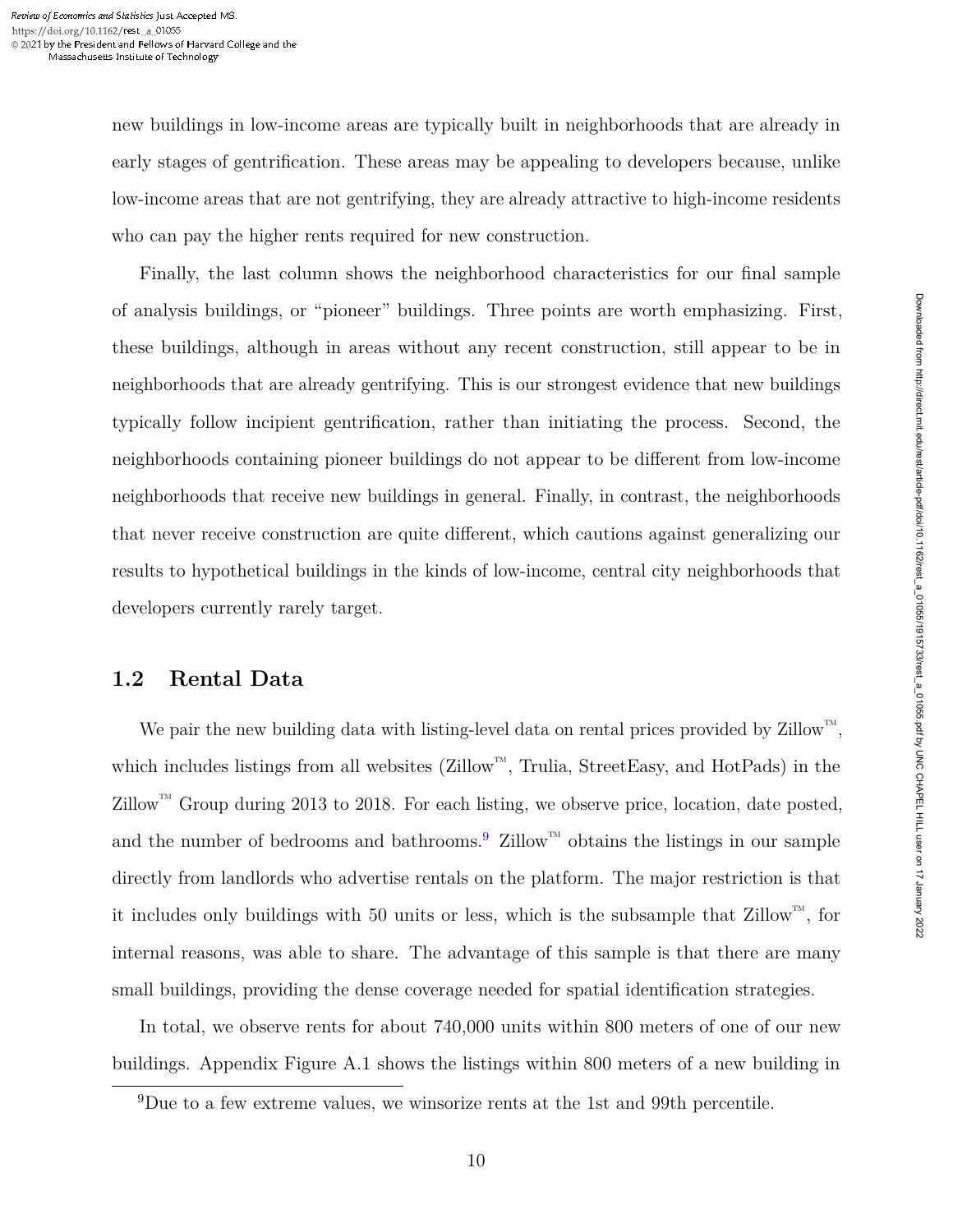Chicago in 2018, and Appendix Tables A.1 and A.2 show mean rent for all apartments and one-bedroom apartments in each CBSA-year. Rents generally increase over time and are higher in traditionally high-cost cities, but there is some variation in this pattern, possibly because of changes in which units are listed online. In our analysis, we always include CBSA  $\times$  year fixed effects (or more granular effects) to absorb these compositional changes.

Although online search is very common—a 2016 Zillow<sup>™</sup> survey found that 84 percent of renters use online resources—the listings in our sample may not be perfectly representative (Curnette et al. 2016). We assess this by comparing tract-level median rents in our sample of  $Zillow<sup>™</sup>$  data and the 2013-2017 ACS. To obtain the closest possible comparison, we calculate the ACS median contract rent for households who moved into their unit between 2015 and 2017 and Zillow<sup>™</sup> listings for the same years.<sup>10</sup> Across all low-income tracts in our sample, the average median rent in Zillow<sup>™</sup> is \$1,590 for a one-bedroom and \$2,040 for a two-bedroom, which is around 20 percent higher than the corresponding ACS rents of \$1,320 and \$1,720.

#### **1.3 Individual Migration Data**

We use longitudinal individual address histories from Infutor Data Solutions to construct measures of migration. Infutor creates these data using numerous private and public record sources—USPS change of addresses, county assessor records, magazine subscriptions, phonebooks, et cetera—and sells it for use in targeted advertisements. Because addresses are intended to be used in direct mailing, they are high quality and reported at the unit level. Addresses are matched with an estimated arrival date, along with limited demographics (age and gender) for each individual. The data closely match the census over-25 population at the tract level, with about 0.9 observations per census individual, and the coverage is similar

<sup>10</sup>We calculate the ratio of rents paid by households who moved in during 2015-2017 to rents paid by all households in each tract. We then multiply the ratio by the median oneand two-bedroom rents in the tract (which are not available by year moved in). Finally, we subtract median tract-level utility costs.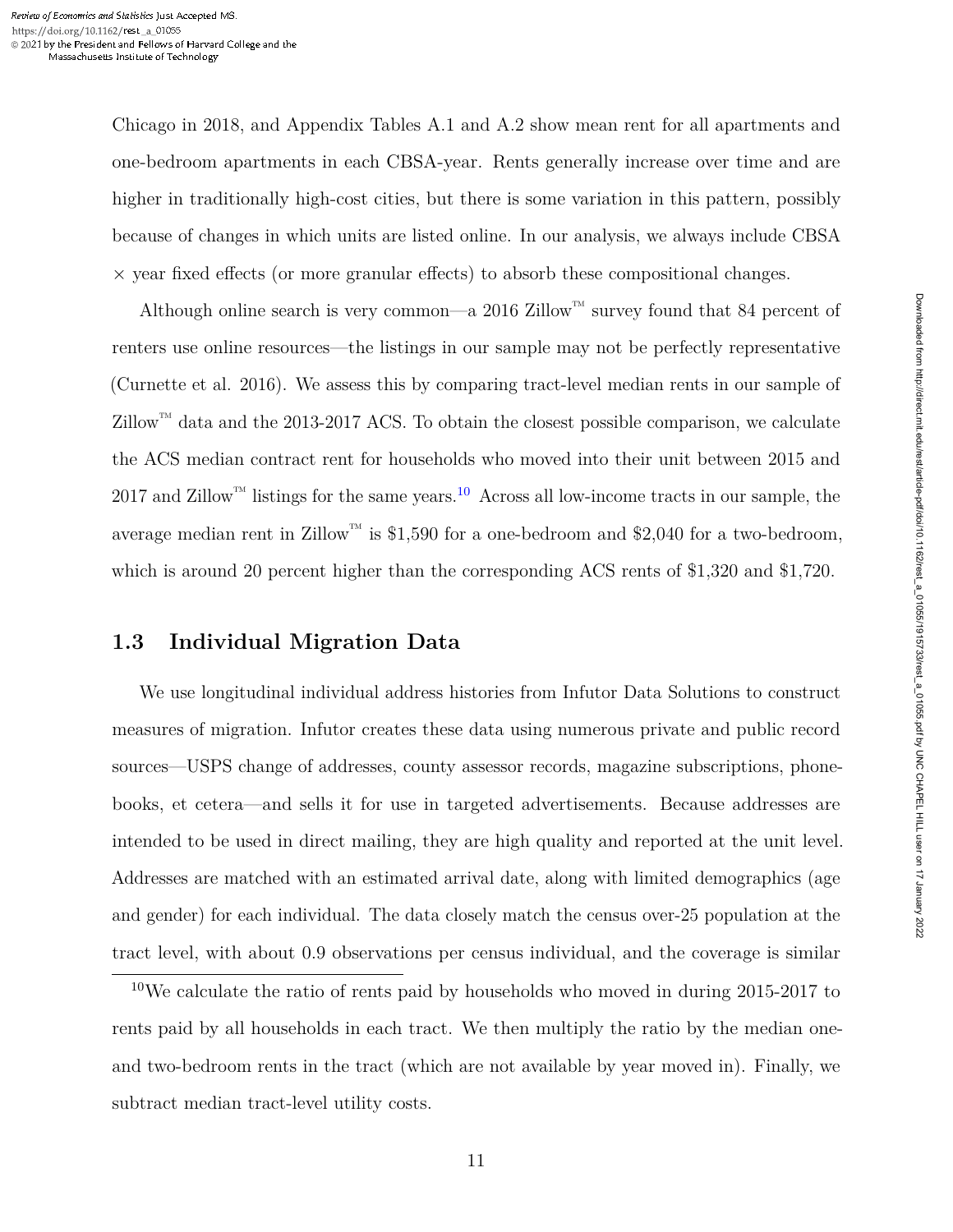across tract characteristics.<sup>11</sup> The Infutor data do miss some moves—the annual migration rate is 5.4 percent, versus 9.8 percent in the 2018 Current Population Survey—but this ratio appears to be uncorrelated with county characteristics.<sup>12</sup>

We use the address histories to measure the origin tract income of the individuals moving into the new buildings and into the nearby preexisting buildings. We focus on this in-migration measure, instead of more frequently discussed out-migration metrics, primarily because the academic literature has reached a strong consensus that neighborhood change primarily occurs through changes in in-migration.<sup>13</sup> In-migration also allows us to infer something about rent in listed units. In addition, data limitations make it difficult to study out-migration. First, directly measuring displacement requires identifying incumbent individuals in the area and then following their movement longitudinally. Since Infutor misses some moves, a longitudinal address history of an individual will likely contain more measurement error than our in-migration outcomes, which only require the start and end points of one move. Moreover, limited individual characteristics in the Infutor data mean we cannot separate low- and high-income individuals within the same area, making it impossible to identify low-income out-migrants.

#### [FIGURE 1 HERE]

We observe about 1.9 million moves to an area within 800 meters of a new building between 2011 and 2017, including about 60,000 to a new building directly. Figure 1 shows

<sup>12</sup>We assess this by comparing county-level migration rates in the Infutor data to census estimates. Appendix Figure A.3 plots the ratio of the two estimates against county characteristics and shows only slight correlations, suggesting that observed moves are close to randomly selected.

<sup>13</sup>See Freeman and Braconi (2004), McKinnish, Walsh, and White (2010), Ding, Hwang, and Divringi (2014), and Brummet and Reed (2019).

<sup>11</sup>Appendix Figure A.2 plots the ratio of the Infutor and Census populations against tract characteristics. Diamond et al. (2019) and Phillips (2019) provide additional validation.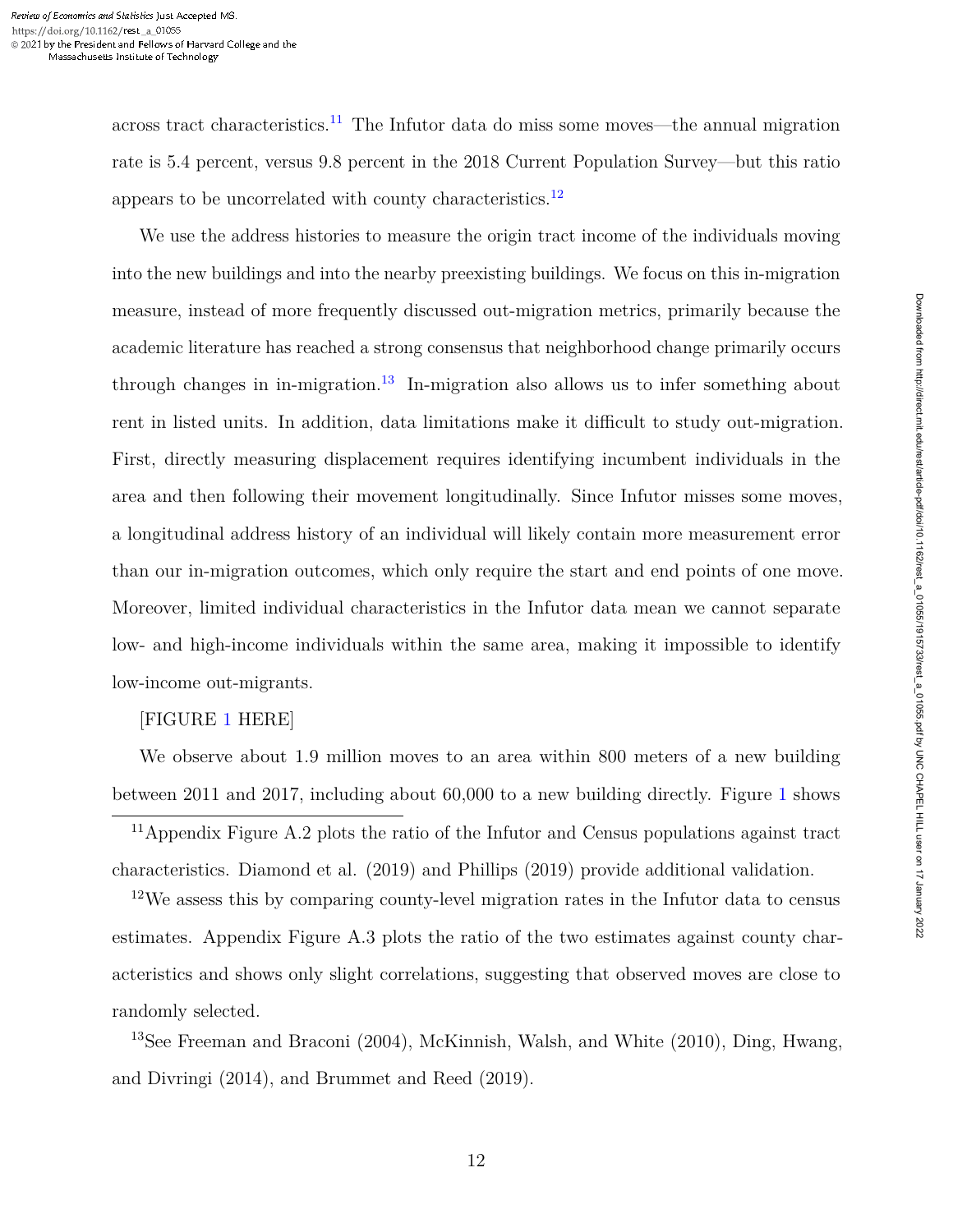trends in in-migration within 250 meters of the 2014–2015 buildings in our low-income analysis sample. The triangle-marked line shows the average number of migrants to a new building, the square-marked line shows the average number of migrants to the surrounding 250 meters excluding moves into the new building, and the hashed line is the sum of the two. Panel A counts migrants from tracts with above CBSA-median income, while Panel B tracks arrivals from tracts below two-thirds of the CBSA median. Both cases show roughly the same story: the total number of arrivals of either type increases after building completion, but the change is totally driven by arrivals to the new building. Migration to the surrounding area changes little, though there is a slight decline in arrivals from high-income areas and a small uptick in arrivals from low-income areas. However, the new buildings clearly represent a substantial supply shock to the area: over 20 percent of high-income arrivals to the area in a given year are to the new building.

These results are inconsistent with the new buildings having a major impact on inmigration to the surrounding area, which is the primary way that neighborhoods change. However, because the public debate on gentrification largely concerns displacement of lowincome households, we also show in Appendix Figure A.4 that net migration from low-income areas does not meaningfully change during the sample period. While this evidence is not causal, it is inconsistent with large displacement effects of new buildings.

## **2 Rental Empirical Strategy**

#### **2.1 Overview**

To guide our empirical analysis, we first consider the hypothetical ideal experiment—building a new apartment building in a low-income neighborhood in a randomly assigned set of cities. We could then compare rental prices in the treatment and control group at different distances to the new building. Absent amenity or signaling effects, increased supply would likely cause prices to decrease close to the new building, and the effect would then fade out with distance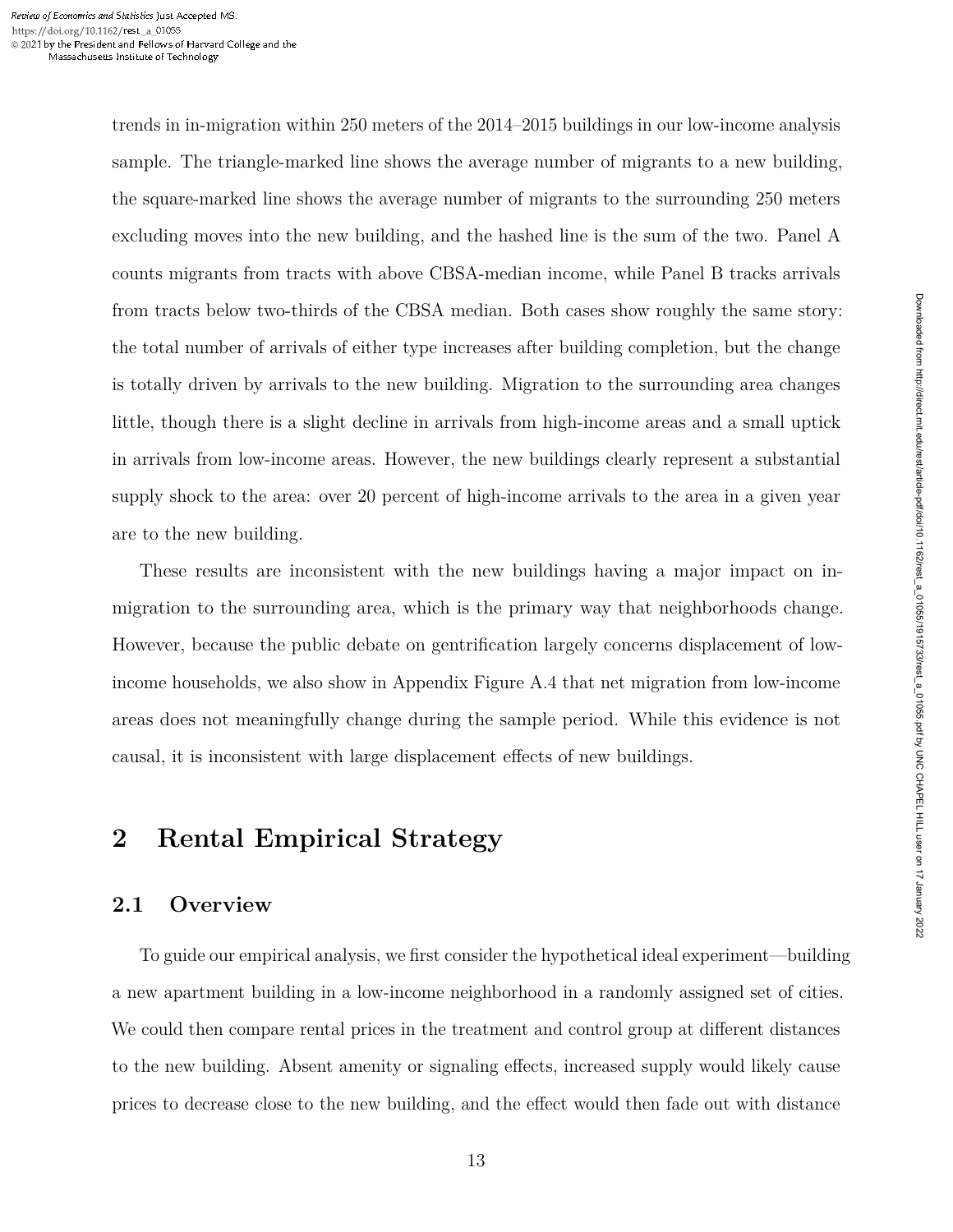(assuming that renter choice sets are at least somewhat spatially concentrated). But the shape of these other effects is much less clear, making it difficult to predict where the net effect on rents will be smaller or even positive. The ideal experiment would allow us to simply make comparisons at every distance, but in practice, different quasi-experimental strategies are better suited to detect different spatial patterns. We construct two empirical strategies to test for perhaps the most likely shapes of rent increases and consider some alternatives in extensions. In order to maintain a large sample, we use spatial strategies that can be applied in all cities, rather than using policy-driven variation in a single city.

One possibility is that amenity effects are important very close to the new building and then fade out quickly. This makes sense for amenity changes like increased retail options, increased foot traffic, or aesthetic improvements like the replacement of a vacant lot. If these effects are large, we could see rent increases very close to the new building that then quickly fade out with distance. Our first empirical exercise—the "near-far" approach—checks for this pattern by comparing rents very close to a new building to rents slightly farther away. For identification, this approach relies on idiosyncratic variation in the availability of developable sites within small areas. Diamond and McQuade (2019) use similar logic to study new low-income housing developments, while Shoag and Veuger (2018) and Autor et al. (2014) take a comparable approach in other settings. More generally, Brooks and Lutz (2016) highlight the difficulty of assembling large parcels of land.

Another possibility is that amenity and reputation effects work at a broader level. For instance, a new building could signal that a relatively large neighborhood is on the upswing. This pattern would not be captured in our near-far strategy, as the control group would receive a similar boost as the treatment group. To get around this problem, we leverage variation in the timing of new developments, which varies due to the unpredictable length of the land assembly, permitting, and construction processes. This "near-near" approach compares the area around buildings completed in 2015–2016 to buildings completed in 2019 (after the end of our rent data). Because the control buildings can be in different neighborhoods than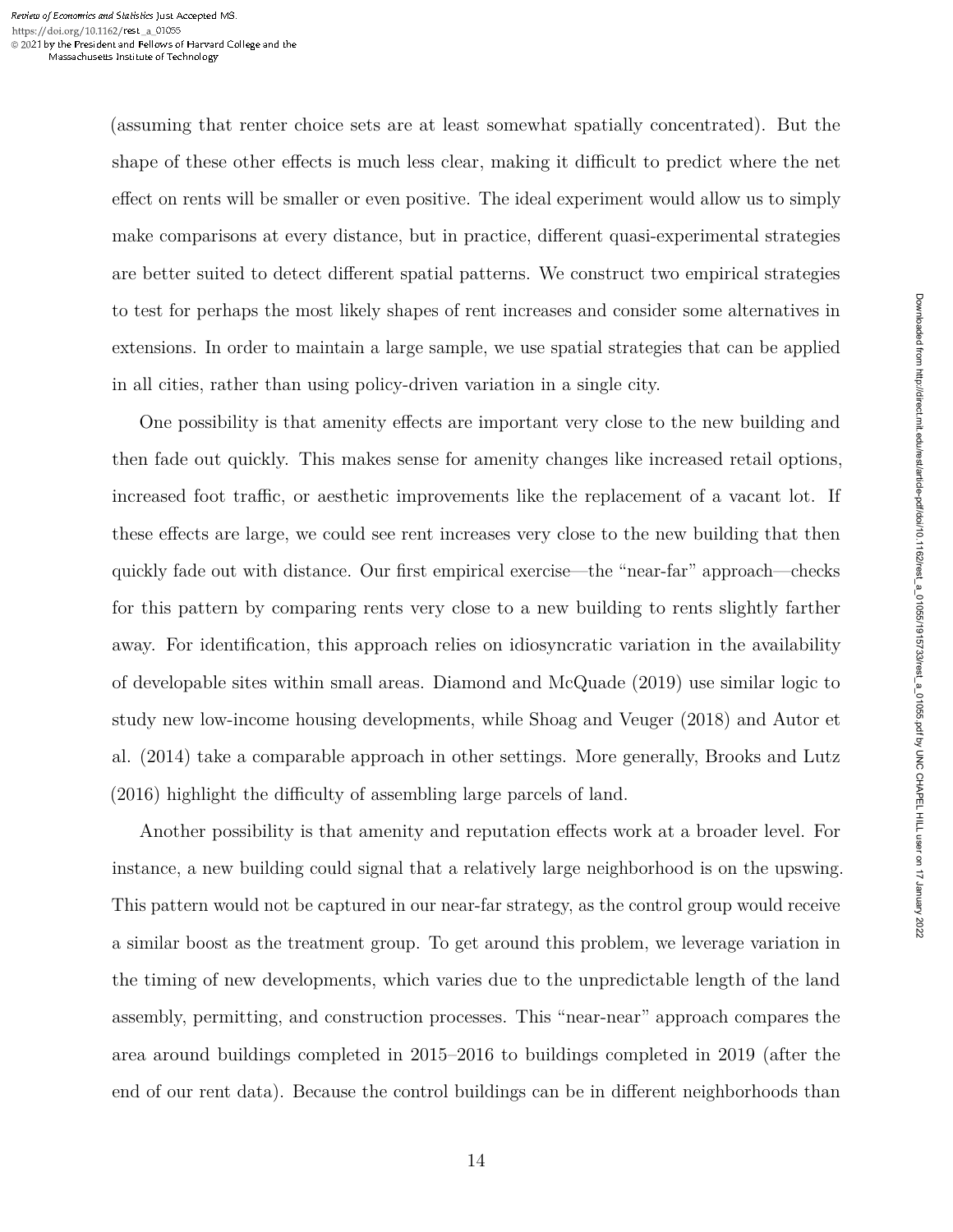the treated, this allows us to detect broader effects of a new building. Finally, in addition to comparing the areas around the treatment and control buildings, we also construct a triple-difference approach that compares the near-far gap around the two sets of buildings.

#### **2.2 Near-Far Approach**

The near-far approach is a relatively standard "ring" difference-in-differences that compares listings within a treatment radius of the new building to listings within a larger control radius. The identification assumption is that in the absence of new construction, rents would have changed in parallel in the treatment and control groups. The idea is that within a small area, developers have few sites that are available and properly zoned, leading to hyper-local variation in the location of new construction that is not related to future price changes.

This identification assumption is more likely to hold with small ring radii that contain a relatively homogeneous area, while larger radii may introduce bias by including a control area that is unlike the treatment area. However, there is a tradeoff, as the treatment area must be large enough to be substantially more affected by the new building than the control area. Prior literature suggests that the effects of both new housing supply and related externalities decay very quickly.<sup>14</sup> This motivates our choice of a baseline treatment radius of 250 meters (roughly one or two city blocks) and control radius of 600 meters (slightly less than half a mile, an  $8-$  to 10-minute walk).<sup>15</sup> We investigate the validity of the identification assumption by estimating an event study specification and consider alternate radii in robustness checks. Appendix Figure A.5 illustrates the treatment and control groups in Portland and Brooklyn.

To implement this strategy, we associate each listing *i* with the closest building *b* that

<sup>14</sup>Anenberg and Kung (2014) use a 160-meter radius to detect the supply effect of new foreclosure listings, while Diamond and McQuade (2019) show similarly quick decay in the price effect of new LIHTC buildings. Schwartz et al. (2006) and Rossi-Hansberg et al. (2010) find that home price effects of urban revitalization programs decay substantially within 250m.

<sup>15</sup>Time estimates are from Google Maps and vary depending on the road network.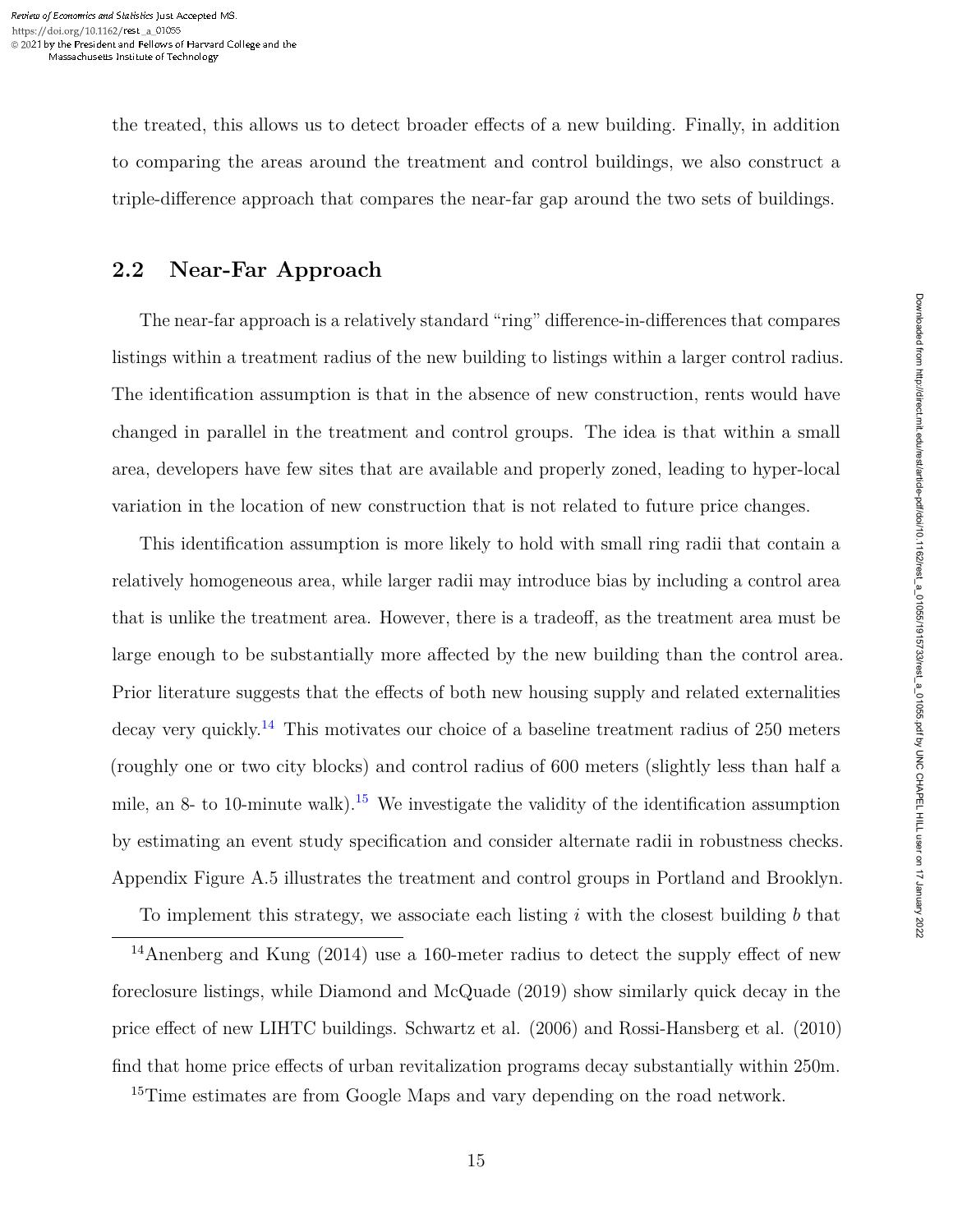was completed in 2015 or 2016 and define the treatment year *t* <sup>∗</sup> as that building's completion year. We keep listings with a building within 600 meters and index each listing's treatment status by  $r$ , which is equal to 1 if a listing is within 250 meters of its closest building and 0 otherwise. Because our rent data poorly identify when the same unit is listed at multiple points in time, we cannot include unit fixed effects and must instead use fixed effects  $\kappa_{br}$  at the level of the nearest building  $\times$  treatment status. We also use the nearest building to define time fixed effects  $\alpha_{bt}$  that control for time-varying shocks at a very local level.

This yields the following specification for rent in listing *i* in year *t* with treatment status *r* and nearest building *b*:

$$
log(rent_{it}) = \alpha_{bt} + \kappa_{br} + \sum_{k=-3}^{3} [\beta_k * 1_{it}(t - t^* = k, r = 1)] + \gamma * X_{it} + \epsilon_{it}.
$$
 (1)

*Xit* contains dummies for the number of bedrooms and bathrooms, controlling for potential changes in the composition of listings over time. We weight each building-year equally to account for different densities of nearby listings and cluster standard errors at the level of the nearest new building. We also estimate a standard difference-in-differences (DiD) to obtain an average effect:

$$
log(rent_{it}) = \alpha_{bt} + \kappa_{br} + \beta * 1_{it}(t \ge t^*, r = 1) + \gamma * X_{it} + \epsilon_{it}.
$$
\n
$$
(2)
$$

#### **2.3 Near-Near Approach**

The previous approach tests for highly localized spillovers of the new buildings but, because the treatment and control group are very close together, cannot identify more spatially diffuse effects. To allow for this type of spillover, our near-near strategy compares the area around 2015–2016 buildings to a set of similar locations: the area around 2019 buildings. Because the treatment and control group are no longer necessarily in the same neighborhood, even broader spillovers from the treatment buildings should not affect the control listings. In addition, this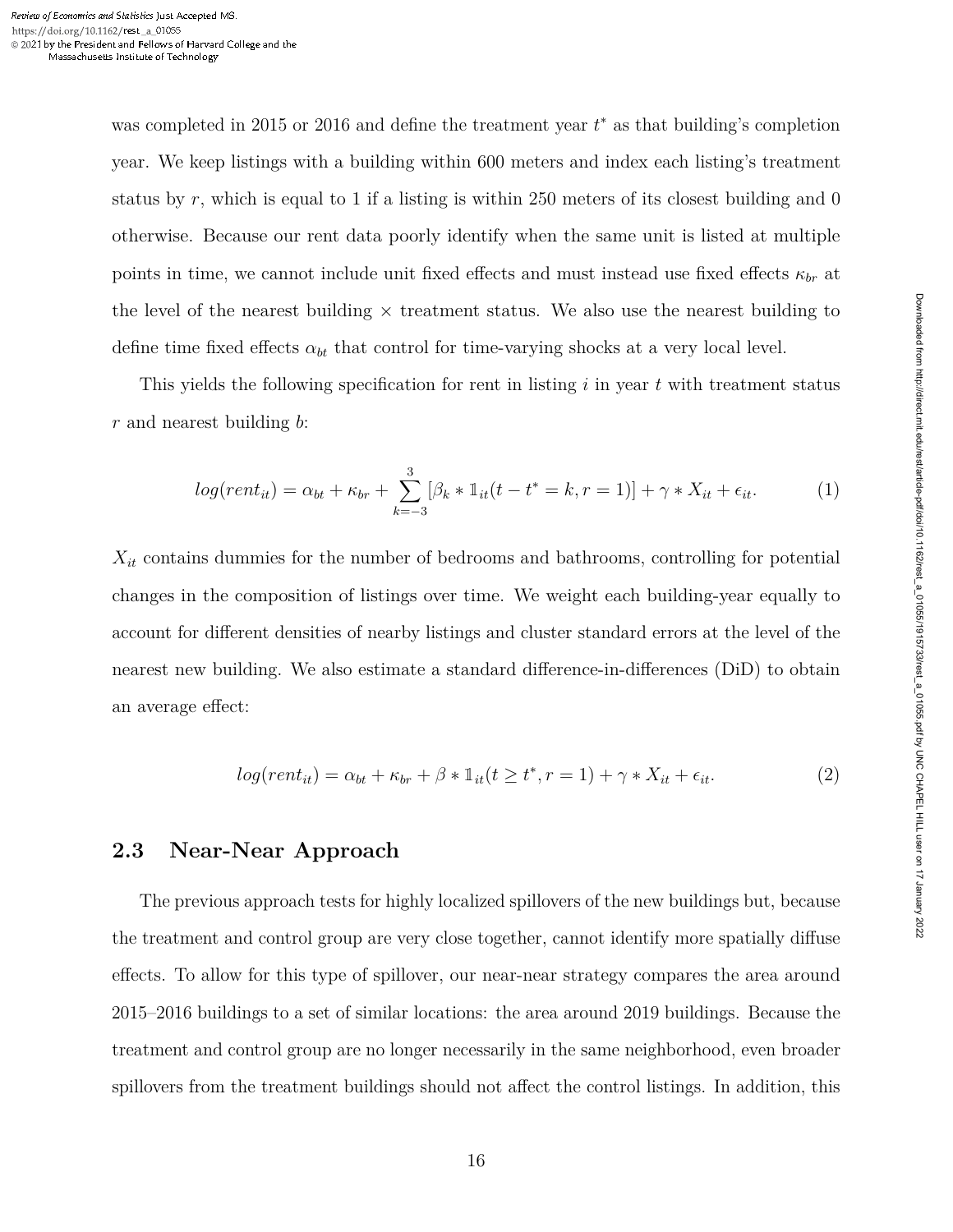specification buttresses our near-far analysis by using an entirely different source of variation.

The identification assumption is that rents would have changed in parallel near the two sets of buildings in the absence of construction. The rationale is that, because both treatment and control locations received new construction in a four-year period, they share characteristics that make them attractive to developers. Moreover, variation in timing of completion could be largely due to to the idiosyncratic nature of the land assembly, building permitting, and construction processes.

We evaluate this assumption in Appendix Table A.3 by regressing pre-period (2010-2014 ACS) characteristics of each building's census tract on CBSA fixed effects and a treatment dummy. Because we later repeat the near-near strategy with migration outcomes, we include buildings in both the rent and migration analysis samples. Estimates are generally small and statistically insignificant at conventional levels—treatment and control groups appear to be at very similar stages of gentrification in the years prior to the treatment buildings' completion. Only one of 18 coefficients is statistically significant at a 10 percent level (the 2010-2014 change in the share of residents with a college degree). None of the other common proxies of gentrification, including levels and changes in incomes, rents, house values, and population, are statistically or economically significant. This suggests that developers face frictions that prevent them from precisely timing new buildings. Within our small time window, treatment timing instead appears to be driven by idiosyncratic variation, consistent with our identification assumption. We later probe this assumption further by examining pretrends in event studies.

To implement the near-near approach, we now associate each listing with its nearest 2015, 2016, or 2019 building and keep only those with a building within 250 meters. Because there is no variation in the treatment variable within listings that share the same nearest building, we include time fixed effects  $\alpha_{mt}$  at the CBSA  $\times$  year level (rather than the nearest building level as in the near-far). Finally, we include location fixed effects  $\kappa_b$  at the nearest building level. We index a listing's treatment status by *c*, which is equal to 1 if a listing's nearest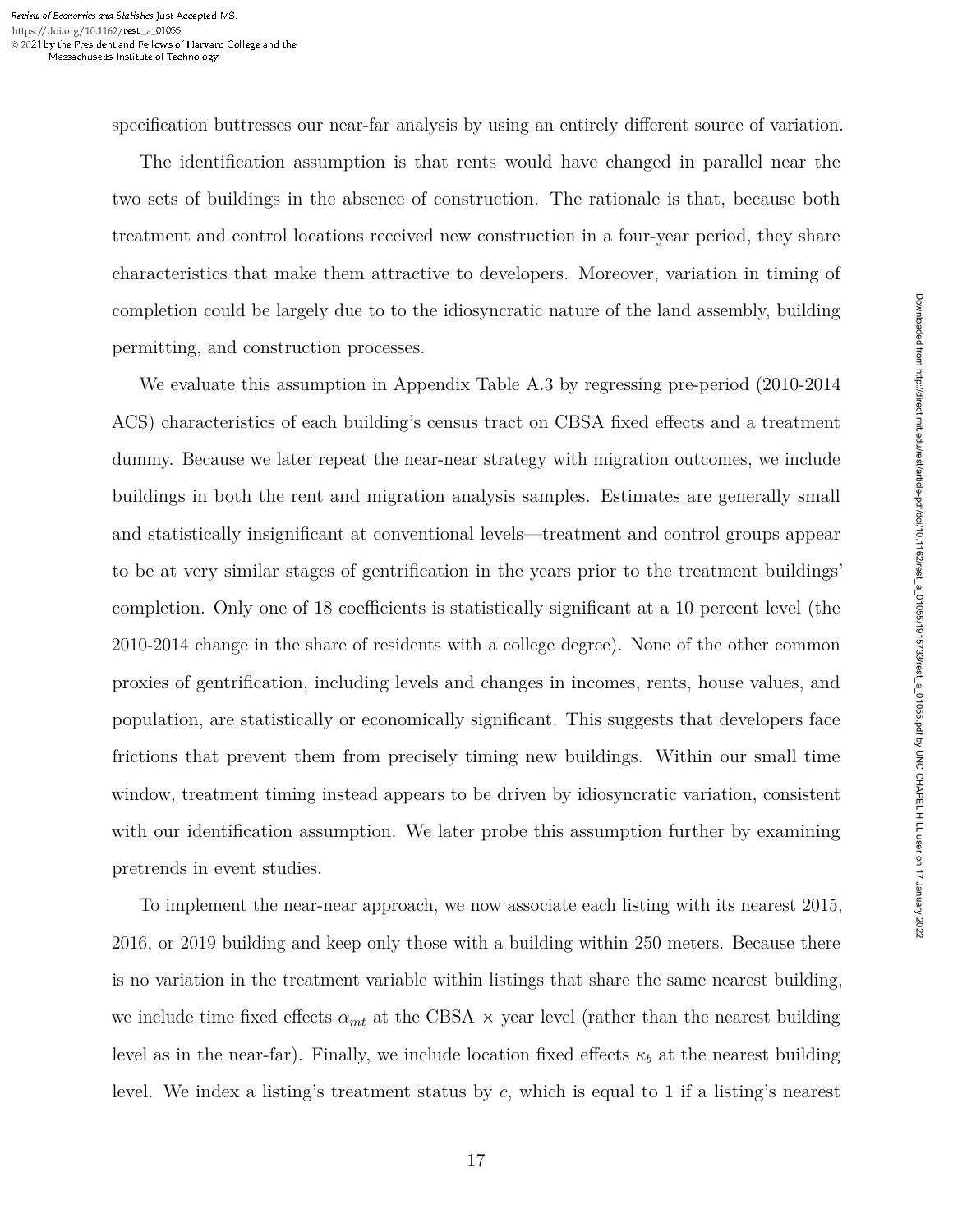building was completed in 2015 or 2016 and 0 otherwise.<sup>16</sup>

This yields the following event study specification for listing *i* in year *t* in CBSA *m* with treatment status *c* and nearest building *b*:

$$
log(rent_{it}) = \alpha_{mt} + \kappa_b + \sum_{k=-3}^{3} [\beta_k * 1_{it}(t - t^* = k, c = 1)] + \gamma * X_{it} + \epsilon_{it}.
$$
 (3)

We weight observations, cluster standard errors and define  $X_{it}$  as in the near-far specification. We also estimate the standard DiD:

$$
log(rent_{it}) = \alpha_{mt} + \kappa_b + \beta * 1_{it}(t \ge t^*, c = 1) + \gamma * X_{it} + \epsilon_{it}.
$$
\n
$$
(4)
$$

While both the building's announcement and completion could be important for the nearby housing market, completion is likely more relevant for rents. Amenity effects depend on the building directly changing the area or its residents attracting new businesses or people, neither of which occurs until completion. While expected future amenities may change with a building's announcement, given the short average tenure of renters and typical length of leases, it is unlikely rents will be affected by improvements that will not occur for years.

#### **2.4 Triple-Difference Approach**

Finally, our first two specifications can be combined naturally into a triple-difference approach. This can be interpreted as relaxing the identification assumption in either the near-far or near-near specification. Relative to the near-far, it effectively uses the near-far gap around 2019 buildings to control for time-varying omitted variables that may affect the same gap near 2015–2016 buildings. This changes the identification assumption to: in the absence of construction, the near-far rent differential would have changed in parallel in the 2015–2016

<sup>16</sup>Because San Francisco and Washington, D.C., do not have 2019 buildings that meet our sample criteria, we drop these CBSAs from the sample for the near-near specification.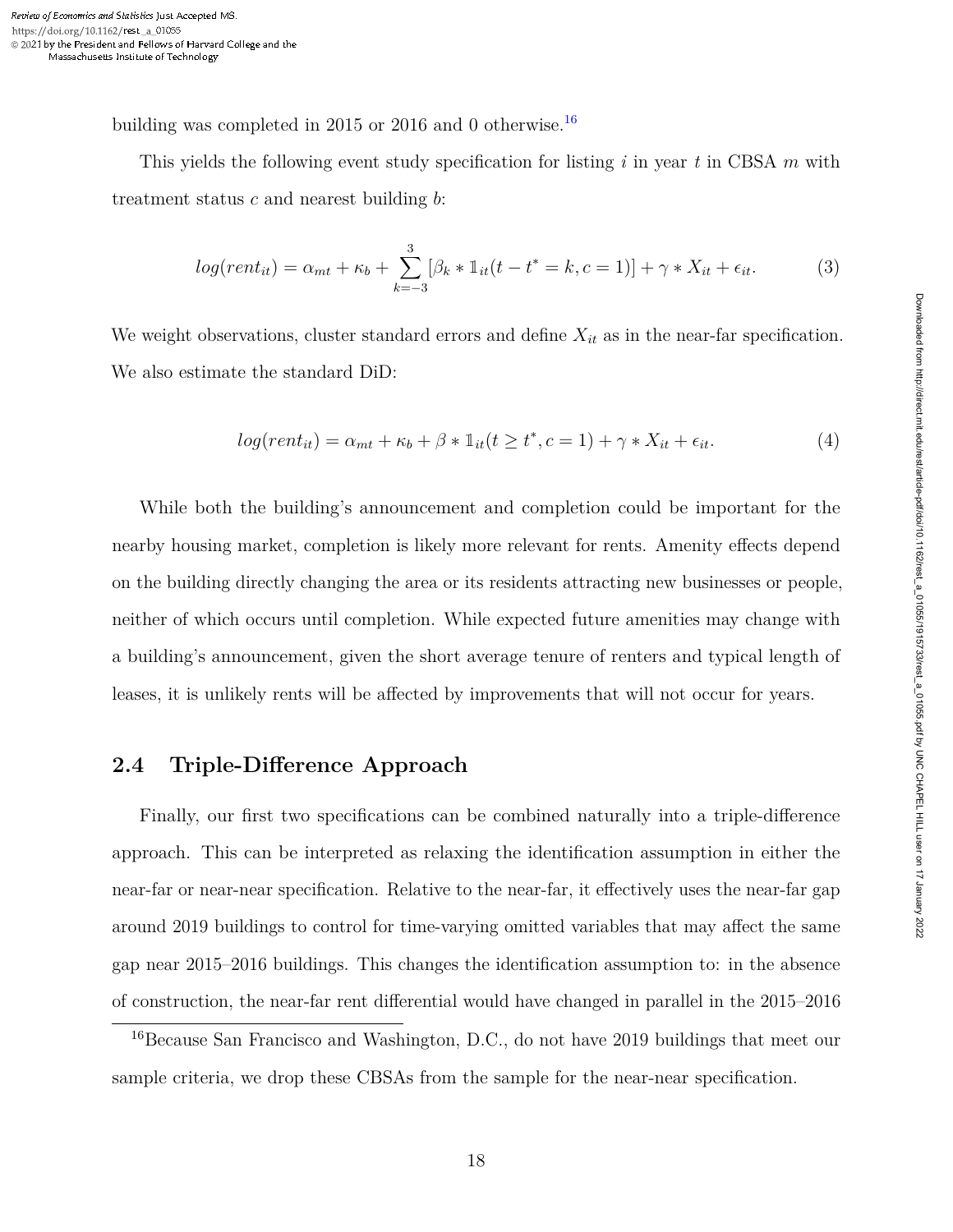and 2019 areas. This allows for developers to have some discretion in site selection, even within our small radius, as long as that discretion is the same in both 2015–2016 and 2019.

Alternatively, the triple difference can be viewed as improving on the near-near approach by comparing the difference between the outer rings of the treatment and control buildings to the difference between the inner rings of the two sets of buildings. This relaxes the identification assumption to: in the absence of construction, the treatment-control rent differential would have changed in parallel in the inner and outer rings. This allows for differences between treatment and control inner rings (such as the treatment group gentrifying earlier), so long as the difference is the same in the two outer rings.

To implement the triple-difference specification, we must first expand the sample to include all listings within 600 meters of any 2015, 2016, or 2019 building. Note that *r* indexes whether an observation is within 250 meters of its closest building (treated in the near-far) and *c* indexes whether an observation is near a 2015–2016 building (treated in the near-near). This yields the following specification for rent in listing *i* in year *t* with near-far treatment status *r*, near-near treatment status *c*, and nearest building *b*:

$$
log(rent_{it}) = \alpha_{bt} + \kappa_{br} + \nu_{rt} + \beta * 1_{it}(t \ge t^*, c = 1, r = 1) + \gamma * X_{it} + \epsilon_{it},
$$
 (5)

where  $\nu_{rt}$  is a fixed effect for the inner ring in each year and  $\alpha_{bt}$  and  $\kappa_{br}$  are the fixed effects from previous specifications. We use the same weighting and clustering schemes as in the previous specifications and again include bedroom and bathroom counts in *Xit*.

### **3 Rent Results**

#### **3.1 Main Results**

Results for the near-far specification are in Figure 2 and Table 3, Column 1. The event study specification in Figure 2 shows that coefficients (normalized to the year before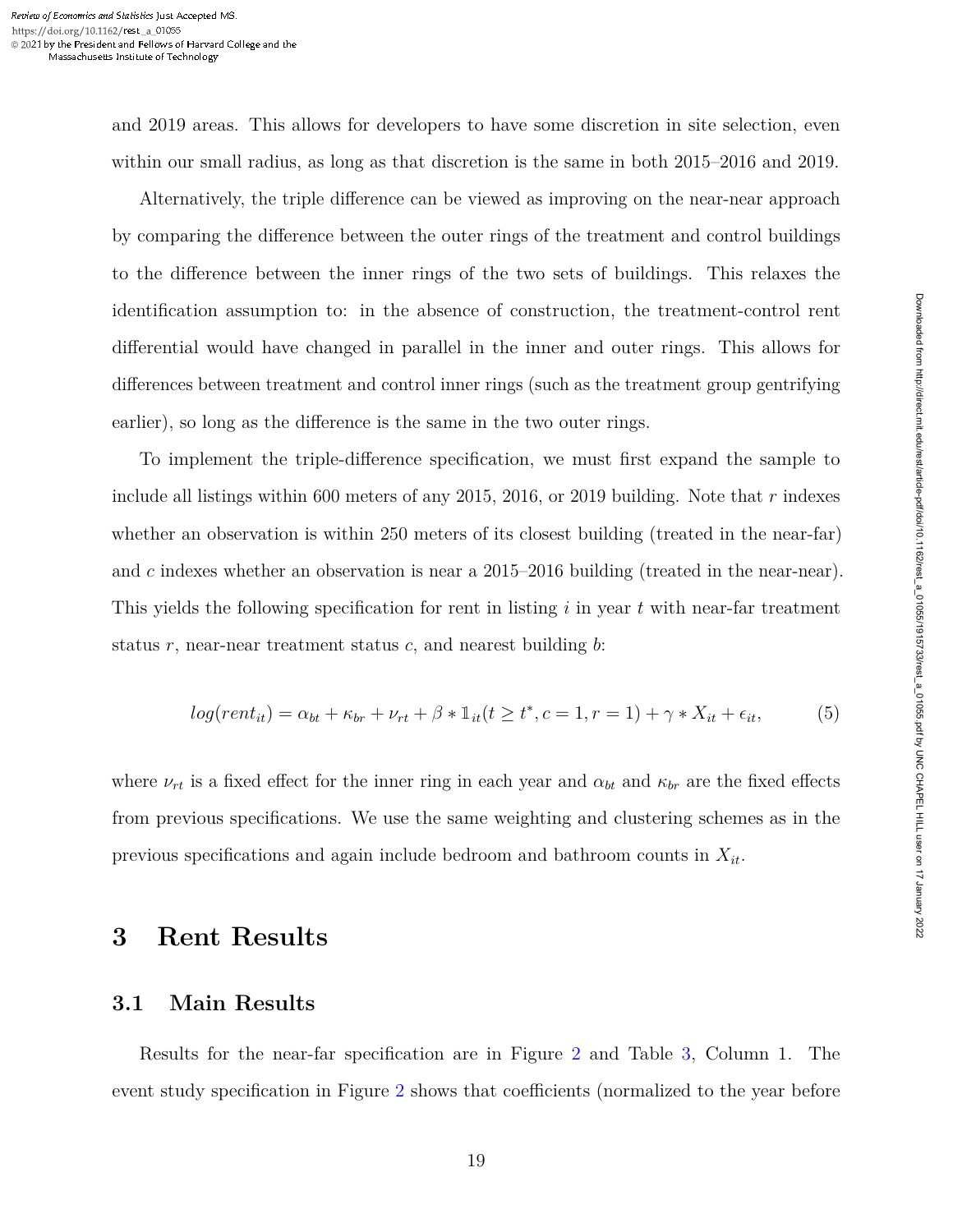completion) hover around zero during the preperiod and then sharply drop to roughly −0.06 after building completion. The effect remains very similar for the three subsequent years that we can track in our sample. Estimating the model using an after-treatment dummy (Table 3, Column 1) shows that new buildings decrease nearby rents by 4.9 percent (S.E.=0.021, p=0.023). These results suggest that highly local positive spillovers do not cause rents to rise in the immediate area of the building.

#### [FIGURE 2 HERE]

Results for the near-near specification, which allows for broader effects of new buildings, are shown in Figure 2 and Table 3, Column 2. They again suggest that new buildings decrease rents. The event study coefficients are similar to those from the near-far specification: approximately zero before falling to about −0.070 following building completion. The aftertreatment estimate from a standard DiD is  $-0.062$  (S.E.=0.037, p=0.096). This is about 25 percent larger than the near-far estimate (though the difference is not statistically significant), perhaps because spillover effects on the control group attenuate the near-far estimate. Finally, the triple-difference DiD estimate appears in Table 3, Column 3 and is quite similar: −0.071  $(S.E.=0.033, p=0.037).$ 

#### [TABLE 3 HERE]

The results from above, as well as from a number of robustness checks, are summarized together in Figure 3. In dollar terms, the point estimates from the main specifications translate to between a \$100 and \$159 decrease in listed rent, which is about \$1 per unit in the new building on average. We note that if developers are less constrained in their ability to select locations than our specifications assume, this should lead to a positively selected treatment group, likely biasing our results toward 0.

#### [FIGURE 3 HERE]

The baseline estimates use a treatment radius of 250 meters, which we extend to 400 meters in Appendix Table  $A.5<sup>17</sup>$  The near-near estimate decreases to a statistically insignificant

<sup>&</sup>lt;sup>17</sup>The radius in the pioneer restriction is extended to 400m to match the treatment radius.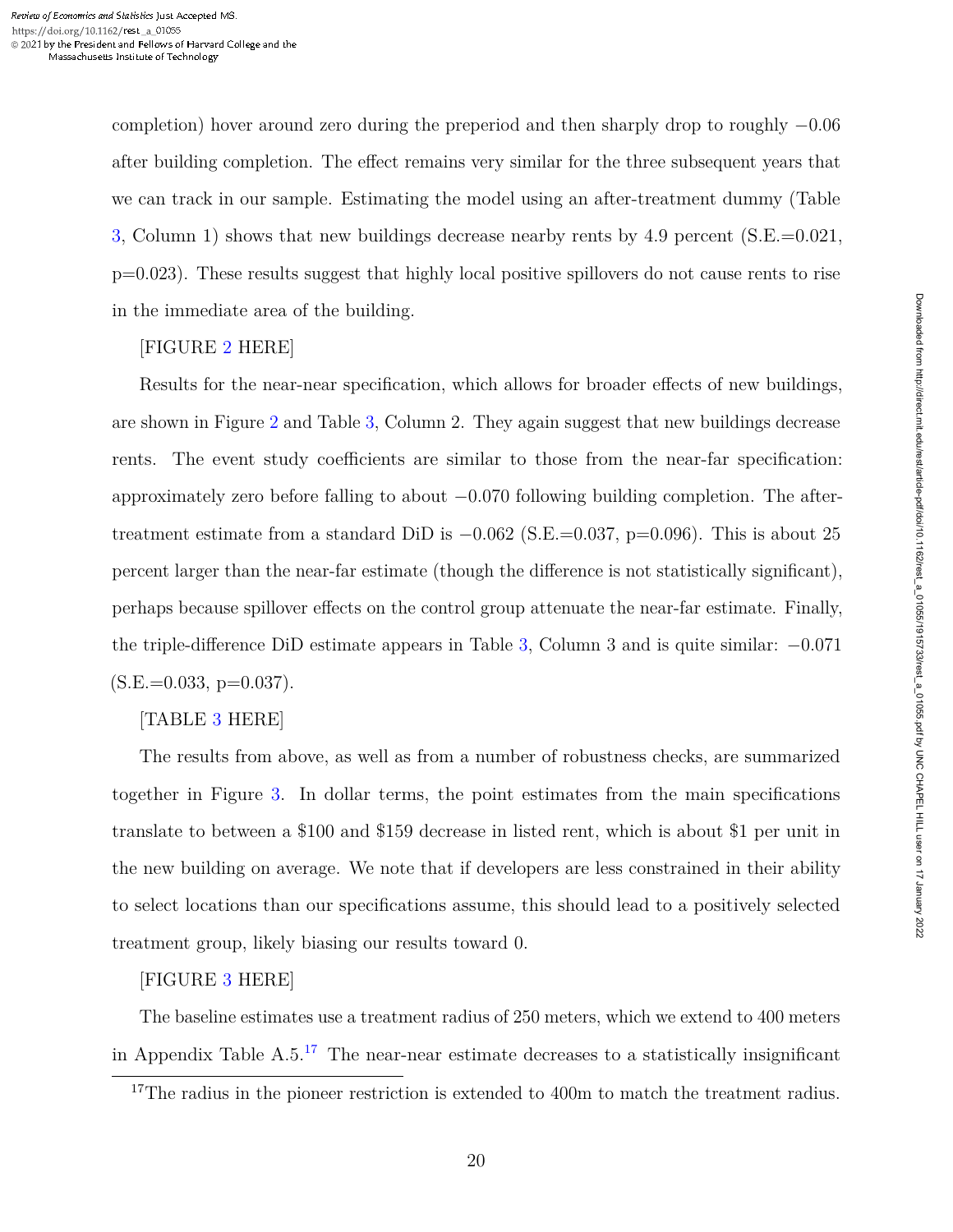−2.8 percent (S.E.=0.032, p=0.39), and the near-far estimate similarly shrinks. However, the event study coefficients underlying these specifications (Appendix Figure A.6) show that there is a strong positive pretrend in the treated area. The pretrend illustrates the hyper-local nature of our identification assumptions: when we push the control group slightly further away from the new building, it no longer provides an ideal comparison. Nonetheless, the evidence from the 400-meter exercises still suggests a negative rent effect of the new building. The positive pretrend in the event studies sharply reverses in the treatment year, and our triple-difference specification, which accounts for the positive pretrend, yields a negative effect of 6.8 percent  $(S.E.=0.041, p=0.097)$ .

Before moving to mechanisms and robustness, we discuss two caveats that we cannot explore with our rent data. First, significant heterogeneity across building and neighborhood types may underlie our average results. Amenity effects likely vary highly depending on the context—buildings may have a different effect if they replace a vacant lot versus an existing building, if they offer some particularly attractive amenity, or depending on the current national or local economic climate. Our sample size prevents us from exploring this heterogeneity in detail, and even given a larger sample, we would not be able to estimate the effect of new buildings in the types of neighborhoods where developers never choose to build. Second, as discussed in Section 1.2, the data from  $\mathbb{Z}$ illow<sup>™</sup> tend to skew towards the higher end of the rent distribution, which makes it difficult to assess whether the average effects we estimate might be different for initially lower-rent units. While we have no other source of listing-level rent data to study this directly, our migration data allow us to consider the lower end of the housing market by examining migration from low-income areas.

#### **3.2 Discussion and Mechanisms**

Our near-far and near-near strategies are designed to test for perhaps the most likely way that new buildings could increase rent: through endogenous amenity improvements centered on the new building. However, the negative estimates instead point to the importance of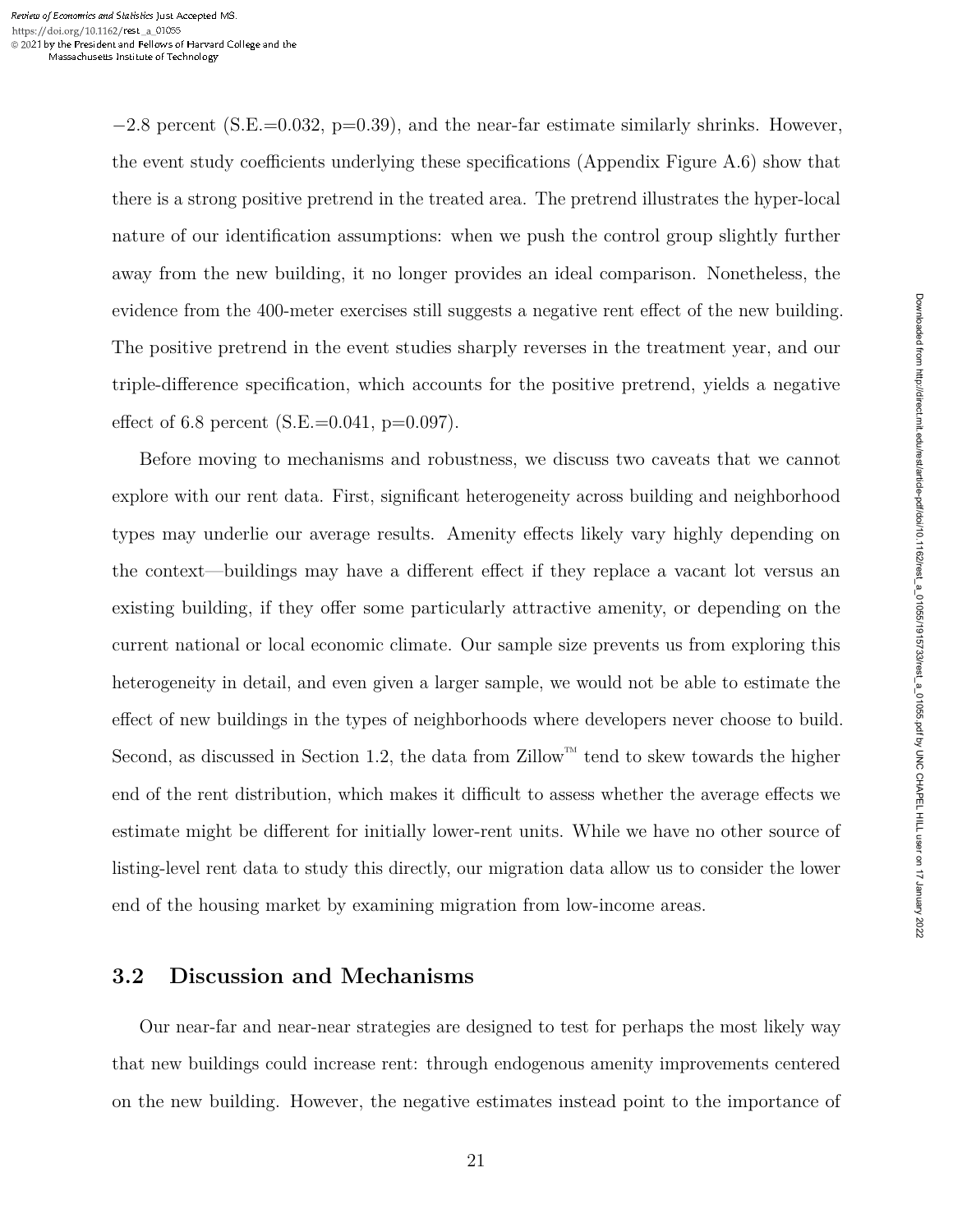supply effects and possible disamenities. This may be because the low-income neighborhoods that see new market-rate construction tend to already be gentrifying, limiting amenity improvements. In this section, we discuss the contribution of supply and disamenities to our main results.

Increased housing supply should, of course, lower nearby rent. Given that these buildings are large relative to the existing stock—Table 1 shows they represent a 40 percent increase in rental units within the treatment area—it is plausible that they move prices a measurable amount. However, our results show that the negative effect is highly concentrated, fading out substantially within a couple blocks. It is intuitive that the effect should be largest close to the building but less obvious that increased supply can generate such a steep gradient.

We provide two pieces of evidence that a supply effect can create this pattern. First, there are a variety of supporting findings in the prior literature. Most closely related is Anenberg and Kung (2014), who find that the competitive effect (net of disamenities) of a listed foreclosed home is nearly twice as large within 160 meters as between 160 and 533 meters. Other findings suggest that renters are very location-sensitive, which is consistent with hyper-local supply effects. Rae and Sener (2016) examine user-drawn search areas on a major online housing platform in London. Twenty-three percent span less than a square kilometer, corresponding to a circular choice set radius of about 550 meters. Moreover, people searching for smaller units and higher prices—likely the relevant group—search in smaller areas. Outside of the academic literature, an Apartment Guide survey found that only 14 percent of renters are willing to compromise on location, and a 2017 Zillow report found that 75 percent of renters ultimately leased a unit in the area where they began their search (Sirull 2018; Zillow Group 2017). These surveys are vague on the meaning of "area" or "location," but they likely translate to a small area in our sample of dense cities.

Second, we use a simple geometric exercise to illustrate why the price gradient could be steep. Suppose that renters consider apartments within a circular choice set with radius *r* and a center that is randomly drawn with uniform probability across space. Given a distance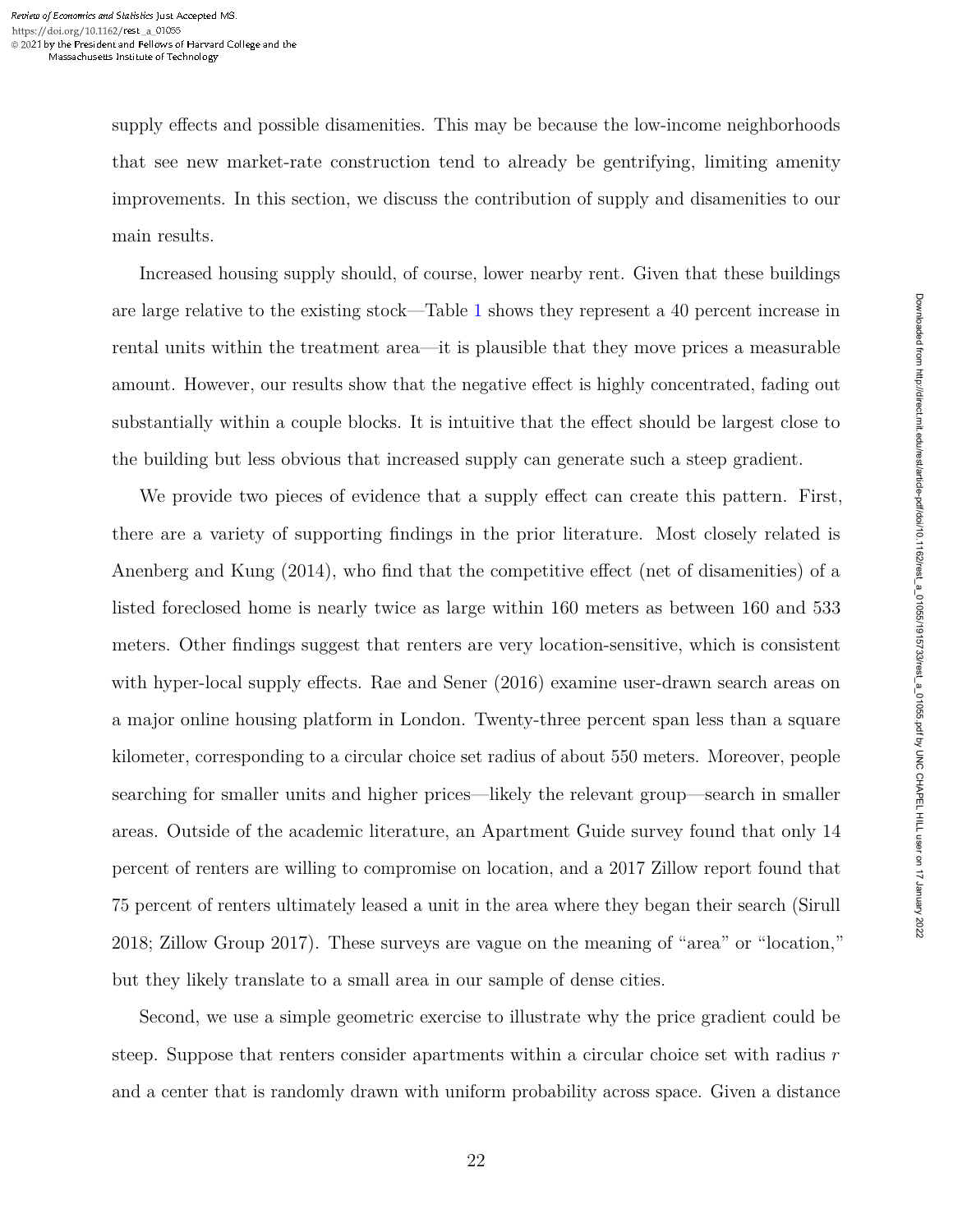*d* between a unit and the new building, it is easy to compute the probability that a renter considering that unit also has the new building in their choice set.<sup>18</sup> While this simple metric of competition does not describe equilibrium price responses, it does illustrate why important differences might exist over short distances. With  $r = 550$  and  $d = 200$ , a unit will compete with the new building for  $77\%$  of its prospective renters. At  $d = 500$ , the probability falls to  $44\%$ . With  $r = 800$ , implying that a renter will consider units a full mile apart, these probabilities are 84% and 61%. Even though the example units are only 300 meters apart, there is a substantial difference in the intensity of competition from the new building.<sup>19</sup> Appendix Figure A.7 shows the metric for *d* between 0 and 1000 for *r* of 550 and 800 meters.

This evidence suggests that a very local supply effect is likely an important driver of our estimates, but it does not rule out disamenity effects. New buildings may create congestion, block views or light, or be aesthetically unappealing. Given our focus on rents, it is unnecessary to fully distinguish between negative amenity and supply effects, though local disamenities would of course be a part of a comprehensive welfare assessment (along with the effect on rents elsewhere and many other factors). However, a problem could arise if negative amenity effects near the building drive our main estimates but positive amenity effects slightly farther away actually do increase rents. For example, new buildings could improve consumption amenities within a ten-minute walk of the new building, but also generate congestion disamenities by increasing traffic or blocking views on the building's block. This would yield a positive rent effect in a doughnut shape.

<sup>18</sup>Since the unit is in the renter's choice set, the set's center is within  $r$  meters of the unit. If the center is within  $r$  of the new building, the renter will also consider it. The probability of interest is then simply the area of overlap between two circles with radius *r* and centers *d* meters apart divided by  $\pi r^2$ . The area of overlap is given by a standard geometric formula.

<sup>19</sup>The fact that both treatment and control group face some competition illustrates the importance of our near-near approach and may explain why that estimate is 25 percent larger than the near-far.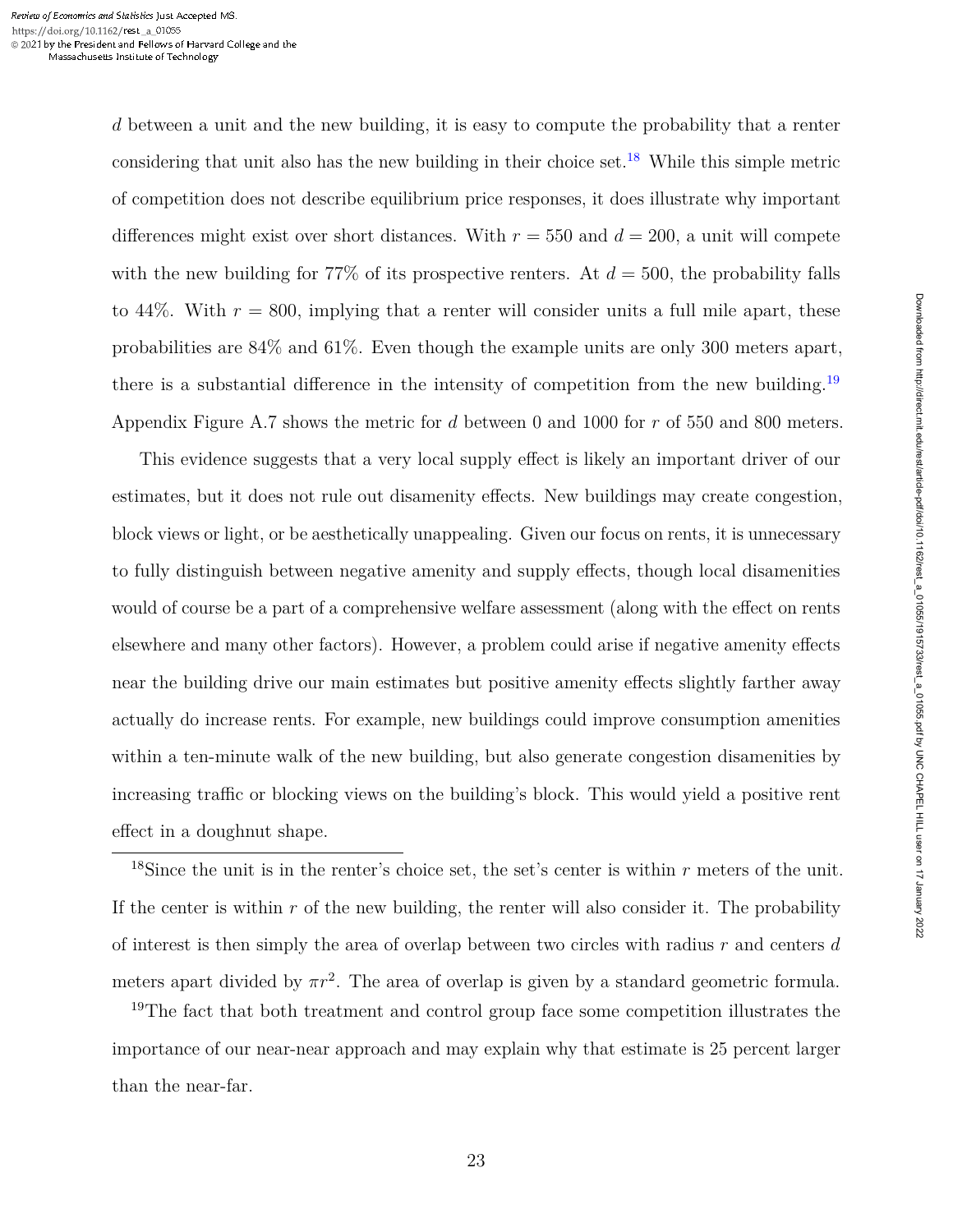The simplest way to test this story is to repeat the near-near strategy but compare the 250- to 600-meter bands in the treatment and control groups, excluding the inner area most affected by congestion. Appendix Table A.6 shows statistically insignificant effects of 2.8 percent (S.E.  $= 0.026$ , p=0.27) and 1.6 percent (S.E.  $= 0.021$ , p=0.46) for the areas between 250–600 meters and 250–800 meters, respectively.

However, this "far-far" approach checks for a very particular effect shape with a set size, and we do not know *ex ante* where rent increases might occur. To observe patterns more generally, we use Diamond and McQuade's (2019) empirical derivative approach, which produces continuous estimates of the treatment effect on rents at various distances to the new buildings. The primary drawback is that it only accommodates buildings that had no other construction within the studied area during the entire sample period, which reduces our sample size and results in a potentially selected set of buildings.<sup>20</sup> Appendix Figure A.8 shows the estimated treatment effect at distances within 600 meters of the new building. They are analogous to the near-far event study coefficients and show a very similar pattern. Across distances, rents change in parallel prior to the building's completion. After completion, rents decrease much more sharply closer to the building, especially within our 250-meter treatment radius.<sup>21</sup> Beyond 250 meters, the gradient rises toward zero as we approach the 600-meter limit. There are no nonlinearities that would suggest that the building increases rents in a doughnut or some other spatial pattern that would evade our primary specifications.

#### **3.3 Robustness**

*Changes to Composition of Listings:* Our results could be biased downward if landlords of lower-end units become more likely to list on Zillow in response to a new building, perhaps in

<sup>20</sup>See Appendix A.1 for more detail on implementation.

<sup>&</sup>lt;sup>21</sup>The estimated effect very near the building is  $-40$  percent. This may be exaggerated because the number of listings shrinks with the square of the radius, leading to a very small sample and noisy estimates.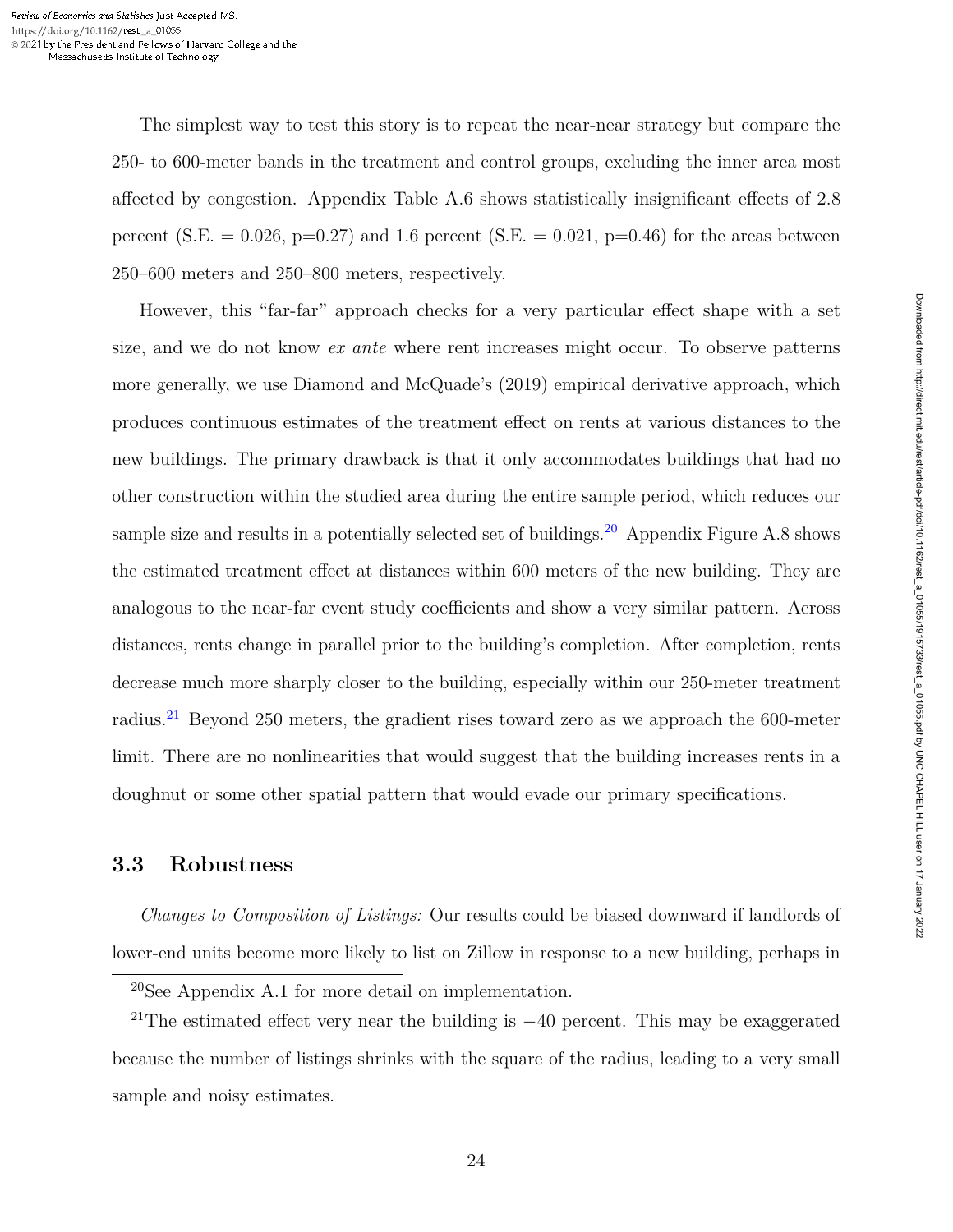anticipation of more high-income people considering the area. We test for such compositional changes by looking at the effect of building completion on unit characteristics such as bedrooms and bathrooms and on the number of listings in treatment versus control areas. Appendix Table A.4 shows that bedroom and bathroom counts generally decline slightly after the new building goes in, but only one of the six coefficients is statistically significant at the 10% level. The exception is bedroom counts in the near-far specification, where the estimate is  $-0.10$  (S.E.  $= 0.061$ ,  $p=0.094$ ), though the coefficient changes signs across specifications and is of small economic importance. Total listings in the treatment area appear to decline slightly, although none of the results are statistically significant.

*More Restrictive Neighborhood Definitions:* Appendix Table A.7 shows near-far DiD results under three different restrictions—dropping majority white tracts, reducing the income threshold by  $$10,000$ , and dropping listings in New York.<sup>22</sup> In all cases, the patterns appear similar to the baseline, with estimates between −5 percent and −7 percent. Appendix Table A.8 shows results for the same changes to near-near specification, which again appear similar to the baseline.

*Drop Pioneer Building Restriction:* Appendix Figure A.9 shows near-far and near-near event studies after dropping the pioneer building restriction, which roughly doubles the number of buildings in each strategy. Strong negative pre-trends appear in both cases, likely because of the confounding effect of buildings that were completed nearby in the pre-period. While these event studies suggest that removing this restriction results in a less clean natural experiment, the corresponding difference-in-differences coefficients are not drastically different from our primary results. The near-far result is  $-0.030$  (t=1.88) (Appendix Table A.7, Column 1), and the near-near is  $-0.033$  (t=1.4) (Appendix Table A.8, Column 1).

<sup>22</sup>The number of listings and average rent in New York change sharply in 2017, as shown in Appendix Table A.1. Although we include CBSA  $\times$  year or nearest building  $\times$  year fixed effects in all specifications, dropping these observation provides another check that this change does not drive our results.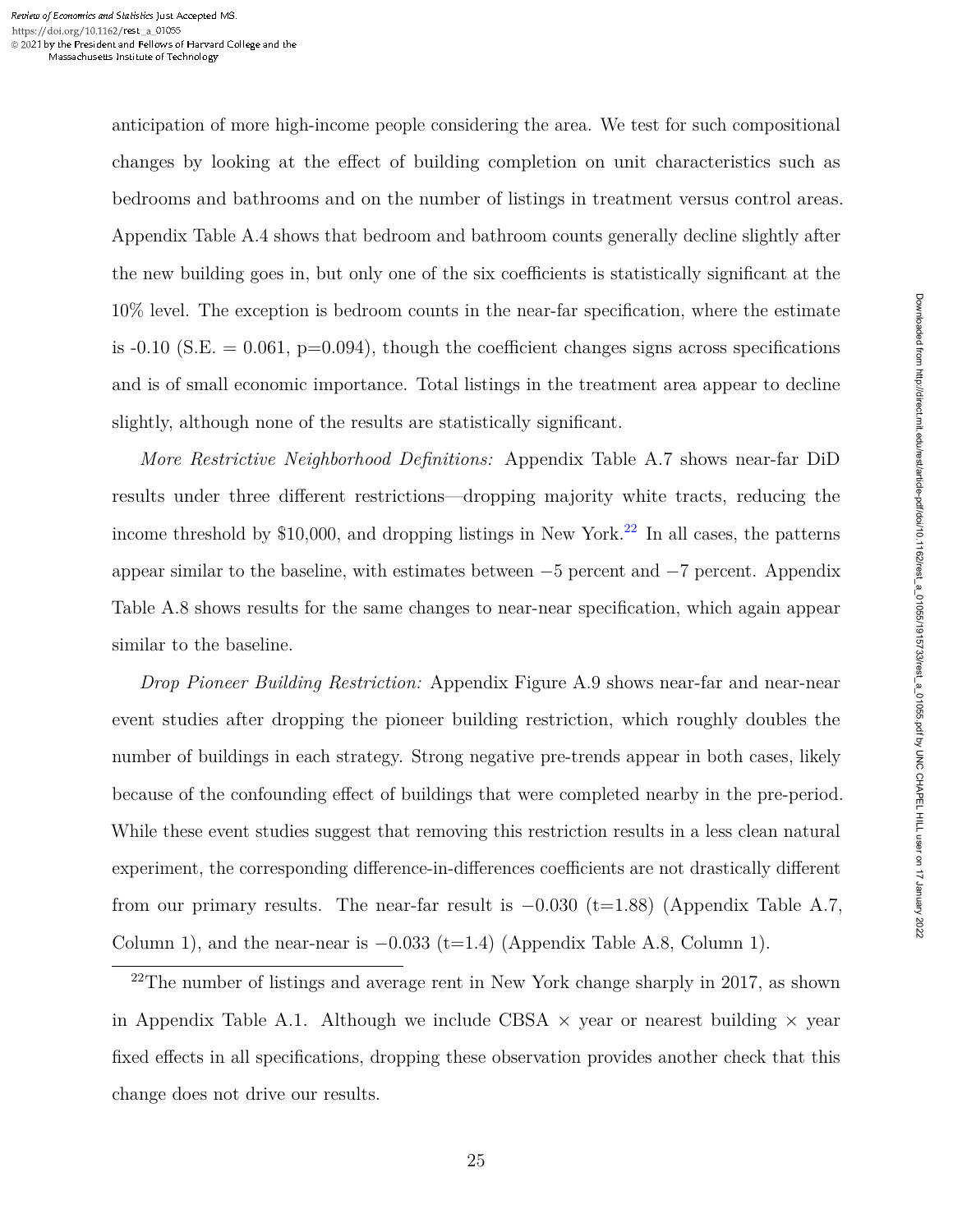*Longer Time Periods:* Next, we try to examine longer-run effects and longer pretrends, although we cannot do so with our main analysis sample. First, we repeat the near-far specification using 2010–2013 buildings, which allows us to include five post-construction years (Appendix Figure A.10), and find no evidence of long-run changes in the treatment effect. We then repeat the same specification using only 2019 buildings, which allows us to study pretrends over the six years before completion. We see no evidence of time trends and no discernible effect of project approvals or announcements that precede building completion, although our small number of buildings (23) leads to some noisy estimates (Appendix Figure A.11). We also study longer-run pretrends using the empirical derivative approach (Appendix Figure A.12) and find that this more detailed price surface tells a similar story. While these exercises do not use our main analysis buildings and we cannot study both longer-run pretrends and longer-run effects within the same specification, the results nevertheless provide suggestive evidence that our main estimates would not drastically change if we were able to extend our time window to five years.

#### **3.4 Including All Neighborhood Incomes**

To conclude the rent section, we remove the restriction on neighborhood income and repeat our main specifications to examine whether effects may be different outside of low-income neighborhoods. Table 4 shows that DiD estimates with the 250-meter radius are close to zero and not statistically significant. Appendix Table A.9 shows that the estimates for the 400-meter radius are similar except for the triple difference, which is statistically significant and negative. The event studies, shown in Appendix Figure A.13 for the near-far specification and Appendix Figure A.14 for the near-near, are also noisy and inconclusive. These differences from the low-income results could occur because effects really are different in high-income areas or because our empirical strategy is less effective in such neighborhoods.

#### [TABLE 4 HERE]

There are several reasons that the true effect of new buildings could be different in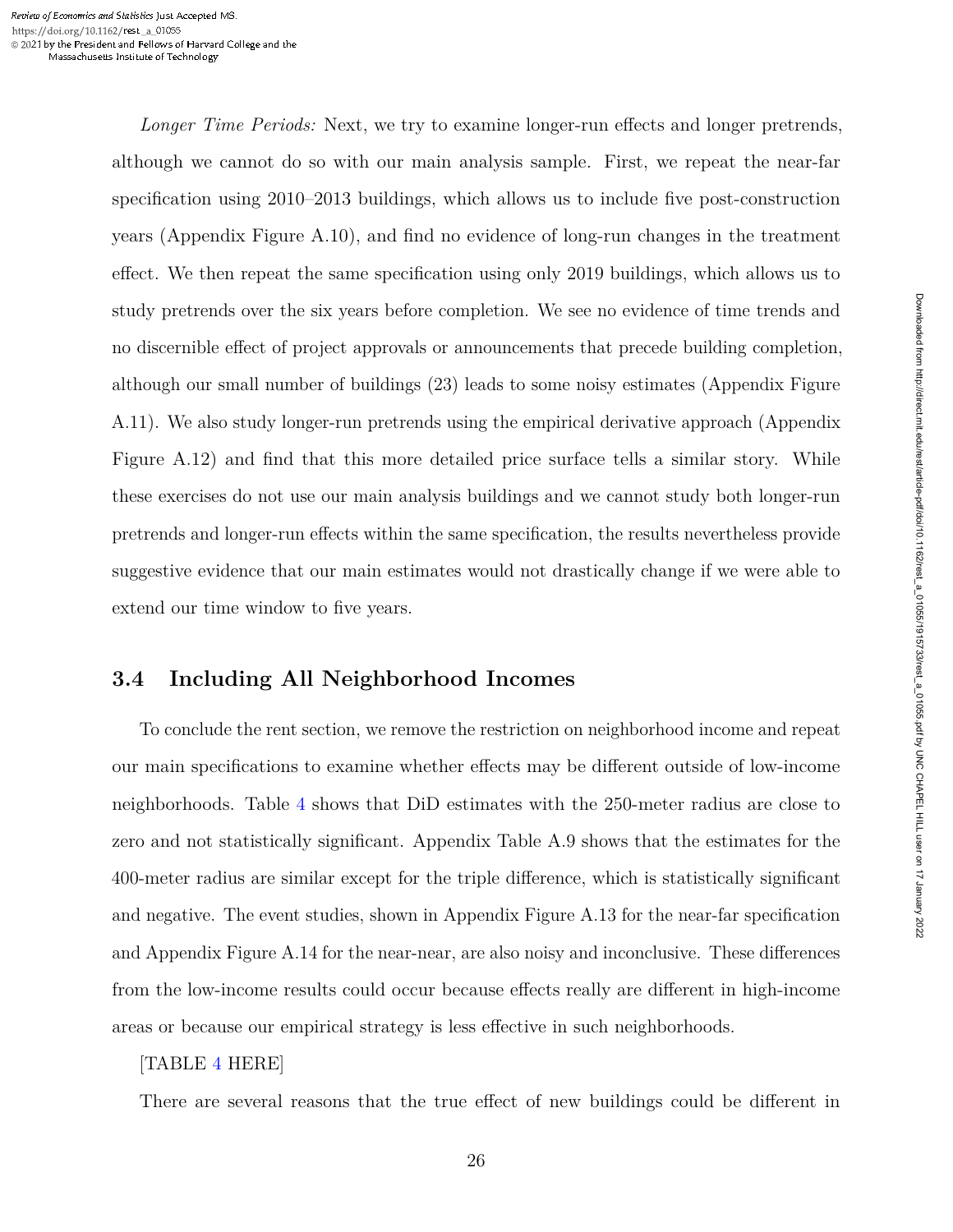high-income areas. Amenity effects depend on the context, and the effect of adding supply depends on the underlying price elasticity of demand. One would expect positive amenity effects to be smaller in high-income areas that already have a large wealthy population and the associated reputation. However, because higher-income areas appeal to a broader swath of the population than gentrifying or low-income areas (Guerrieri, Hartley, and Hurst 2013), they may see a larger demand response to a given change in prices, muting the supply effect of new buildings.<sup>23</sup> This could occur because, for example, rich neighborhoods are perceived to have better schools, making them a plausible option for high-income families with children who would not consider a gentrifying area regardless of price. Real or perceived crime rates could have a similar effect.

In addition to substantive reasons for different effects, high-income real estate markets may be different in ways that matter for our empirical strategy. To examine this, we repeat the main specifications including only high-income buildings. While the near-near event study shows no consistent pattern, the near-far event study shows a strong upwards trend in both the pre- and post-period (Appendix Figure A.15).<sup>24</sup> One reason for this trend may be that large developable sites in high-income areas are less common and, given that they were not previously developed despite the area's affluence, are potentially strange in a way that affects nearby rents and contaminates the comparison between the inner and outer rings. Examples of such sites include formerly institutional uses like hospitals or public housing,

<sup>23</sup>Anenberg and Kung (2018) and Glaeser and Ward (2009) both find that housing costs in expensive areas are relatively unresponsive to added supply and discuss how a high elasticity of demand could contribute to this result. In contrast, Busso et al. (2013) find a low population response to a large place-based policy targeting very low-income areas, suggesting that few people are on the margin of moving in.

<sup>24</sup>While the event studies cast some doubt on causally interpreting results in these areas, the DiD coefficients corresponding to these event studies are  $0.068$  (t=2.77) for the near-far and  $0.022$  (t=0.48) for the near-near.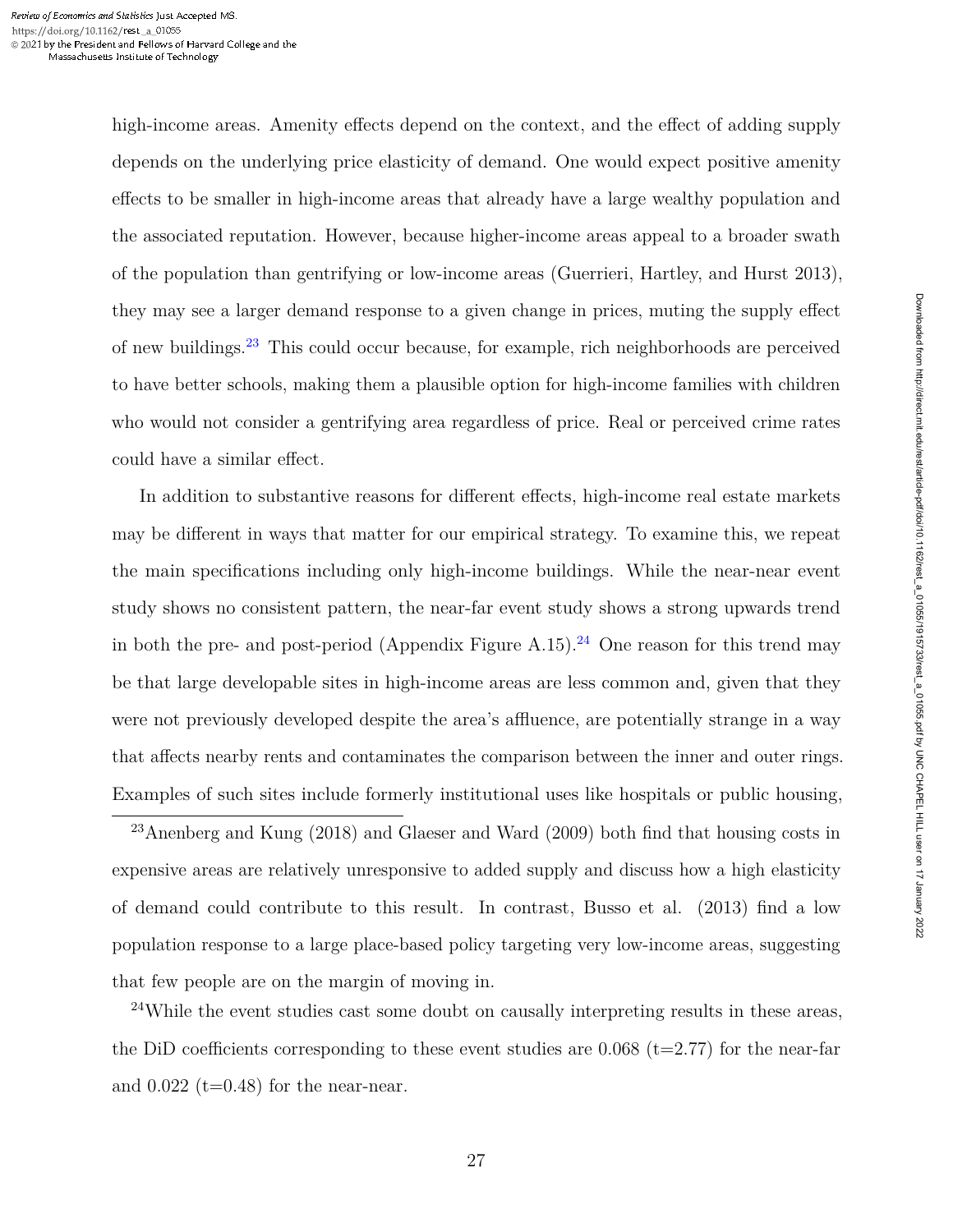legacy manufacturers in urban cores, or relocated infrastructure like train tracks or a highway on-ramp. This explanation also explains why the trend does not appear in the near-near strategy, which compares similarly unusual sites that were developed at different times.

## **4 Migration Results**

#### **4.1 Migration Empirical Strategy**

Our empirical strategy is extremely similar to the rental analysis described in Section 2, with the following differences. First, instead of a rental listing, an observation is now an in-migrant to an address near a new building. Second, instead of using price as the dependent variable, we use median household income in the in-migrant's origin tract. Third, because the Infutor sample ends in 2017, we use 2014–2015 buildings as the primary treatment group and 2018 buildings as the control in the near-near specification. Finally, we cannot include controls for bedroom and bathroom counts, which we do not observe in the migration data.

With these changes, we estimate event studies and DiDs for the near-far approach (Equations 1 and 2), near-near approach (Equation 3 and 4), and the triple difference (Equation 5). Because our goal is to assess how new buildings affect the surrounding neighborhood, we always exclude from the sample migrants to the new building itself.<sup>25</sup>

#### **4.2 Migration Results**

We begin with results from the near-near specification. Event study coefficients for log origin income are shown in Figure 4, Panel A. Pre-period coefficients are statistically indistinguishable from zero, suggesting parallel trends. This is followed by a sharp decrease of approximately 3–5 percent in the three years following building completion. The drop

<sup>&</sup>lt;sup>25</sup>For the small number of buildings with addresses that we cannot match to the Infutor data, we drop all migrants to addresses within 20 meters of the building.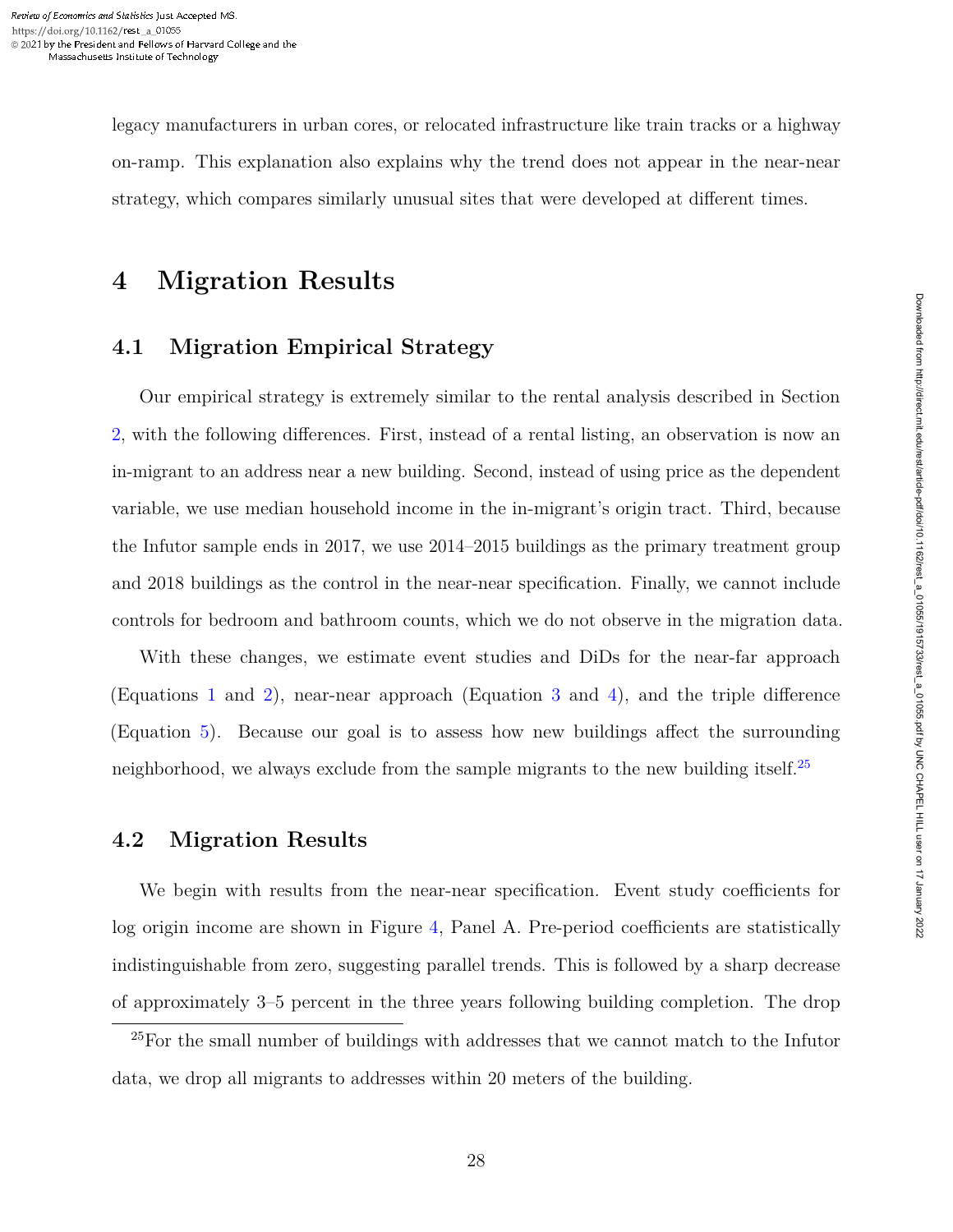appears to have a 1–2 year delay after building completion, which could occur either because migration is slower to respond to a supply shock than listed rents or because move dates in the Infutor data have a lag, as the address change may not be detected immediately upon moving. Because of this lag, we include the year of building completion as part of the preperiod and drop the year after treatment from the difference-in-differences estimation. As shown in Table 5, Panel A, the average effect of a new building on log origin income is  $-0.03$  $(S.E. = 0.017, p=0.085).$ 

#### [FIGURE 4 HERE]

The result for origin income provides some corroboration of the rent results using an alternative data source, but it does not speak directly to effects on the cheaper segment of the housing market. To measure this effect, we repeat the specification using an indicator for whether an in-migrant is from a low-income tract (defined as below two-thirds of the CBSA median) as the dependent variable. Event study results are in Figure 4, Panel A, and they show a parallel pretrend that breaks sharply upward one year after treatment. The average effect, shown in Panel B of Table 5, is  $0.034$  (S.E.  $= 0.017$ , p=0.059). This represents an approximately 15 percent increase to the mean in the year before completion. These results suggest that the effect of new buildings on rents is not driven entirely by the high-end listings that are their closest competitors. Instead, the increased migration from low-income areas is consistent with rent decreases among relatively cheaper apartments. These results also suggest that construction allows more low-income households to move to or remain in the sample neighborhoods, most of which appear to be gentrifying.

By contrast, the near-far results are not very informative. The event study results in Figure 4, Panel B, show no consistent pattern: across both outcomes, the years-to-treatment coefficients are small and do not show any strong trend. Similarly, the difference-in-differences estimates in the first column of Table 5 all have t-statistics well below 1. While these null results may be surprising given the statistically significant near-near results, there are a number of reasons that this combination of dependent variable and specification may have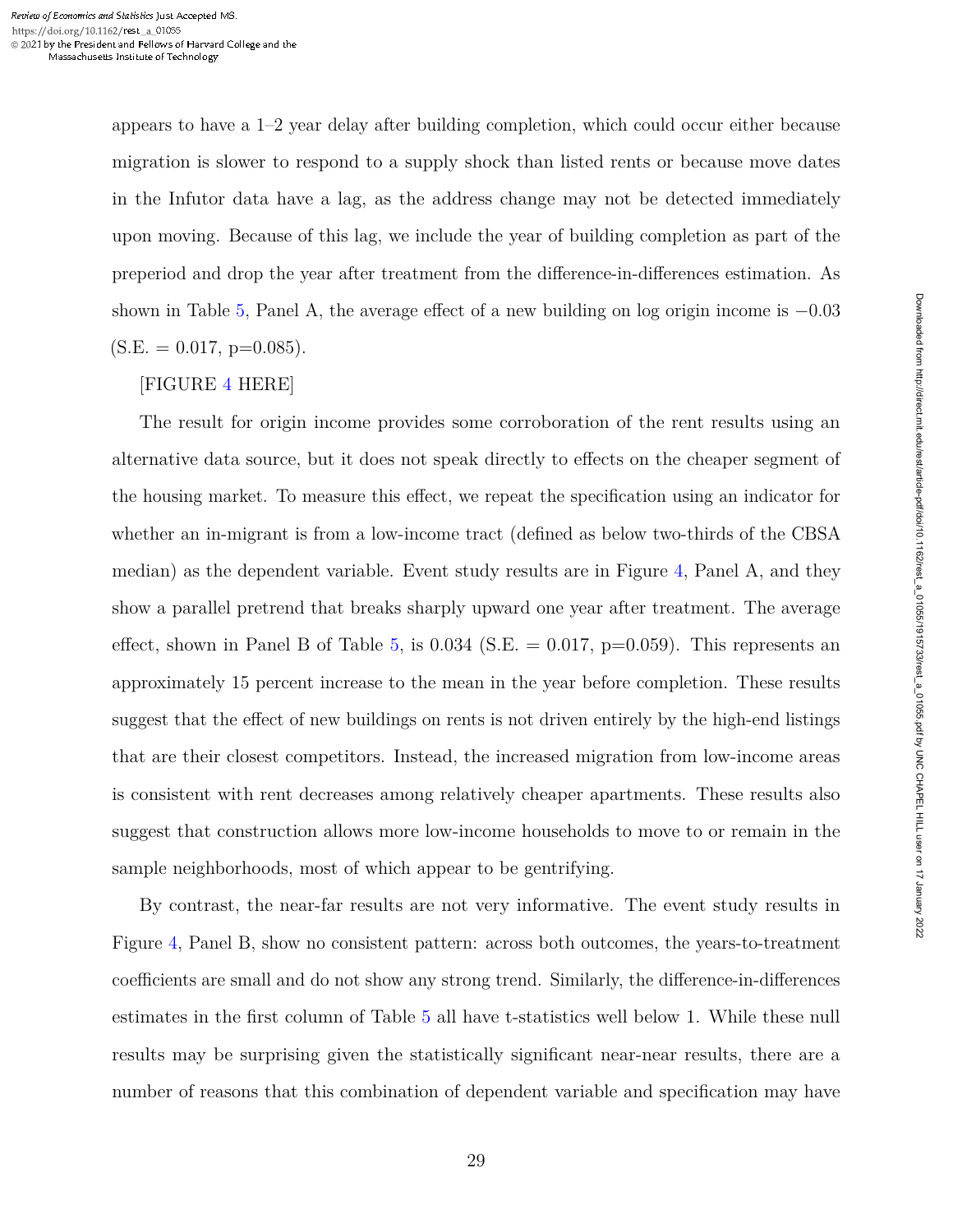the least power. First, new buildings are rentals, but our migration outcomes include both renters and homeowners, whom we cannot separate. If homeowner location choices respond less to shocks to the rental market, this may push our estimates toward zero. Second, the near-far strategy generally has less power because some effects of the new building may affect the control group. Last, in the near-far migration specification in particular, variation in the percentage of renters and homeowners at different distances to the new building could lead to added noise that is not present in the near-far rent specification. This may occur if new buildings tend to be constructed in areas already zoned for relatively high-density housing.

#### [TABLE 5 HERE]

Finally, the third column of Table 5 shows migration estimates from the triple-difference specification. The magnitudes are quite similar to those of the near-near estimates, with a negative effect on origin income that is significant at the 10 percent level and a positive effect on low-income arrivals that is significant at the 5 percent level.

#### **4.3 Migration Robustness**

We repeat a number of the extensions and robustness checks from the rental analysis, focusing on the near-near specification that yielded the most compelling results. First, Appendix Tables A.10 and A.11 show DiD results for log origin income and low-income arrivals under a number of tweaks to the sample: reducing the income threshold, restricting to less white neighborhoods, removing the pioneer building restriction, and dropping New York City. All are similar to the baseline results. In addition, event studies with a 400-meter radius are shown in Appendix Figure A.16. Similar to the rent results, these do not show the same sharp breaks as the baseline specification.

Next, again motivated by the possibility of nearby congestion effects creating doughnutshaped net amenity spillovers, we run the near-near analysis using arrivals to the 250–600 and 250–800 meter bands in the treatment and control groups. As shown in Appendix Table A.12, we find small negative point estimates on origin income in both samples, but neither is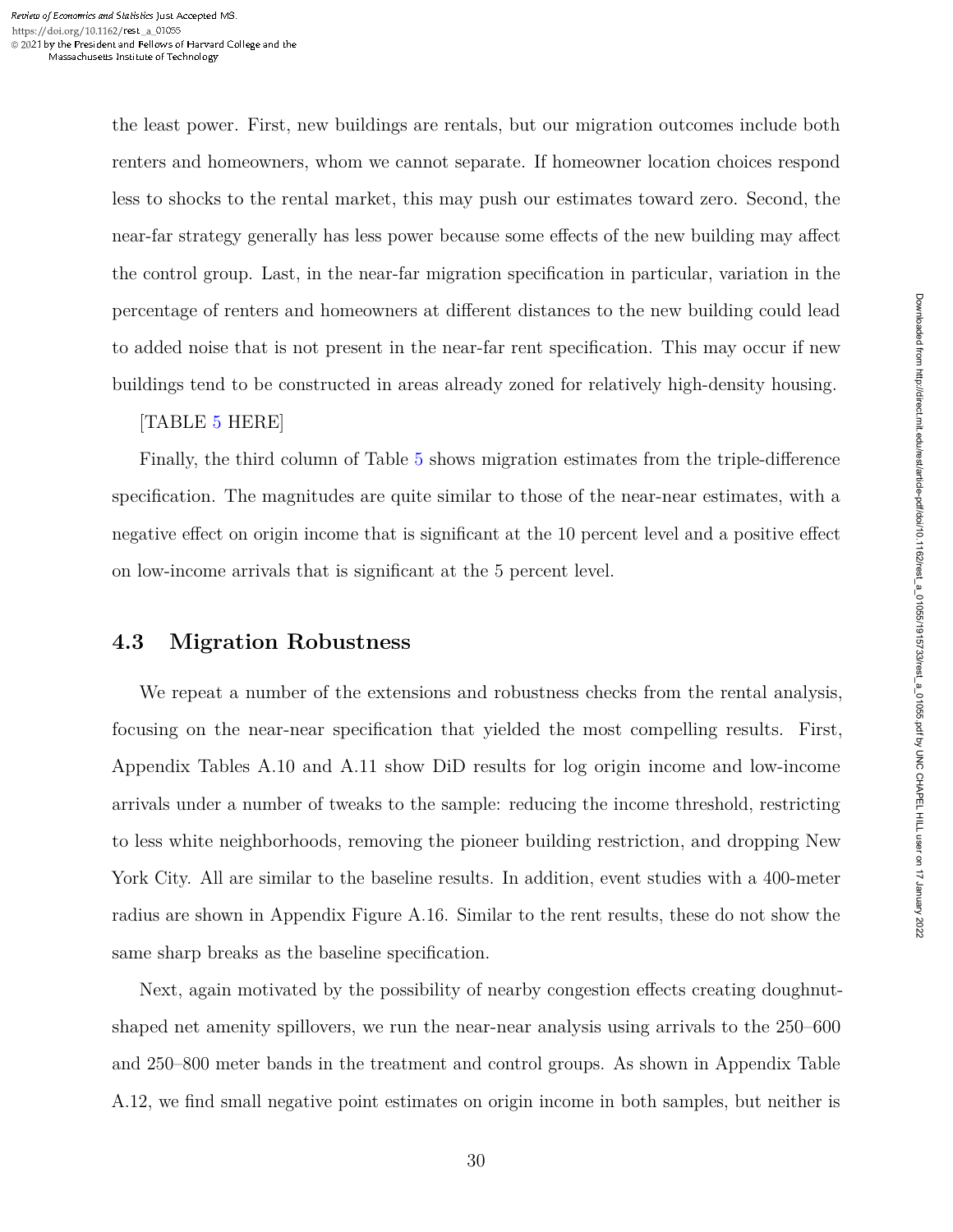statistically significant. Like the analogous rent results, this provides no evidence that new buildings increase rents in this alternative pattern.

## **5 Conclusion**

Prior research has shown that new market-rate housing construction improves regional housing affordability, but there is little evidence on how it affects the immediately surrounding neighborhood. This leaves open questions of incidence: who are the winners and losers of new housing construction? The housing policy debate is heavily influenced by the belief that new construction, especially in low-income areas, makes local incumbents worse off by attracting high-income households and high-end amenities, which in turn raises nearby rents (Been, Ellen, and O'Regan 2019; Hankinson 2018). However, there is little related empirical evidence. We fill this gap using quasi-experimental methods and address-level microdata.

We find that the concerns about rent increases driven by new market-rate housing are mostly unfounded. While there is a strong observed correlation between new construction and rising rents, this appears to be because new buildings are typically constructed in areas that are already changing. When these new buildings are completed, they actually slow rent increases in the nearby area: the average new building lowers nearby rents by 5 to 7 percent relative to trend, translating into a savings of \$100 to \$159 per month. In addition, we find that new buildings increase low-income in-migration, implying that this improved affordability can foster more integrated, economically diverse neighborhoods that may improve economic mobility (Chetty, Hendren, and Katz 2016; Chetty et al. 2018).

We suggest that the mechanism underlying these results is a simple story of supply and demand. If high-income households like a particular neighborhood, preventing the construction of new housing simply leads them to outbid lower-income people for the housing already available in that neighborhood. By contrast, when new housing is built, many high-income households choose this option instead of nearby existing units. While the new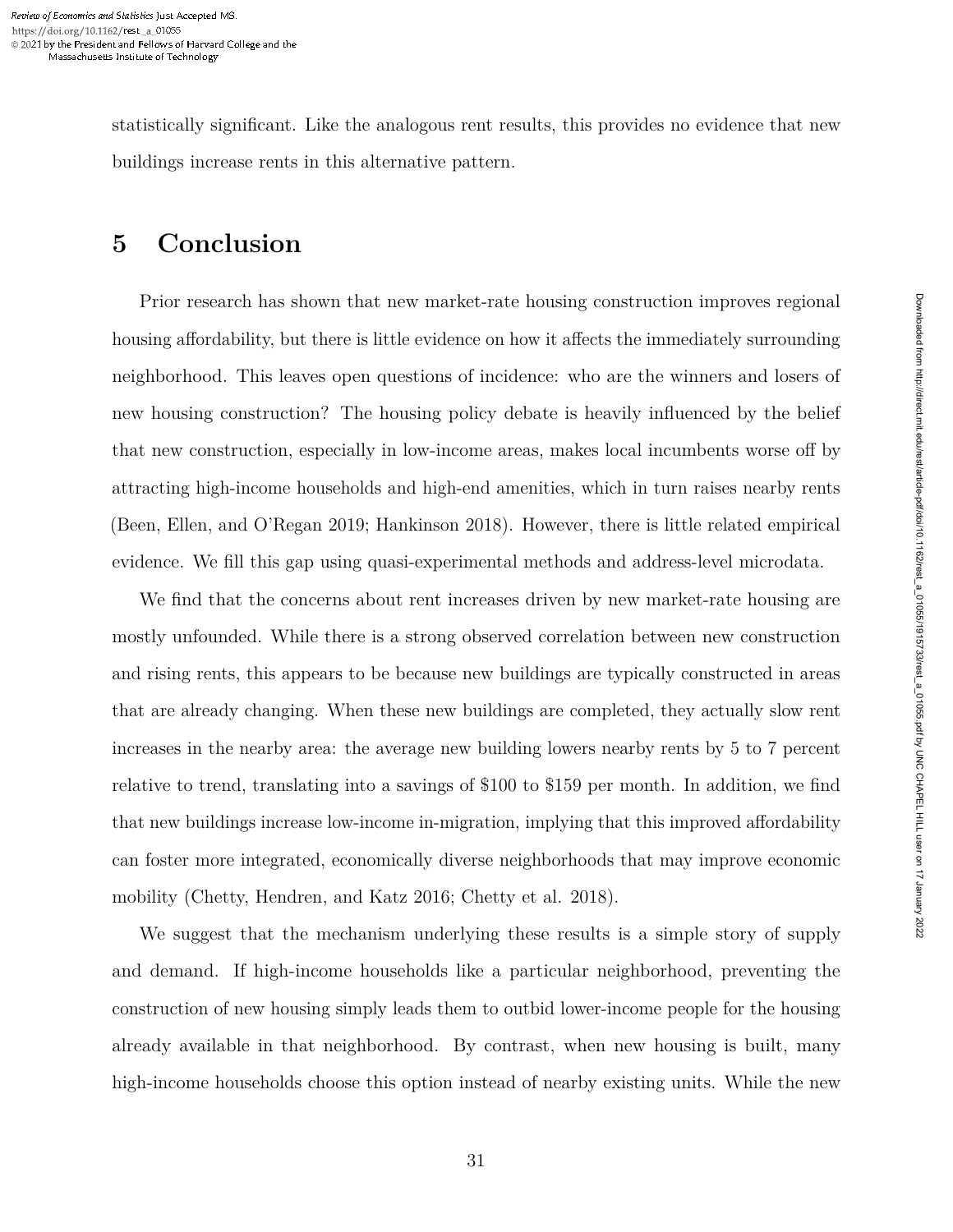building could theoretically change local amenities or reputation by enough to instead increase demand and raise nearby rents, our findings suggest this is not the case. This may be because new buildings typically go into areas that are already changing, limiting their marginal reputational effect. Disamenity or congestion effects could also contribute to rent decreases near the building, but prior literature on hyper-local supply effects and spatially concentrated housing search suggest that added supply plays an important role.

Our results suggest that increasing housing supply can play an important role in addressing the present affordability crisis. Regulations that make it difficult to build could be relaxed, and localities could be directly incentivized to increase housing production. However, there are several caveats to our findings. First, our sample consists of areas where developers actually chose to, and were allowed to, build in. While these are likely similar to the neighborhoods that would receive new construction if regulations were relaxed, effects may be different in other types of neighborhoods. Second, relaxing land-use regulation is quite complicated in practice. The particulars of a reform could matter both for how much supply is actually added and, depending on the incentives built in (such as encouraging redevelopment of the existing housing stock versus vacant land), the local effect of that new supply. Finally, we consider only rents, not prices for land or existing homes. These caveats point to important areas for future research.

### **References**

- Albouy, D., Ehrlich, G., and Liu, Y. (2016). Housing demand, cost-of-living inequality, and the affordability crisis. NBER Working Paper 22816.
- Anenberg, E. and Kung, E. (2014). Estimates of the size and source of price declines due to nearby foreclosures. *American Economic Review*, 104(8):2527–2551.
- Anenberg, E. and Kung, E. (2018). Can more housing supply solve the affordability crisis? Evidence from a neighborhood choice model. *Regional Science and Urban Economics*.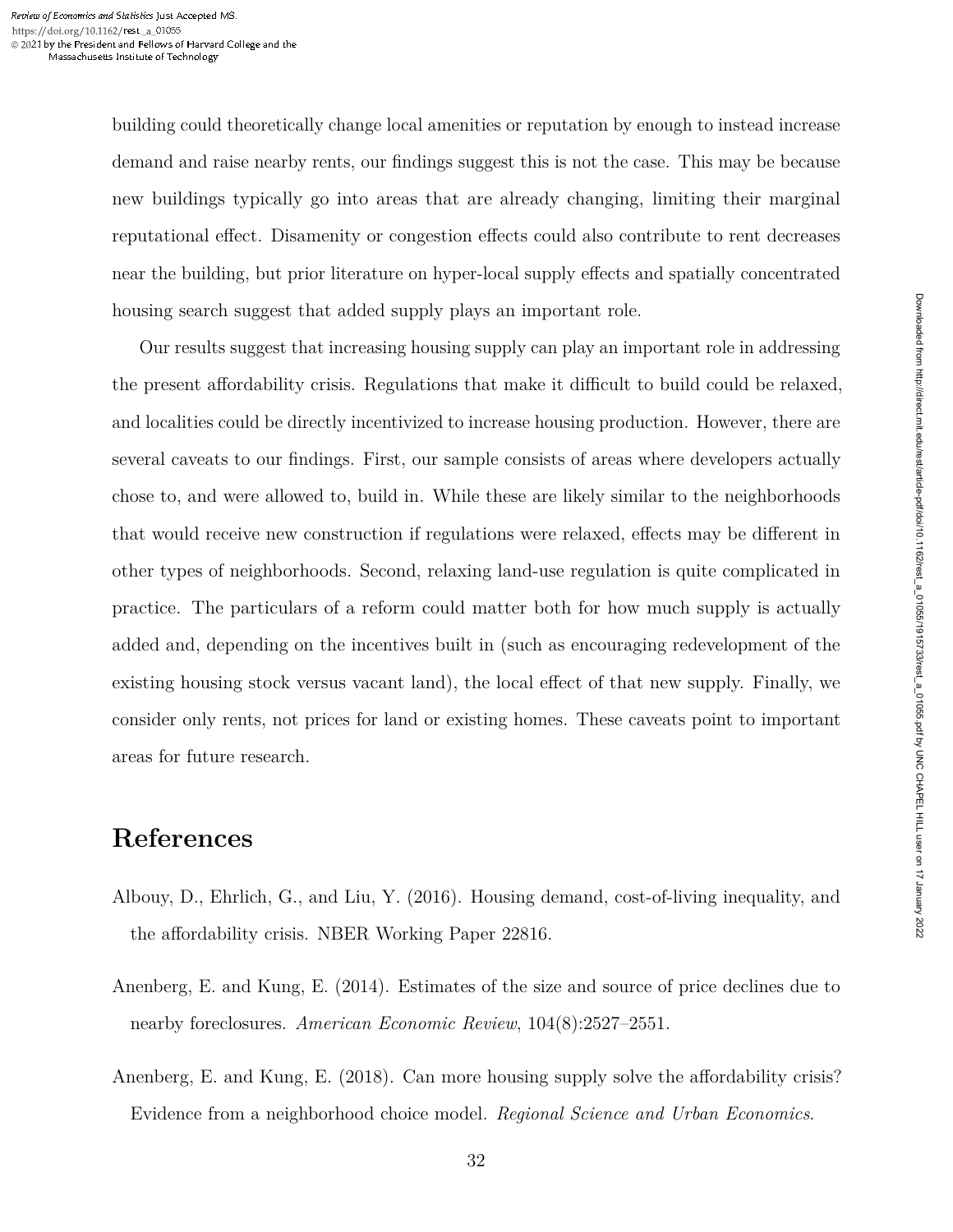- Autor, D. H., Palmer, C. J., and Pathak, P. A. (2014). Housing market spillovers: Evidence from the end of rent control in cambridge, massachusetts. *Journal of Political Economy*, 122(3):661–717.
- Baum-Snow, N. and Marion, J. (2009). The effects of low income housing tax credit developments on neighborhoods. *Journal of Public Economics*, 93(5):654–666.
- Been, V., Ellen, I. G., and O'Regan, K. (2019). Supply skepticism: Housing supply and affordability. *Housing Policy Debate*, 29(1):25–40.
- Brooks, L. and Lutz, B. (2016). From today's city to tomorrow's city: An empirical investigation of urban land assembly. *American Economic Journal: Economic Policy*,  $8(3):69-105.$
- Brummet, Q. and Reed, D. (2019). The effects of gentrification on the well-being and opportunity of original resident adults and children. Federal Reserve Bank of Philadelphia Working Paper 19-30.
- Busso, M., Gregory, J., and Kline, P. (2013). Assessing the incidence and efficiency of a prominent place based policy. *American Economic Review*, 103(2):897–947.
- Chetty, R., Friedman, J. N., Hendren, N., Jones, M. R., and Porter, S. R. (2018). The opportunity atlas: Mapping the childhood roots of social mobility. NBER Working Paper 25147.
- Chetty, R., Hendren, N., and Katz, L. F. (2016). The effects of exposure to better neighborhoods on children: New evidence from the Moving to Opportunity Experiment. *American Economic Review*, 106(4):855–902.
- Curnette, K., Humphries, S., Makar, S., O'Brien, M., and Wacksman, J. (2016). The zillow group report on consumer housing trends.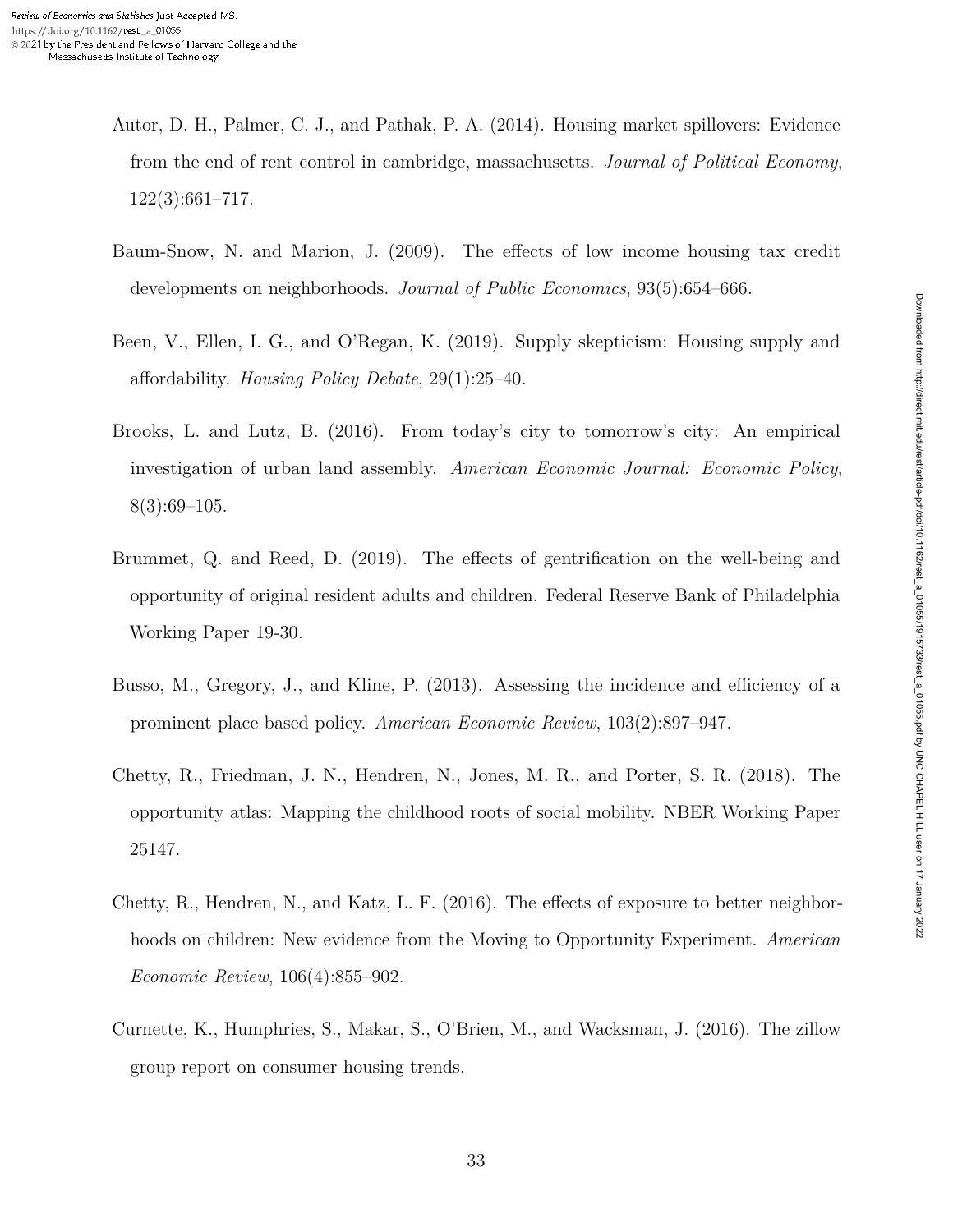- Damiano, A. and Frenier, C. (2020). Build baby build?: Housing submarkets and the effects of new construction on existing rents. Working Paper.
- Diamond, R. (2016). The determinants and welfare implications of U.S. workers' diverging location choices by skill: 1980-2000. *American Economic Review*, 106(3):479–524.
- Diamond, R. and McQuade, T. (2019). Who wants affordable housing in their backyard? An equilibrium analysis of low income property development. *Journal of Political Economy*, 127(3).
- Diamond, R., McQuade, T., and Qian, F. (2019). The effects of rent control expansion on tenants, landlords, and inequality: Evidence from San Francisco. *American Economic Review*, 109(9):3365–94.
- Ding, L., Hwang, J., and Divringi, E. (2016). Gentrification and residential mobility in Philadelphia. *Regional Science and Urban Economics*, 61:38–51.
- Freeman, L. and Braconi, F. (2004). Gentrification and displacement New York City in the 1990s. *Journal of the American Planning Association*, 70(1):39–52.
- Ganong, P. and Shoag, D. (2017). Why has regional income convergence in the U.S. declined? *Journal of Urban Economics*, 102:76–90.
- Glaeser, E. and Gyourko, J. (2018). The economic implications of housing supply. *Journal of Economic Perspectives*, 32:3–30.
- Glaeser, E. L. and Ward, B. A. (2009). The causes and consequences of land use regulation: Evidence from greater boston. *Journal of Urban Economics*, 65(3):265–278.
- Guerrieri, V., Hartley, D., and Hurst, E. (2013). Endogenous gentrification and housing price dynamics. *Journal of Public Economics*, 100:45–60.
- Gyourko, J., Mayer, C., and Sinai, T. (2013). Superstar cities. *American Economic Journal: Economic Policy*, 5(4):167–99.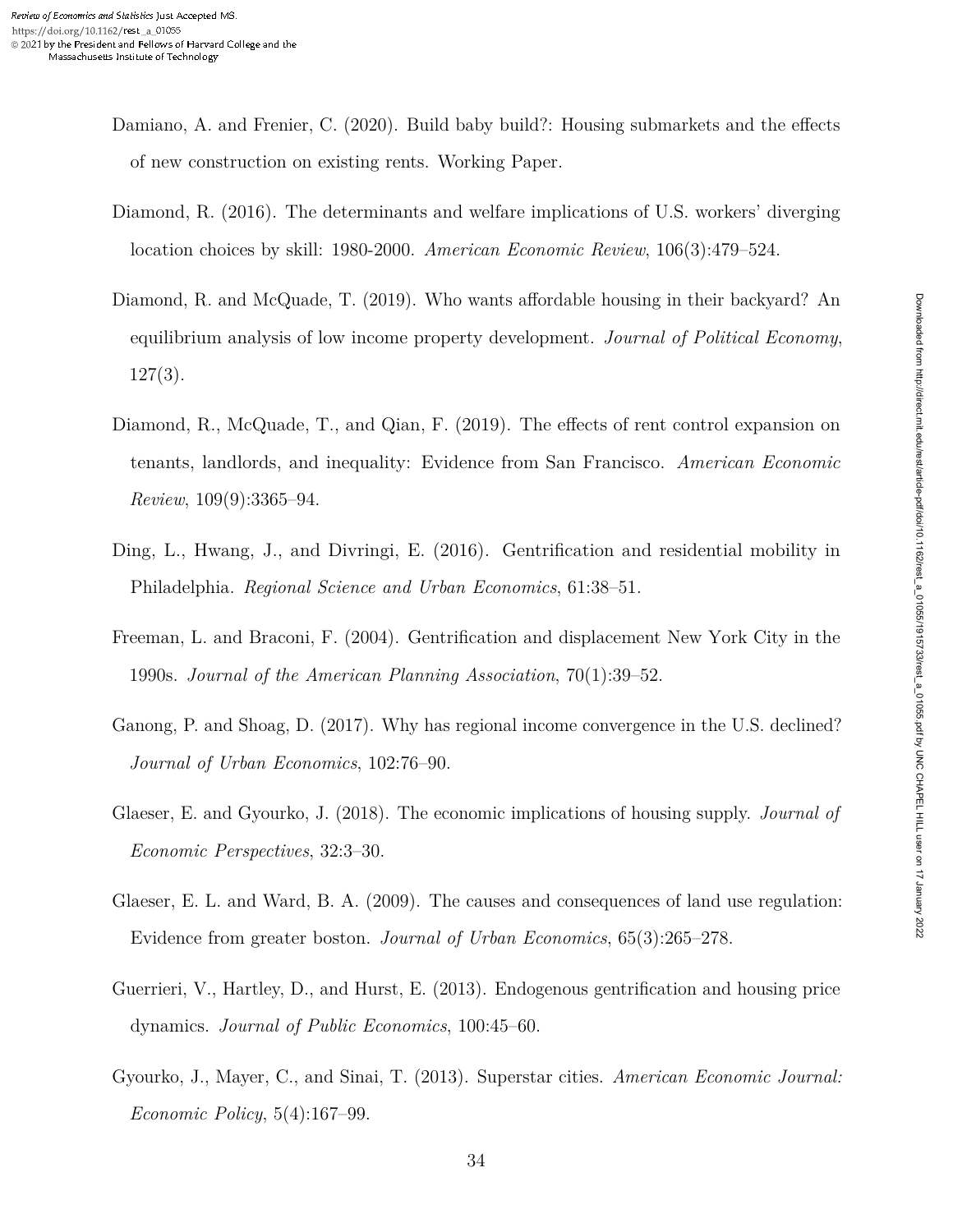- Gyourko, J. and Molloy, R. (2015). Regulation and housing supply. In Duranton, G., Henderson, J. V., and Strange, W. C., editors, *Handbook of Regional and Urban Economics*, volume 5 of *Handbook of Regional and Urban Economics*, pages 1289–1337. Elsevier.
- Hankinson, M. (2018). When do renters behave like homeowners? High rent, price anxiety, and nimbyism. *American Political Science Review*, 112(3):473–493.
- Hilber, C. A. L. and Vermeulen, W. (2016). The impact of supply constraints on house prices in England. *Economic Journal*, 126(591):358–405.
- Hsieh, C.-T. and Moretti, E. (2019). Housing constraints and spatial misallocation. *American Economic Journal: Macroeconomics*, 11(2):1–39.
- Li, X. (2019). Do new housing units in your backyard raise your rents? Working Paper.
- Mast, E. (2019). The effect of new market-rate housing construction on the low-income housing market. Working Paper.
- McKinnish, T., Walsh, R., and White, T. K. (2010). Who gentrifies low-income neighborhoods? *Journal of Urban Economics*, 67(2):180–193.
- Nathanson, C. (2019). Trickle-down housing economics. Working Paper.
- Parkhomenko, A. (2018). The rise of housing supply regulation in the U.S.: Local causes and aggregate implications. (275).
- Phillips, D. (2020). Measuring housing stability with consumer reference data. *Demography*, 57:1323–1344.
- Pollakowski, H. O. and Wachter, S. M. (1990). The effects of land-use constraints on housing prices. *Land Economics*, 66(3):315–324.
- Quigley, J. M. and Raphael, S. (2004). Is housing unaffordable? Why isn't it more affordable? *Journal of Economic Perspectives*, 18(1):191–214.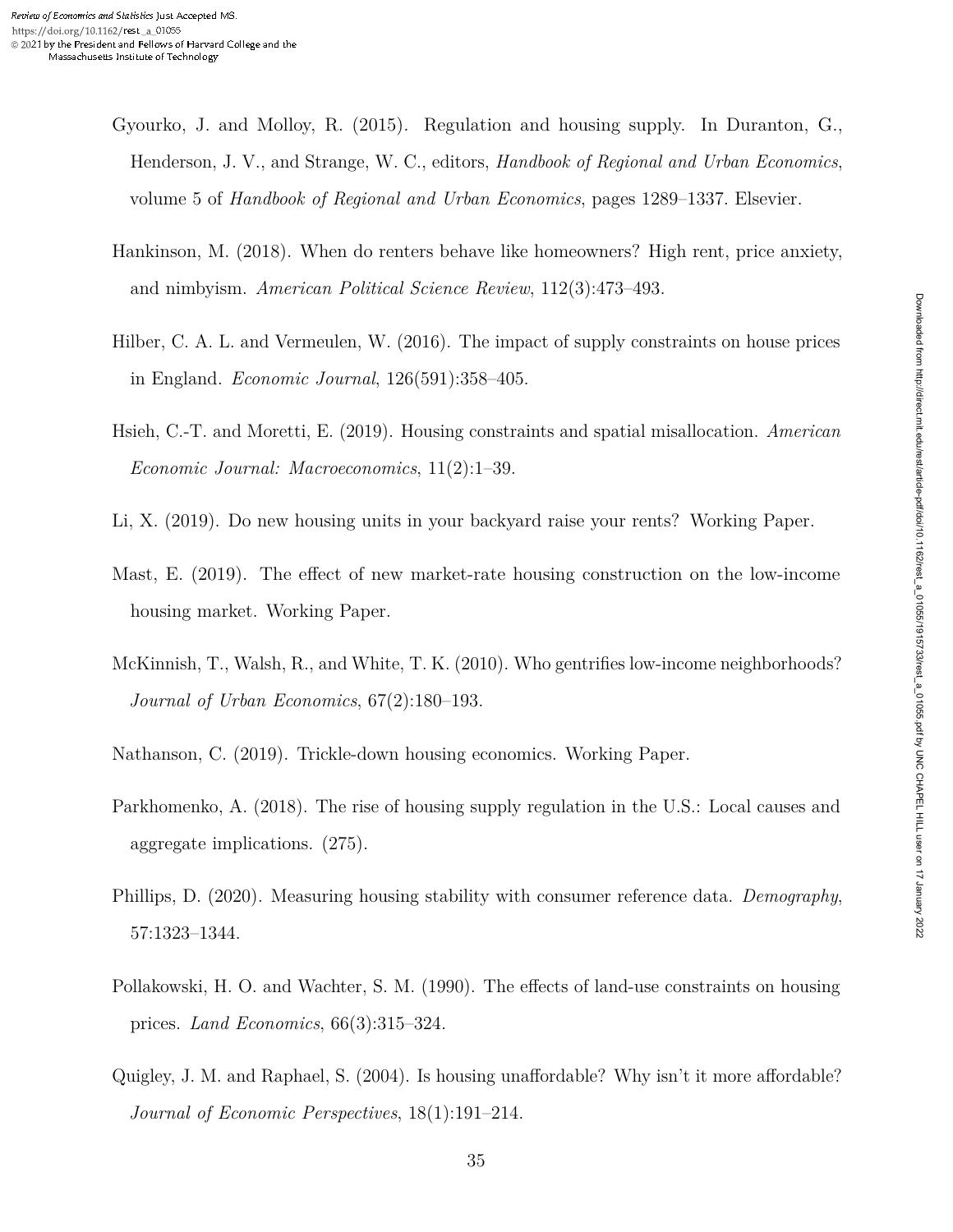- Rae, A. and Sener, E. (2016). How website users segment a city: The geography of housing search in london. *Cities*, 52:140–147.
- Rosenthal, S. (2014). Are private markets and filtering a viable source of low-income housing? Estimates from a repeat income model. *American Economic Review*, 104(2):687–706.
- Rossi-Hansberg, E., Sarte, P., and Owens, R. (2010). Housing externalities. *Journal of Political Economy*, 118(3):485–535.
- Schwartz, A., Ellen, I., Voicu, I., and Schill, M. (2006). The external effects of place-based subsidized housing. *Regional Science and Urban Economics*, 36(6):679–707.
- Shoag, D. and Veuger, S. (2018). Shops and the city: Evidence on local externalities and local government policy from big-box bankruptcies. *Review of Economics and Statistics*, 100(3):440–453.
- Sirull, E. (2018). Here's what renters say is really most important to them. *Apartment Guide*.
- Su, Y. (2020). The rising value of time and the origin of urban gentrification. Working Paper.
- Turner, M. A., Haughwout, A., and van der Klaauw, W. (2014). Land use regulation and welfare. *Econometrica*, 82(4):1341–1403.
- Zillow Group (2017). Homes selected by renters.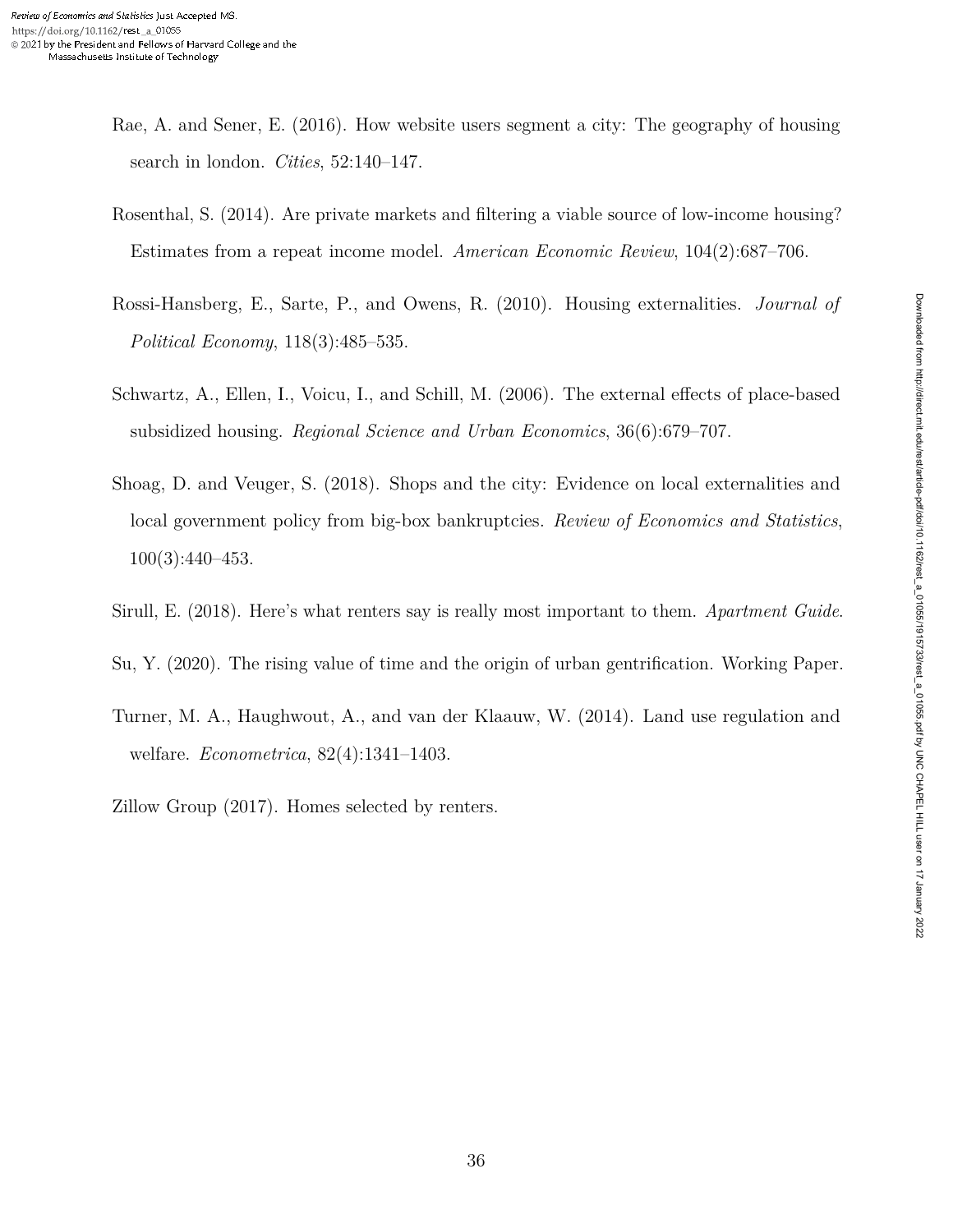

#### Figure 1: Average In-Migration to Area around New Buildings

Note: This figure shows trends in the average number of in-migrants to the area within 250m of a new building. Panel A counts only in-migrants whose previous address is in a census tract with income above the CBSA median, while Panel B restricts to below two-thirds of the CBSA median income. Nonbuilding migrants are those arriving to the area within 250m but not the new building, building migrants are arrivals to the new building itself, and total migrants is the sum. The sample includes 2011–2017 moves to the area within 250m of the 2014–2015 buildings in our final analysis sample. Income in the origin tract is defined as median household income in the 2013–2017 ACS, and tracts with over 20 percent college students are excluded from the low-income definition. Migration totals in each year are normalized to account for differences in aggregate Infutor coverage across years, and we drop the small number of new buildings with addresses that we cannot match to the Infutor data.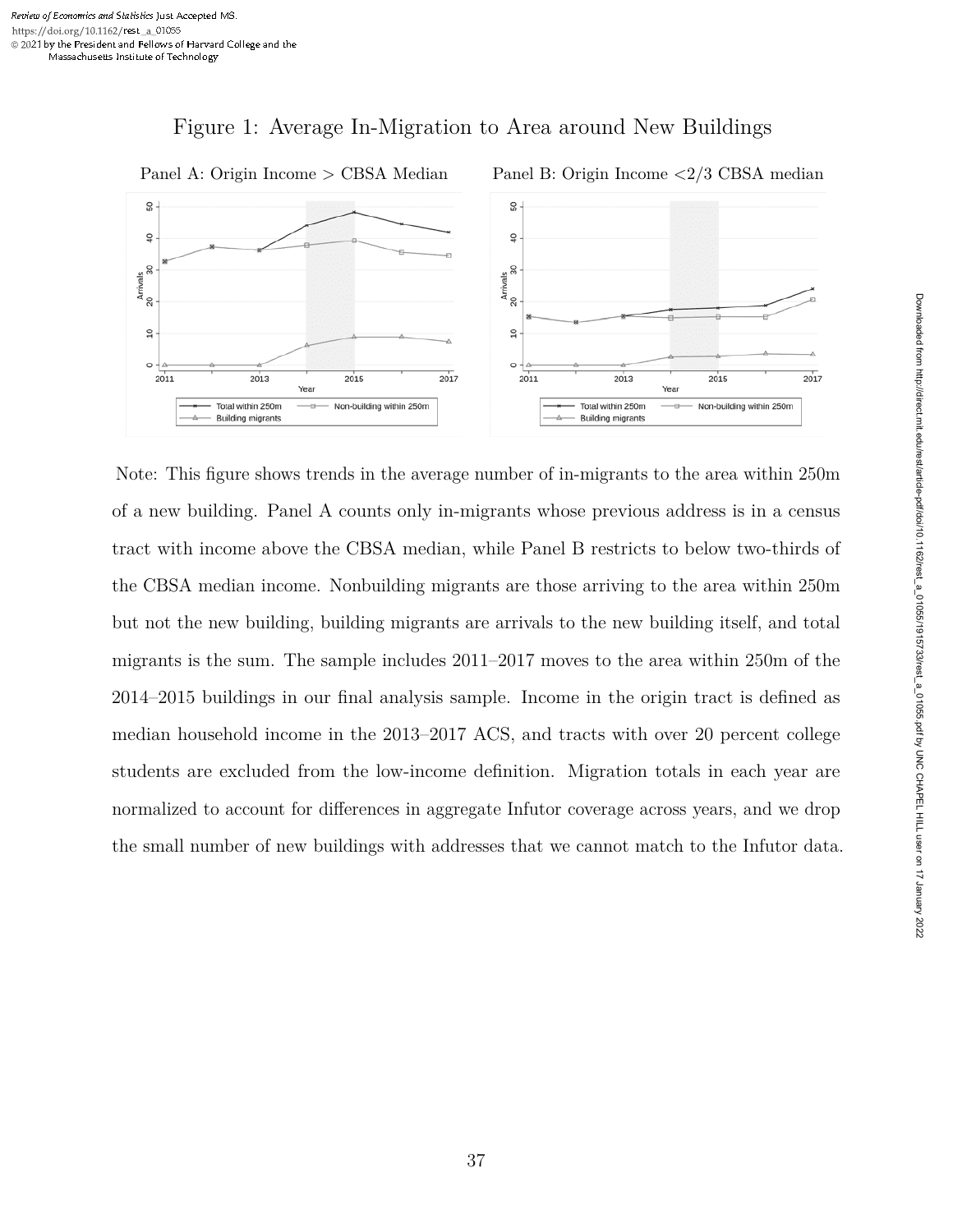

#### Figure 2: Rent Event Studies

Note: This figure shows the near-far and near-near event studies of the effect of new buildings on nearby rents. In the near-far specification, the treatment group is listings within 250m of a new building, and the control group is listings between 250m and 600m of the same buildings. In the near-near specification, the treatment group is listings within 250m of a building completed in 2015–2016, and the control group is listings within 250m of buildings completed in 2019 (after the sample period). Listings are provided by Zillow<sup>™</sup> for years 2013–2018, and we include only the 2015–2016 buildings from our final analysis sample. The near-far specification, shown in Equation 1, includes nearest-building  $\times$  year and nearest-building  $\times$ inner ring fixed effects, as well as controls for bedroom and bathroom counts. The near-near specification, shown in Equation 3, include nearest-building and CBSA  $\times$  year fixed effects, as well as controls for bedroom and bathroom counts. Rents are winsorized at the 1st and 99th percentiles. Nearest building-years are weighted equally, and standard errors are clustered at the level of the nearest new building.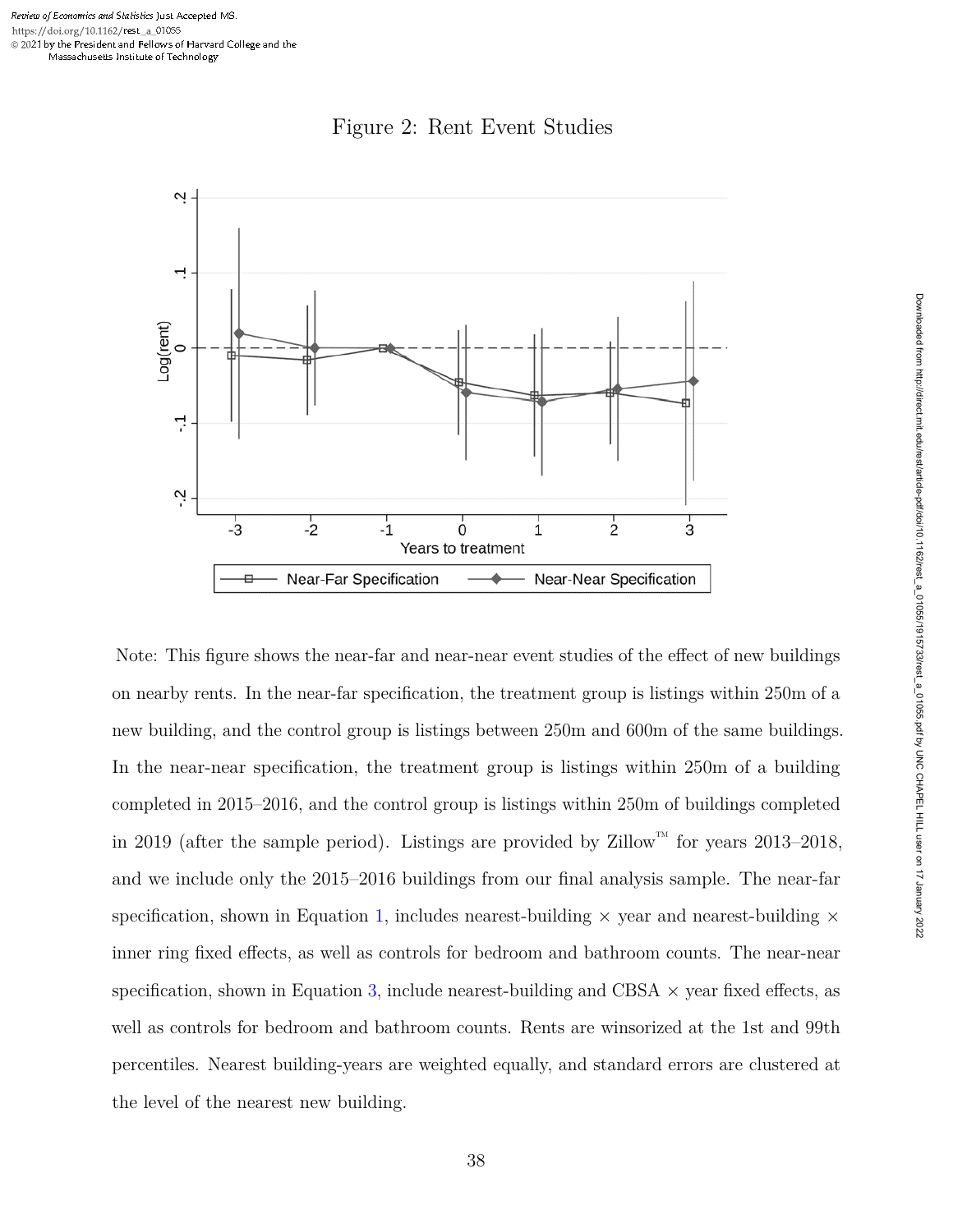### Figure 3: Rent Estimates Across Specifications and Robustness Checks



Note: This figure shows difference-in-differences estimates for the log(rent) outcome across the three empirical strategies, as well as a variety of robustness checks. The thicker bar represents a 90 percent confidence interval, and the thinner, a 95. The parenthetical in each line of the legend indicates the table or appendix table that contains the estimate.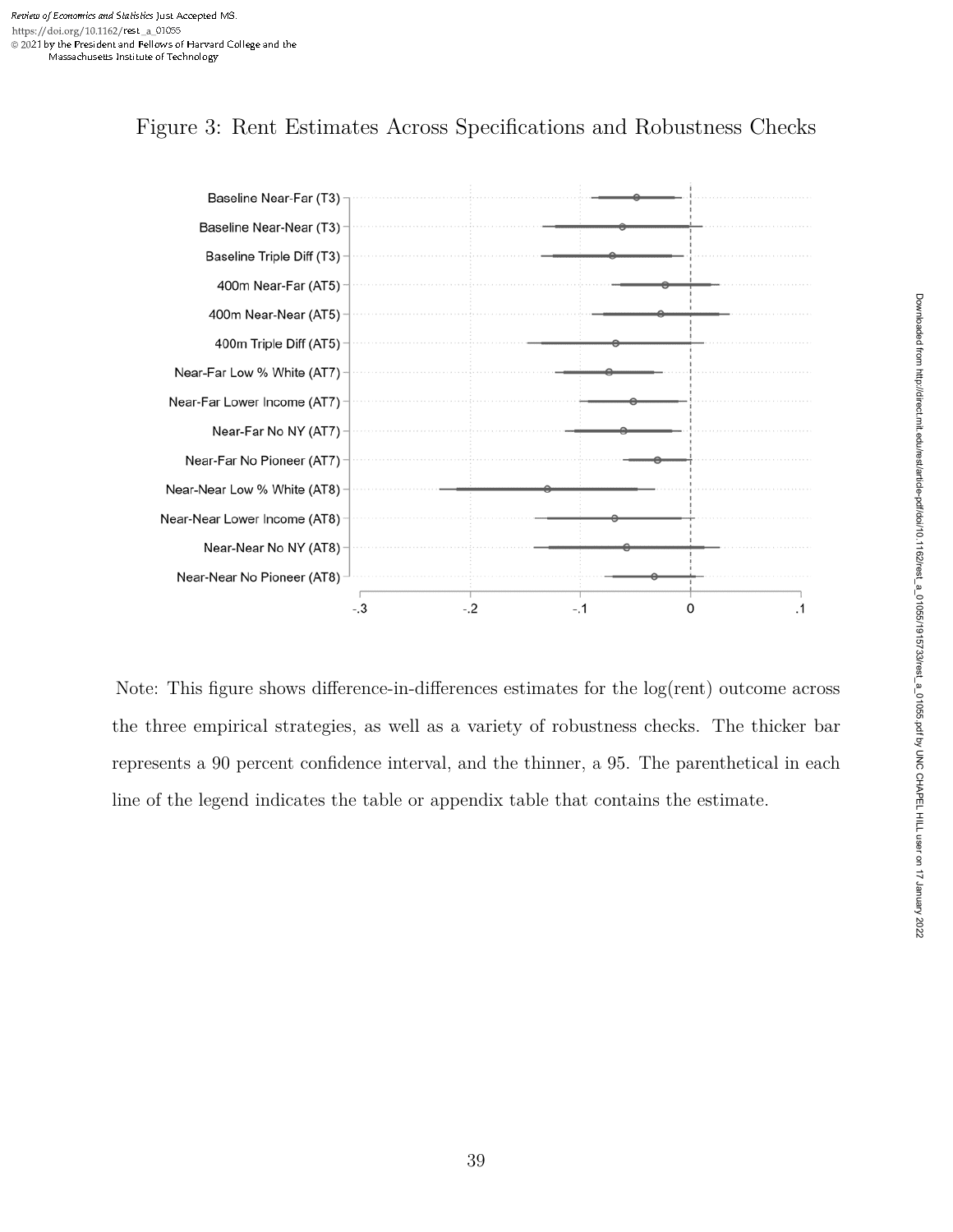### Figure 4: Migration Event Studies



Note: This figure shows event studies of the effect of new buildings on nearby in-migration. The dependent variables are an indicator for whether a migrant originated in a tract below 2/3 of the CBSA median income and the log of the income in a migrant's origin tract. For the near-near specification, the treatment group is arrivals within 250m of a building completed in 2014–2015, and the control group is arrivals within 250m of buildings completed in 2018 (after the sample period). For the near-far, the treatment group is arrivals within 250m of a building, and the control group is arrivals between 250m and 600m of the same buildings. Migration is observed in the Infutor data for years 2011–2017, and we include only the 2014 and 2015 buildings from our final analysis sample. The near-near specification includes nearest-building and CBSA  $\times$  year fixed effects, and the near-far specification includes nearest-building  $\times$ year and nearest-building  $\times$  inner ring fixed effects. Nearest building-years are weighted equally, and standard errors are clustered at the level of the nearest new building.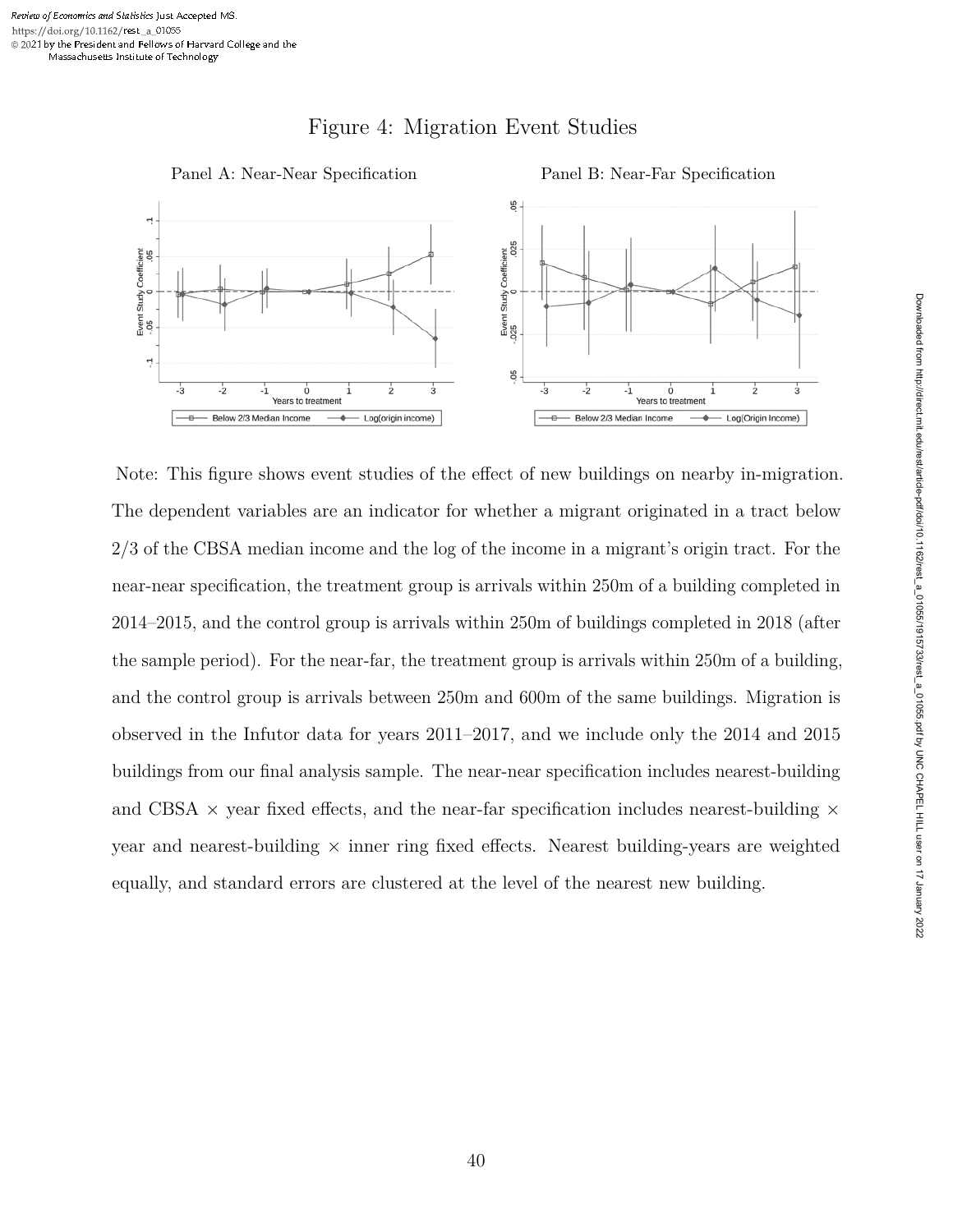|                                | All       | Low-      | Low-           | Final                |
|--------------------------------|-----------|-----------|----------------|----------------------|
|                                | Incomes   | Income    | Income         | Sample               |
|                                | 2010-2019 | 2010-2019 | 2014-2016      |                      |
| <b>Building Units</b>          |           |           |                |                      |
| Units (mean)                   | 198       | 176       | 167            | 165                  |
| Units (25th pctile)            | 85        | 79        | 76             | 68                   |
| Units (50th pctile)            | 162       | 141       | 134            | 117                  |
| Units (75th pctile)            | 287       | $249\,$   | 250            | 256                  |
|                                |           |           |                |                      |
| Nearby Rental Units            |           |           |                | 320                  |
| Within 250 m (50th pctile)     | 349       | 371       | $329\,$        |                      |
| Within 600 m (50th pctile)     | 2,010     | 2,135     | 1,896          | 1,843                |
| Rent in Nearby Zillow Listings |           |           |                |                      |
| Rent 1 br (mean)               | 1,784     | 1,618     | 1,581          | 1,546                |
| Rent 1 br (25th pctile)        | 1,356     | 1,289     | 1,272          | 1,297                |
| Rent 1 br (50th pctile)        | 1,633     | 1,543     | 1,530          | 1,524                |
| Rent 1 br (75th pctile)        | 2,045     | 1,811     | 1,755          | 1,740                |
| Rent (mean)                    | 2,129     | 1,924     | 1,884          | 1,867                |
| Rent (25th pctile)             | 1,667     | 1,572     | 1,575          | 1,605                |
| Rent (50th pctile)             | 1,942     | 1,810     | 1,794          | 1,836                |
| Rent (75th pctile)             | 2,441     | 2,112     | 2,044          | 2,061                |
|                                |           |           |                |                      |
| Buildings by City<br>Atlanta   | 110       | 31        |                |                      |
| Austin                         | 155       | 100       | 9<br>35        | $\overline{4}$<br>12 |
| <b>Brooklyn</b>                | 192       | 104       | 28             | 14                   |
| Chicago                        | 117       | $18\,$    | $\overline{5}$ | $\overline{4}$       |
| Denver                         | 133       | $79\,$    | 25             | 14                   |
|                                | 165       | 106       | $28\,$         | 14                   |
| Los Angeles<br>Philadelphia    | $43\,$    | 24        | $\overline{4}$ | $\mathbf{1}$         |
| Portland                       | 137       | $89\,$    | $27\,$         | $10\,$               |
| San Francisco                  | $61\,$    | $27\,$    | $\,6\,$        | $\mathbf{1}$         |
|                                |           |           |                |                      |
| Seattle                        | 259       | 139<br>51 | $51\,$<br>13   | 19<br>3              |
| Washington, DC                 | 111       |           |                |                      |
| Observations                   | 1,483     | 768       | 231            | 96                   |

Table 1: Building Characteristics and Distribution across Cities

Note: Distributions of units in buildings, number of nearby rental units, rents in Zillow™ listings near buildings (within 600 meters), and city locations of buildings for different samples of buildings. The restrictions and definitions used to create the subsamples are described in detail in Section 1.1 of the main text. The number of nearby rental units is estimated based on the tract-level density of rental units in the 2013-2017 ACS.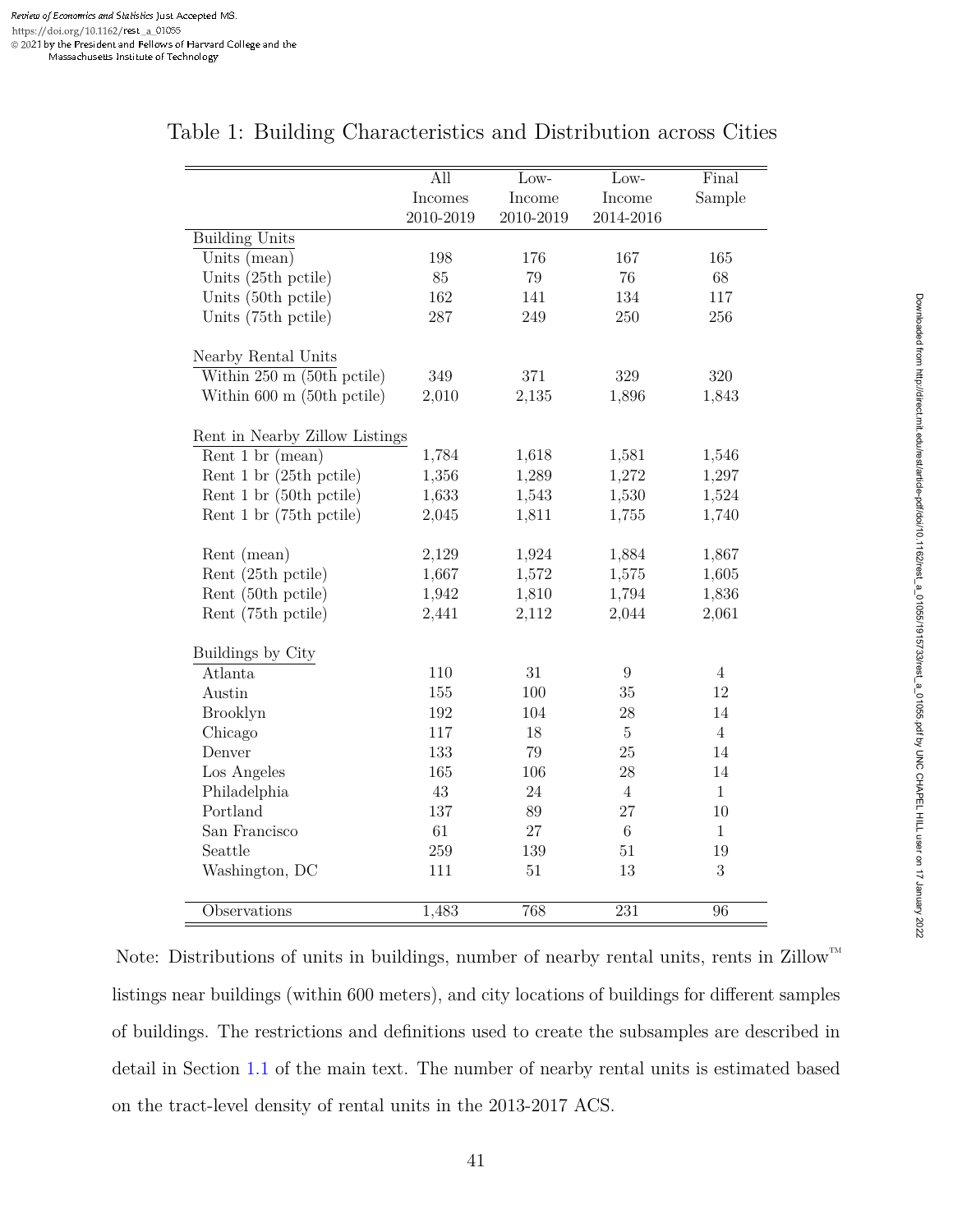|                        | All Incomes    |                 | $\overline{\text{Low-}}$ Income |                 |          |        |
|------------------------|----------------|-----------------|---------------------------------|-----------------|----------|--------|
|                        | No             | Some            | N <sub>o</sub>                  | Some            | 2014-6   | Final  |
|                        | Building       | <b>Building</b> | <b>Building</b>                 | <b>Building</b> | Building | Sample |
| Household Income       |                |                 |                                 |                 |          |        |
| $2000($ \$)            | 57,879         | 55,240          | 46,779                          | 43,872          | 45,069   | 42,629 |
| $2010($ \$)            | 58,328         | 61,513          | 45,347                          | 45,830          | 46,669   | 44,768 |
| $2017($ \$)            | 60,330         | 76,332          | 44,897                          | 54,198          | 54,824   | 52,783 |
| 2000 to 2010 (pct)     | $-1$           | 11              | $-4$                            | 6               | 4        | 5      |
| 2010 to 2017 (pct)     | $\overline{2}$ | 22              | $-1$                            | 17              | 16       | 16     |
|                        |                |                 |                                 |                 |          |        |
| College Degree         |                |                 |                                 |                 |          |        |
| $2000$ (pct)           | 25             | 39              | 17                              | 29              | 30       | 27     |
| $2010$ (pct)           | 30             | 50              | 21                              | 39              | 41       | 37     |
| $2017$ (pct)           | 34             | 60              | 25                              | 48              | 50       | 48     |
| 2000 to 2010 (pp)      | $\overline{5}$ | 12              | $\overline{4}$                  | 10              | 10       | 10     |
| $2010$ to $2017$ (pp)  | $\overline{4}$ | 9               | $\overline{4}$                  | 9               | 9        | 11     |
| Rent                   |                |                 |                                 |                 |          |        |
| $2000($ \$)            | 1,001          | 992             | 884                             | 869             | 876      | 844    |
| $2010($ \$)            | 1,168          | 1,199           | 1,044                           | 998             | 985      | 956    |
| $2017($ \$)            | 1,271          | 1,506           | 1,108                           | 1,233           | 1,213    | 1,180  |
| $2000$ to $2010$ (pct) | 16             | 19              | 17                              | 14              | 12       | 13     |
| 2010 to 2017 (pct)     | $\overline{7}$ | 22              | 6                               | 21              | 20       | 20     |
|                        |                |                 |                                 |                 |          |        |
| Observations           | 3,218          | 1,483           | 2,323                           | 768             | 231      | 96     |

Table 2: Building Neighborhood Characteristics

Note: Mean characteristics of census tracts receiving new buildings. The left two columns include all central city tracts in our sample cities, while the right four only include those with median household income below the CBSA median (excluding those that are over 25% college students). "No Building" denotes neighborhoods that did not receive any of our sample buildings between 2010 and 2019. "Some building" includes neighborhoods with at least one building, "2014-6 Building" is neighborhoods with a building completed between 2014 and 2016, and "Final Sample" is tracts that contain a building in the final analysis sample described in Section 1.1. For columns with some building, the column means are weighted by the number of buildings in each neighborhood.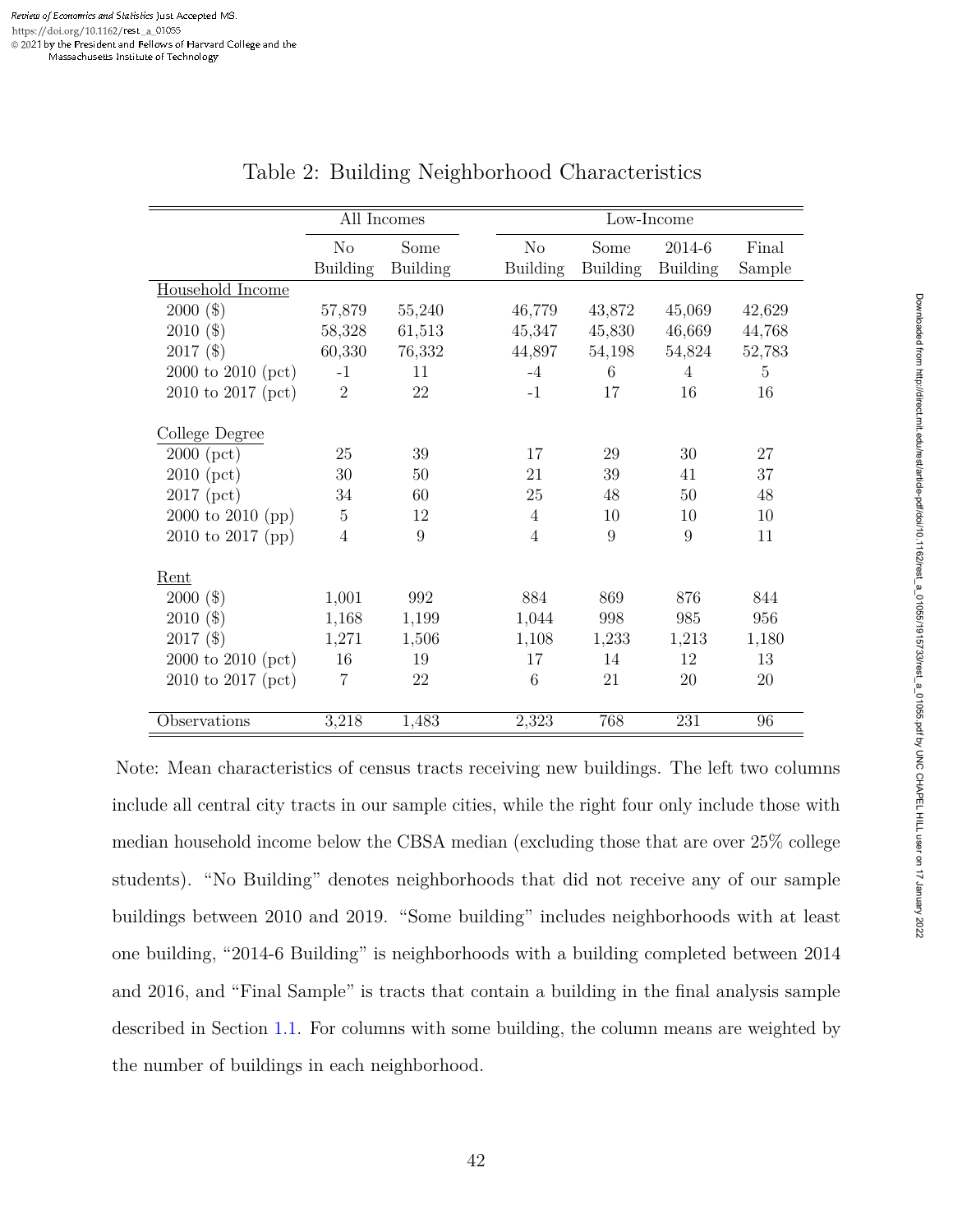|                                      |          | Near versus far Near versus near | Triple-difference |
|--------------------------------------|----------|----------------------------------|-------------------|
| After*within $250$                   | $-0.049$ |                                  |                   |
| (S.E.)                               | (0.021)  |                                  |                   |
| After*treated building               |          | $-0.062$                         |                   |
| (S.E.)                               |          | (0.037)                          |                   |
| After*within $250*$ treated building |          |                                  | $-0.071$          |
| (S.E.)                               |          |                                  | (0.033)           |
| Treated buildings                    | 46       | 44                               | 42                |
| Control buildings                    |          | 20                               | 19                |
| Listing observations                 | 56,000   | 20,400                           | 56,800            |

|  |  |  | Table 3: Baseline Difference-in-Differences Results for Rent Outcome |  |  |  |  |
|--|--|--|----------------------------------------------------------------------|--|--|--|--|
|--|--|--|----------------------------------------------------------------------|--|--|--|--|

Note: This table shows the effect of new buildings in low-income areas on log rent in nearby units. The first column shows the near-far specification shown in Equation 2, where the treatment group is listings within 250m of a building completed in 2015–2016, and the control group is listings between 250m and 600m of the same buildings. The second column shows the near-near specification, shown in Equation 4, in which the treatment group is listings within 250m of a building completed in 2015–2016, and the control group is listings within 250m of buildings completed in 2019 (after the sample period). The third column shows the triple-difference specification from Equation 5, which compares the near-far gap in the 2015–2016 and 2019 buildings. We include here only new buildings that meet the restrictions of our final analysis sample. All specifications include controls for bedroom and bathroom counts, and rents are windsorized at the 1st and 99th percentiles. Building-years are weighted equally, and standard errors are clustered at the level of the nearest new building.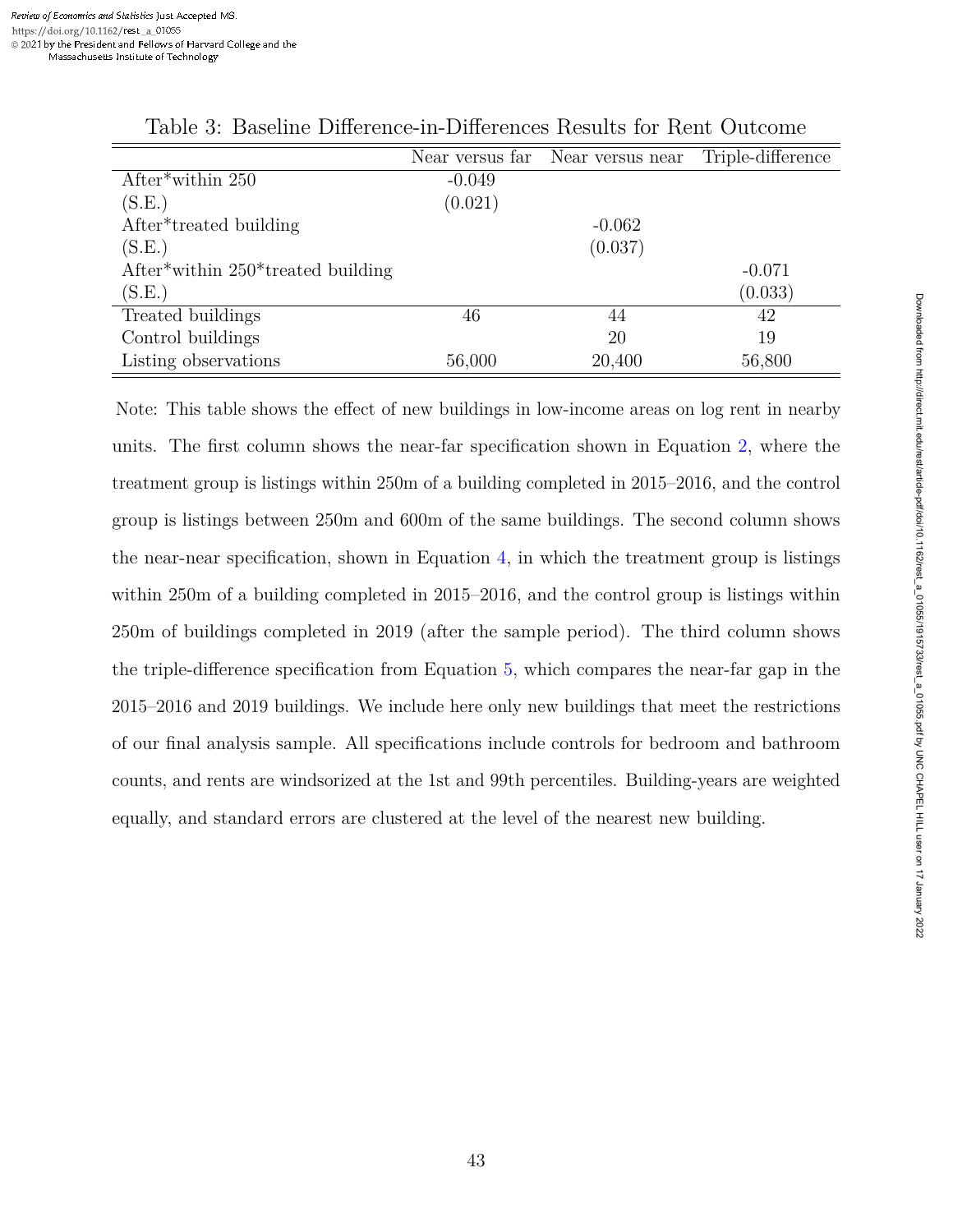|                                      |         | Near versus far Near versus near | Triple-difference |
|--------------------------------------|---------|----------------------------------|-------------------|
| After*within $250$                   | 0.016   |                                  |                   |
| (S.E.)                               | (0.016) |                                  |                   |
| After*treated building               |         | $-0.017$                         |                   |
| (S.E.)                               |         | (0.029)                          |                   |
| After*within $250*$ treated building |         |                                  | 0.019             |
| (S.E.)                               |         |                                  | (0.040)           |
| Treated buildings                    | 103     | 94                               | 91                |
| Control buildings                    |         | 31                               | 30                |
| Listing observations                 | 190,020 | 75,710                           | 201,818           |

Table 4: All-Income Difference-in-Differences Results for Rent Outcome

Note: This table shows the effect of new buildings, including all neighborhood income levels, on log rent in nearby units. The first column shows the near-far specification shown in Equation 2, where the treatment group is listings within 250m of a building completed in 2015–2016, and the control group is listings between 250m and 600m of the same buildings. The second column shows the near-near specification, shown in Equation 4, in which the treatment group is listings within 250m of a building completed in 2015–2016, and the control group is listings within 250m of buildings completed in 2019 (after the sample period). The third column shows the triple-difference specification from Equation 5, which compares the near-far gap in the 2015–2016 and 2019 buildings. We include here only new buildings that, apart from the low-income requirement, meet all the restrictions of our final analysis sample. All specifications include controls for bedroom and bathroom counts, and rents are windsorized at the 1st and 99th percentiles. Building-years are weighted equally, and standard errors are clustered at the level of the nearest new building.